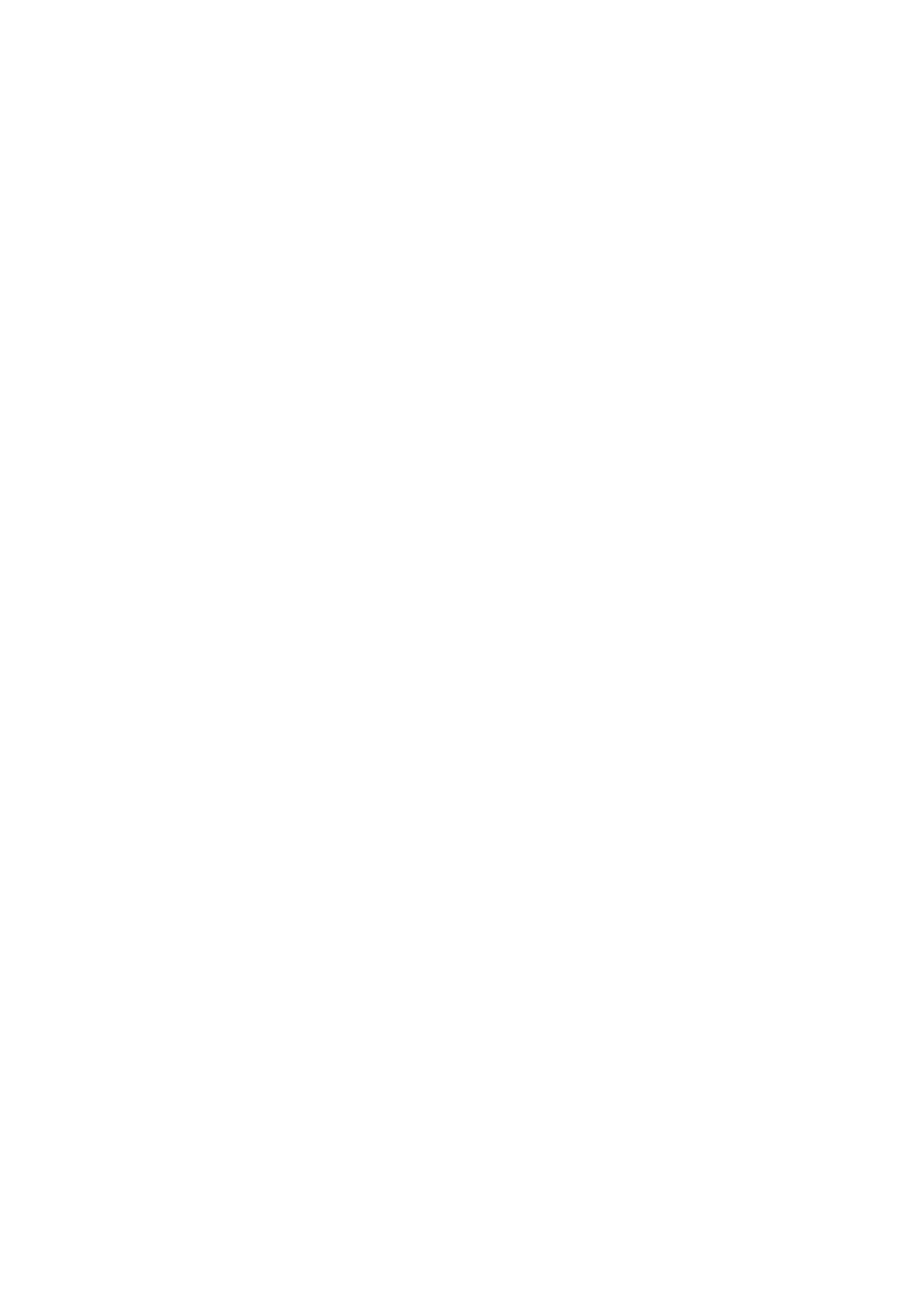# TABLE OF CONTENTS

# PART 1 : PRELIMINARY

*Rule*

- 1. Citation and commencement
- 2. Interpretation

# PART II : ADMINISTRATION

- 3. Meetings of the Board.
- 4. Notice of Meetings.
- 5. Votes.
- 6. Proxies not admitted.
- 7. Minutes.
- 8. Committees.
- 9. Registrar.
- 10. Secretaries.
- 11. Bank Account.
- 12. Cheques.
- 12A. Payments to the Board.
- 13. Accounts.
- 14. Expenses of the Board.
- 15. Audit.
- 16. Financial Year.
- 16A. Stakeholder.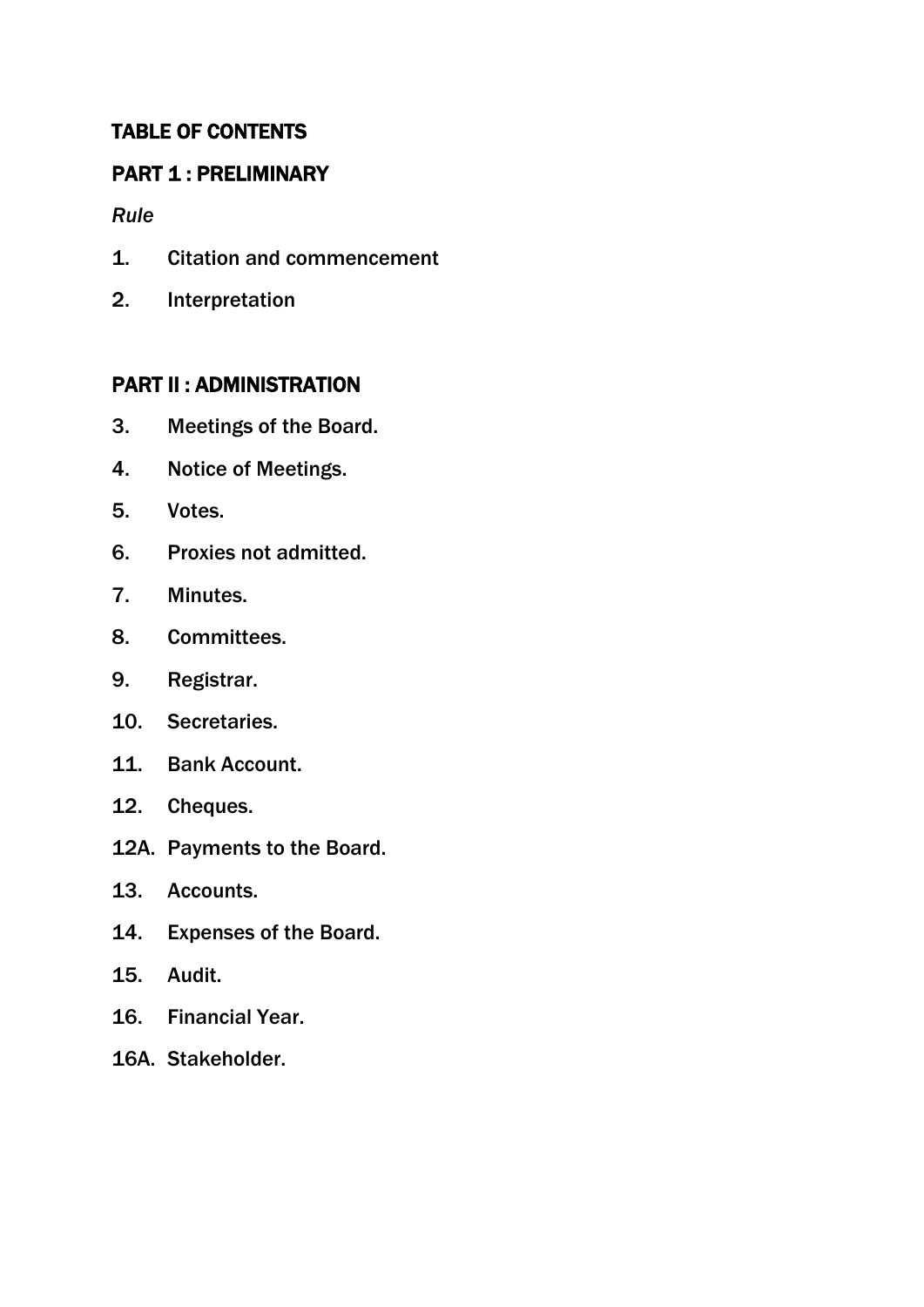# PART III : REGISTRATION

- 17. Forms Of Application.
- 18. Decision of Board.
- 19. Applicant To Be Notified.
- 20. Fees for Registration.
- 21. Certificate Of Registration.
- 22. Application for Renewal.
- 22A. Accumulation Of Credit Points.
- 23. Renewal Fee.
- 23A. Renewal of Registration.
- 23B. Reinstatement Fees.
- 23C. Certificate of Reinstatement.
- 23D. Joint Test of Professional Competence Panel.
- 24. Practical Experience.
- 24A. Quantity Surveying Accreditation Council
- 24B Quantity Surveying Examination Council

# PART IV : CODE OF PROFESSIONAL CONDUCT

- 25. Definition Of A "Registered Quantity Surveyor".
- 26. Conduct Of Registered Quantity Surveyor.
- 26A. Public Interest.
- 27. Discharge Of Duties.
- 28. Conditions of Engagement And Scale of Charges.
- 29. Reputation, Etc. Of A Registered Person Not To Be Injured.
- 30. Advertising And Soliciting Prohibited.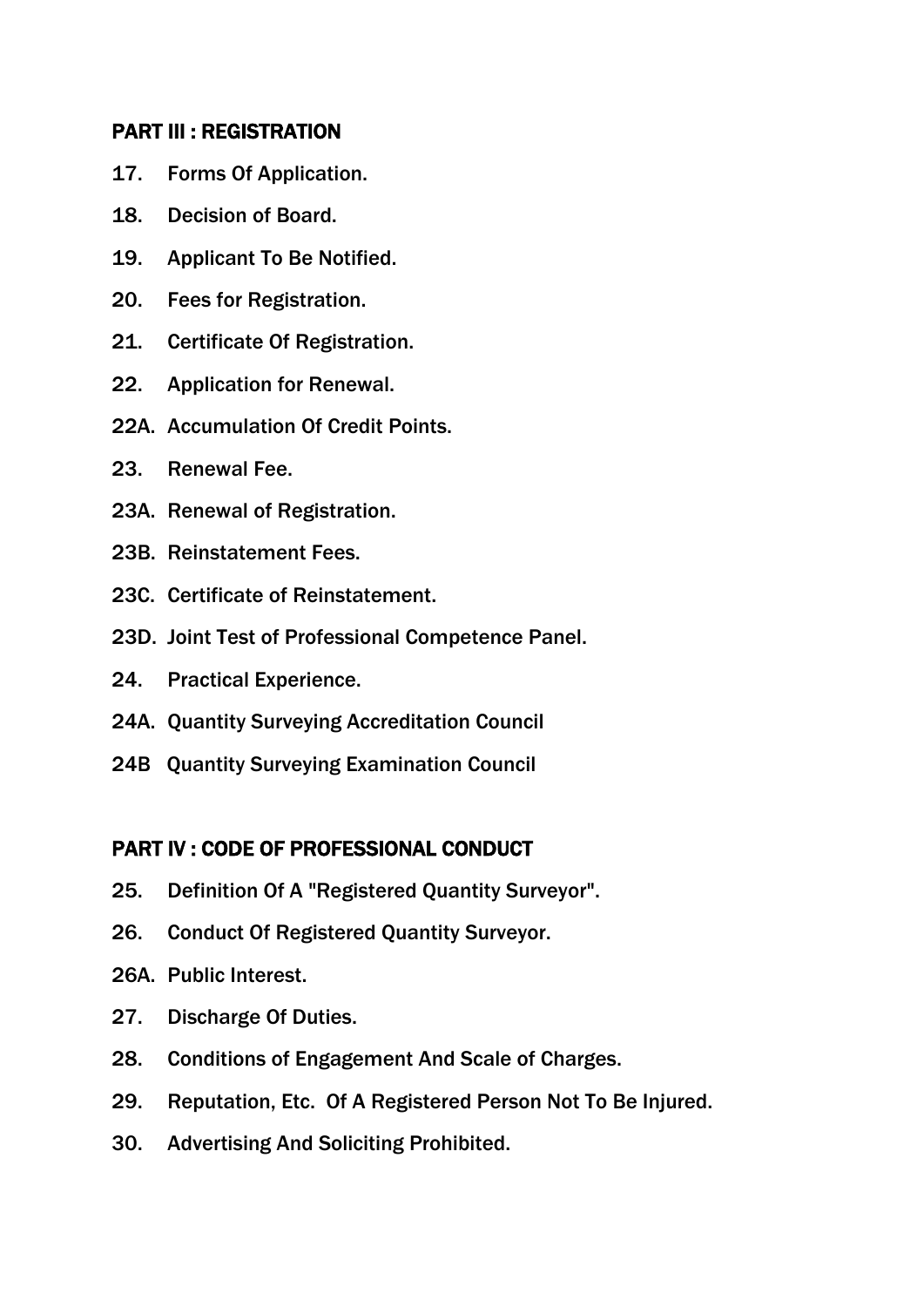- 31. Deleted.
- 32. Fairness In Construing And Administering Contracts.
- 33. Restriction On Entering Professional Partnership.
- 34. A Registered Quantity Surveyor Practicing As Consulting Quantity Surveyor Not To Intervene In Or Take Over The Practice Of Another.
- 35. Acting In Dual Capacity.
- 35A. Complaints Against Registered Quantity Surveyor.
- 35B. Lodgement of Complaint.
- 35C. Withdrawal Of Complaint.
- 35D. Investigation By Investigating Committee.
- 35E. Report And Recommendations By The Investigating Committee.
- 35F. Hearing Before The Disciplinary Committee
- 35G. Order Of The Board.
- 35H Dispute Resolution Panel

# PART V : REGISTRATION OF FIRMS AND BODIES CORPORATE

- 36. Application By Firm Or Body Corporate To Practise As Consulting Quantity Surveying Practice.
- 36A. Application By a combination of services comprising consulting Quantity Surveying Services, Professional Engineering services or Architectural Consultancy services.
- 37. Ownership
- 38. Submission Of Particulars And Documents
- 39. Submission To The Board
- 40. Notification Of Decision By The Registrar
- 41. Memorandum And Articles Of Association And Partnership Agreement
- 42. Fee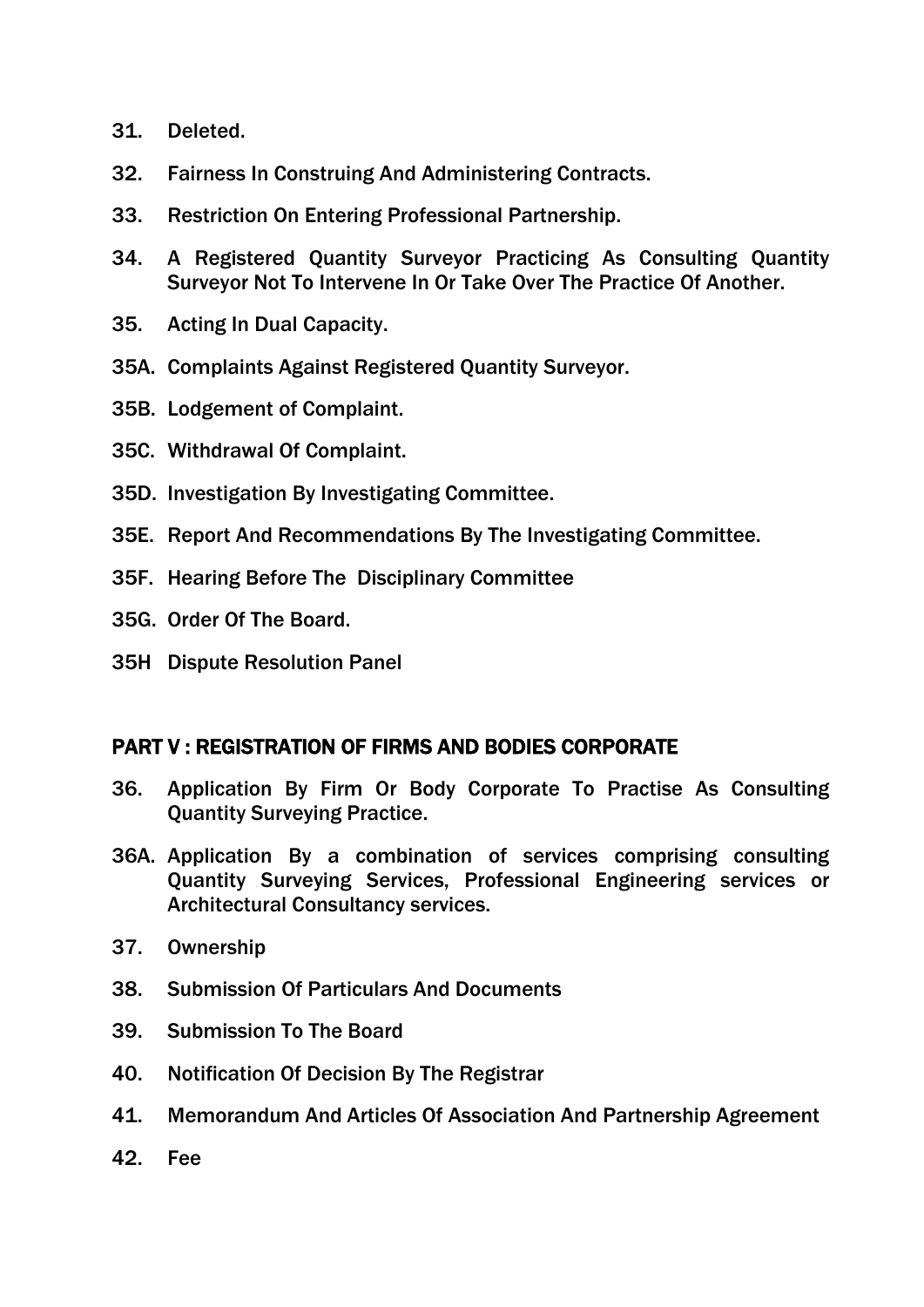- 43. Permit To Practise As a Consulting Quantity Surveying Practice
- 44. Application For Renewal
- 45. Reinstatement Fees
- 46. Renewal Of Permit To Practise And Certificate Of Reinstatement For Permit To Practise
- 47. Permit To Practise
- 48. Change of Name

# PART VI : AUTHORISATION BY PRESIDENT

- 49. Application For Authorisation By President
- 50. Requirements
- 51. Notification Of Decision
- 52. Letter Of Authorisation
- 53. Fee For Letter Of Authorisation

# FIRST SCHEDULE – Part I & Part II

# SAVINGS PROVISION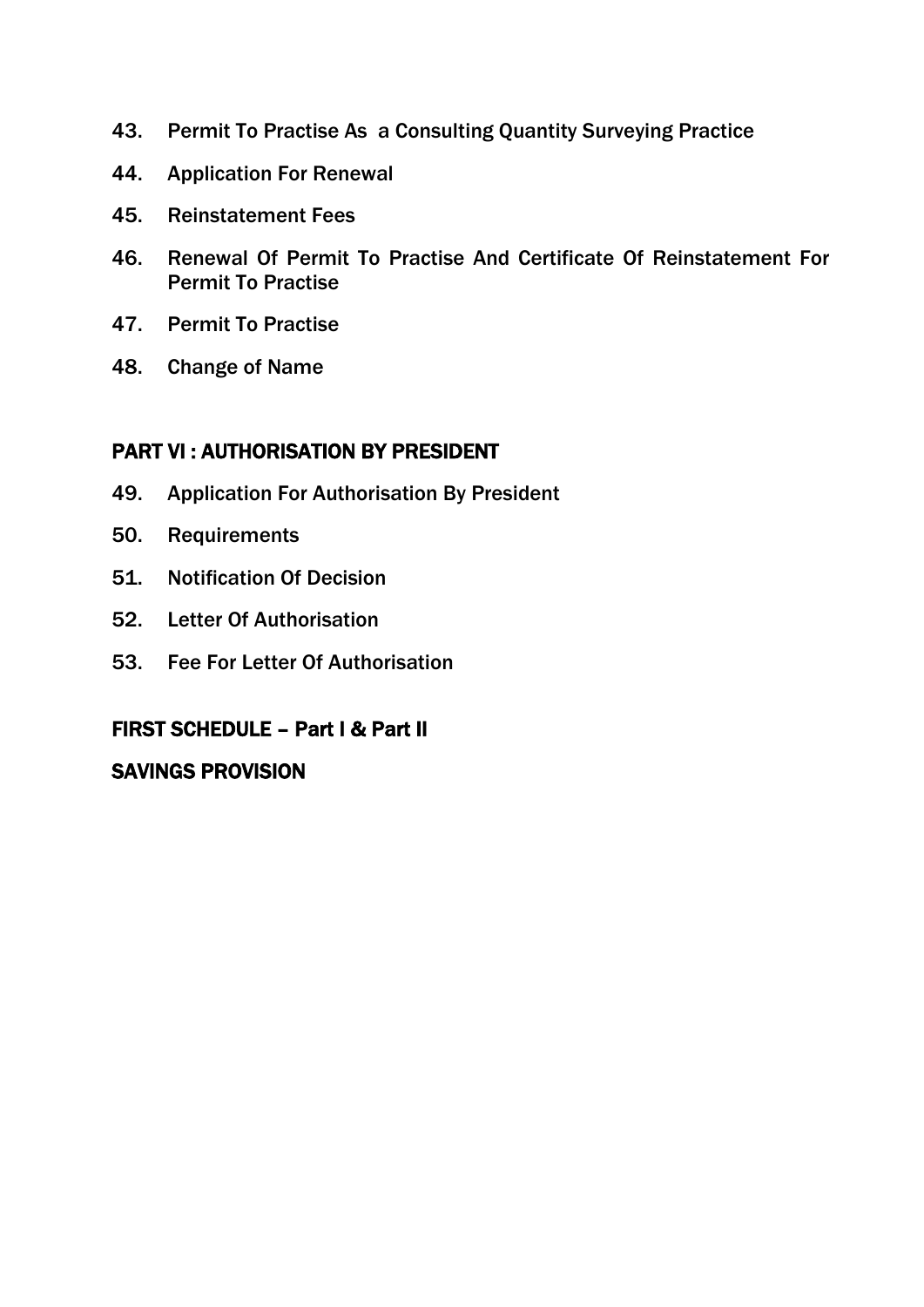|                                            | <b>QUANTITY SURVEYORS ACT 1967</b>                                                                                                                                                                                                                                                                                                                                                                                                                                                                                                                                                                                                                                   |  |  |  |  |
|--------------------------------------------|----------------------------------------------------------------------------------------------------------------------------------------------------------------------------------------------------------------------------------------------------------------------------------------------------------------------------------------------------------------------------------------------------------------------------------------------------------------------------------------------------------------------------------------------------------------------------------------------------------------------------------------------------------------------|--|--|--|--|
|                                            | <b>QUANTITY SURVEYORS (AMENDMENT) RULES 2016</b><br>In exercise of the powers under section 26 of the<br>Quantity Surveyors Act 1967 (Act 487), the Board of<br>Quantity Surveyors, with the approval of the Minister,<br>makes the following rules: -                                                                                                                                                                                                                                                                                                                                                                                                               |  |  |  |  |
| <b>Act 467</b>                             |                                                                                                                                                                                                                                                                                                                                                                                                                                                                                                                                                                                                                                                                      |  |  |  |  |
|                                            | <b>PART 1</b><br><b>PRELIMINARY</b>                                                                                                                                                                                                                                                                                                                                                                                                                                                                                                                                                                                                                                  |  |  |  |  |
| <b>Citation and</b><br><b>Commencement</b> | These rules may be cited as the Quantity<br>1.<br>(1)<br><b>Surveyors (Amendment) Rules 2016</b>                                                                                                                                                                                                                                                                                                                                                                                                                                                                                                                                                                     |  |  |  |  |
|                                            | (2)<br>These Rules come into operation on 30<br>January 2016                                                                                                                                                                                                                                                                                                                                                                                                                                                                                                                                                                                                         |  |  |  |  |
| Interpretation                             | Words and expressions used in these Rules shall,<br>2.<br>unless the context otherwise expressly provides,<br>have the same meaning assigned to them in the<br>Act insofar as they are used or applicable to or<br>referred to in these Rules and are not defined in<br>these Rules.<br>"CPD Programme" means Continuing Professional<br>Development programmes or other activities<br>relating to the quantity surveying profession for<br><b>Consultant</b><br><b>Quantity Surveyor, Professional</b><br>Quantity Surveyor, Provisional Quantity Surveyor,<br>Quantity Surveyor and<br>Provisional<br>Quantity<br>Surveying Technologist as approved by the Board. |  |  |  |  |
|                                            |                                                                                                                                                                                                                                                                                                                                                                                                                                                                                                                                                                                                                                                                      |  |  |  |  |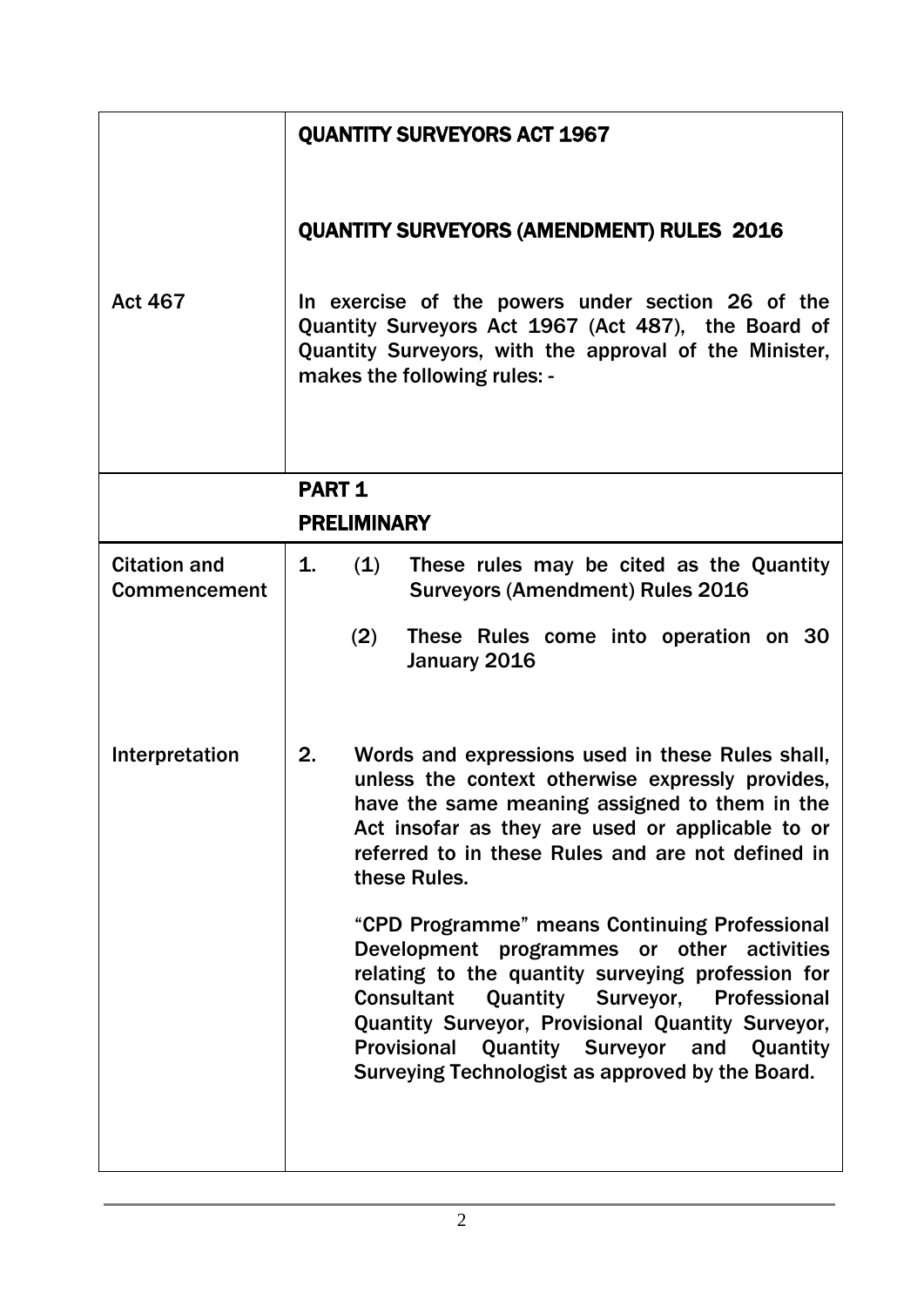|                                 |                | "credit points" means the number of credit points<br>accumulated by a Consultant Quantity Surveyor,<br>Professional Quantity Surveyor, Provisional<br>Quantity Surveyor, Provisional Quantity Surveyor<br>and Quantity Surveying Technologist through<br>participation in the CPD Programme.<br>"Forms " means any Form as set out in Part One of<br>the First Schedule:<br>"Joint Test of Professional Competence Panel"<br>means the panel appointed by the Board under<br>rule 23D;<br>"President" means the President of the Board of<br>Quantity Surveyors appointed under section 3 of<br>the Act:<br>"Registrar" means the Registrar of Quantity<br>Surveyors appointed under section 6 of the Act;'<br>"Secretary" means the person or firm<br>of<br>professional secretaries appointed by the Board<br>under rule 10. |
|---------------------------------|----------------|--------------------------------------------------------------------------------------------------------------------------------------------------------------------------------------------------------------------------------------------------------------------------------------------------------------------------------------------------------------------------------------------------------------------------------------------------------------------------------------------------------------------------------------------------------------------------------------------------------------------------------------------------------------------------------------------------------------------------------------------------------------------------------------------------------------------------------|
|                                 |                |                                                                                                                                                                                                                                                                                                                                                                                                                                                                                                                                                                                                                                                                                                                                                                                                                                |
|                                 | <b>PART II</b> |                                                                                                                                                                                                                                                                                                                                                                                                                                                                                                                                                                                                                                                                                                                                                                                                                                |
|                                 |                | ADMINISTRATION                                                                                                                                                                                                                                                                                                                                                                                                                                                                                                                                                                                                                                                                                                                                                                                                                 |
| Meetings of the<br><b>Board</b> | 3.             | The Registrar shall convene a meeting of the<br>Board whenever requested to do so by the<br>President or in writing by not less than eight<br>members of the Board.                                                                                                                                                                                                                                                                                                                                                                                                                                                                                                                                                                                                                                                            |
| Notice of<br>meetings           | 4.             | (1)<br>Not less than fourteen days' notice in writing<br>shall be given specifying the place, date and<br>time of a meeting and the business to be<br>conducted at the meeting.                                                                                                                                                                                                                                                                                                                                                                                                                                                                                                                                                                                                                                                |
|                                 |                | (1A) Notwithstanding subrule (1), in exceptional<br>circumstances, the President may request<br>the Registrar to give a written notice of not<br>less than three days to convene a meeting.                                                                                                                                                                                                                                                                                                                                                                                                                                                                                                                                                                                                                                    |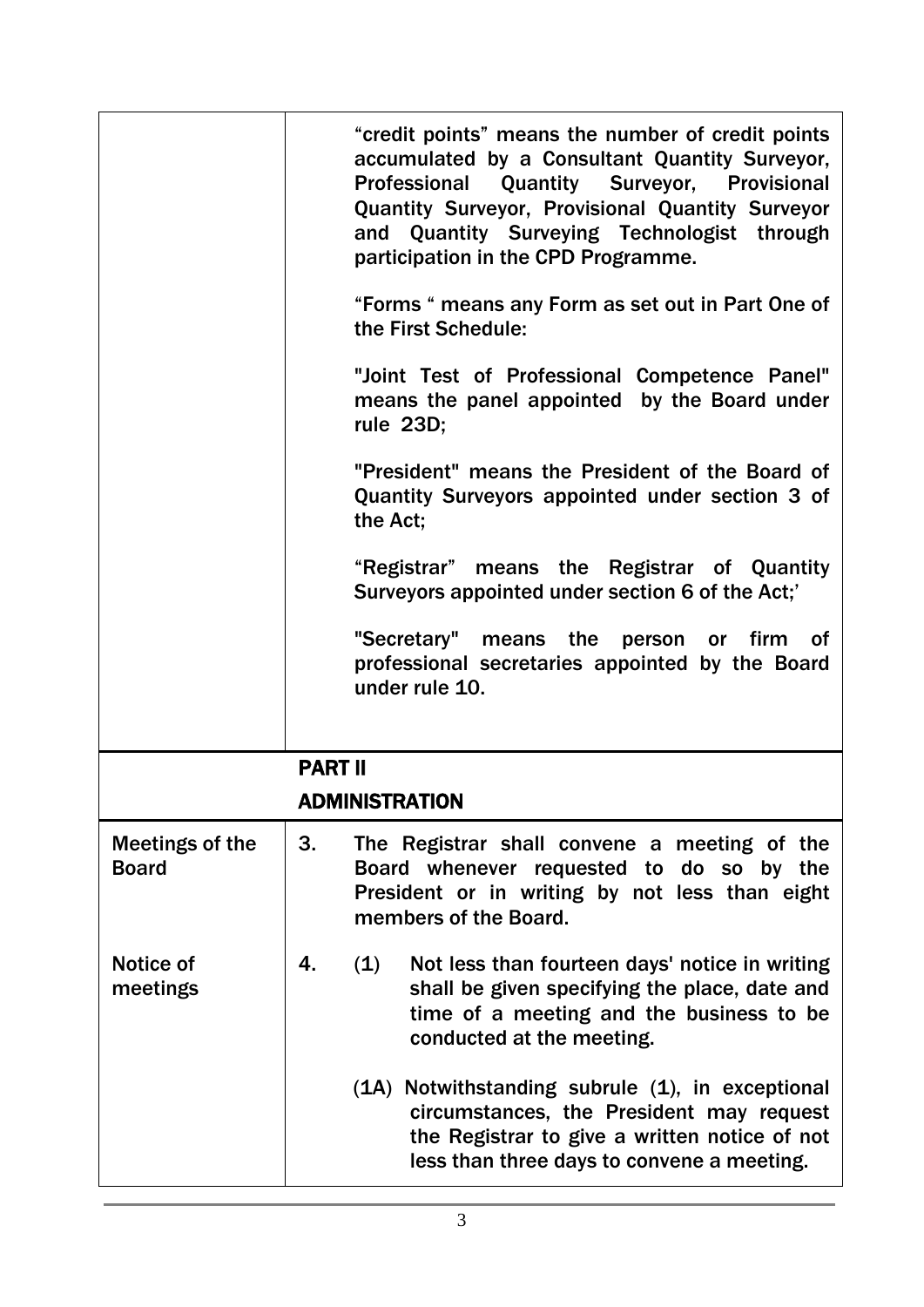|                                |    | (2)                                                                                                                                                                                                                                                         | The accidental omission to give notice of a<br>meeting under this rule to one or more<br>members of the Board or the non-receipt<br>thereof shall not in any manner affect the<br>validity of or prejudice anything done or<br>agreed to at the meeting.                                                                                                                                                                                                                                                                                                                                                   |  |
|--------------------------------|----|-------------------------------------------------------------------------------------------------------------------------------------------------------------------------------------------------------------------------------------------------------------|------------------------------------------------------------------------------------------------------------------------------------------------------------------------------------------------------------------------------------------------------------------------------------------------------------------------------------------------------------------------------------------------------------------------------------------------------------------------------------------------------------------------------------------------------------------------------------------------------------|--|
| <b>Votes</b>                   | 5. |                                                                                                                                                                                                                                                             | A resolution shall be proposed and seconded<br>before being put to the vote. Voting shall be by<br>show of hands or by secret ballot as may be<br>decided by the President or the member presiding.<br>A declaration by the President or the member<br>presiding that a resolution has been carried by a<br>particular majority or not carried by a particular<br>majority shall be conclusive, and an entry to that<br>effect in the minutes of the meeting shall be<br>conclusive evidence thereof without proof of the<br>number or proportion of votes recorded in favour of<br>or against resolution. |  |
| <b>Proxies not</b><br>admitted | 6. | voting.                                                                                                                                                                                                                                                     | Votes shall only be given by members present and                                                                                                                                                                                                                                                                                                                                                                                                                                                                                                                                                           |  |
| <b>Minutes</b>                 | 7. | Minutes of every meeting shall be kept by the<br>Secretary and the minutes, if purporting to be<br>signed by the President or the member presiding<br>next succeeding meeting, shall<br>the<br>be<br>at<br>conclusive evidence of the facts stated therein. |                                                                                                                                                                                                                                                                                                                                                                                                                                                                                                                                                                                                            |  |
| <b>Committees</b>              | 8. | (1)                                                                                                                                                                                                                                                         | The Board may from time to time by<br>resolution appoint committees and the<br>Board may by resolution at any time dissolve<br>any committee so appointed.                                                                                                                                                                                                                                                                                                                                                                                                                                                 |  |
|                                |    | (2)                                                                                                                                                                                                                                                         | A committee appointed under paragraph (1)<br>may invite any person to attend<br>its<br>meetings and to take<br>its<br>part<br>in in<br>deliberations but such person shall have no<br>vote.                                                                                                                                                                                                                                                                                                                                                                                                                |  |
|                                |    | (3)                                                                                                                                                                                                                                                         | The President and the Registrar shall be ex-<br>officio members of all committees.                                                                                                                                                                                                                                                                                                                                                                                                                                                                                                                         |  |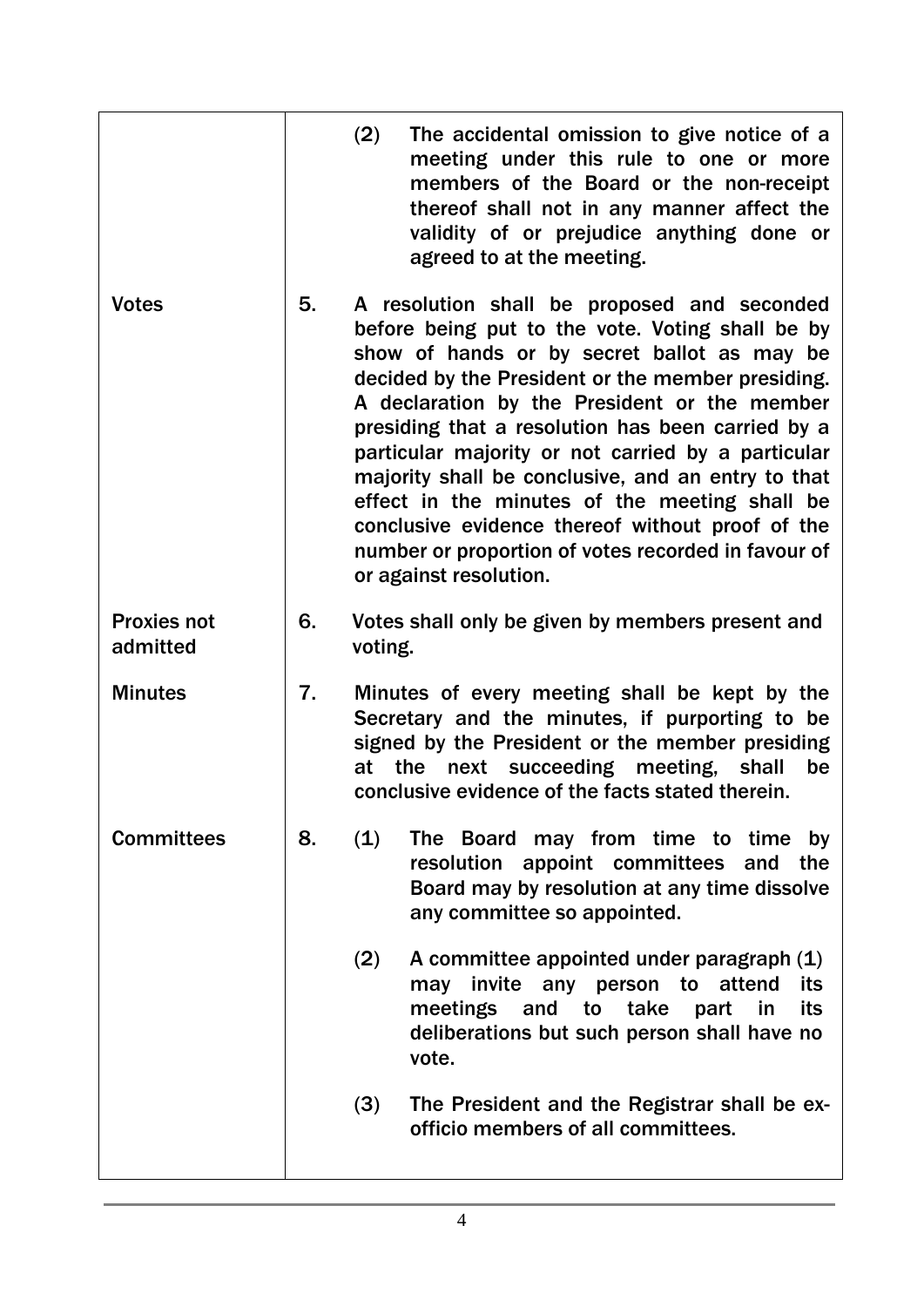| <b>Registrar</b>    | 9.  | (1) | The Registrar shall consult the President on<br>any business other than of a routine nature<br>requiring attention before each meeting of<br>the Board.                                                                                                                                  |  |
|---------------------|-----|-----|------------------------------------------------------------------------------------------------------------------------------------------------------------------------------------------------------------------------------------------------------------------------------------------|--|
|                     |     | (2) | <b>Deleted</b>                                                                                                                                                                                                                                                                           |  |
| <b>Secretaries</b>  | 10. | (1) | The Board may appoint a person or a firm of<br>professional secretaries to act as a Secretary<br>for the Board.                                                                                                                                                                          |  |
|                     |     | (2) | The Secretary shall keep the minutes of all<br>meetings or the Board and its committees<br>and shall send notices of meetings and<br>perform such other functions as may be<br>determined by the Board.                                                                                  |  |
|                     |     | (3) | <b>Secretary</b><br>shall<br>receive<br>be<br><b>The</b><br>and<br>responsible for all monies payable to the<br><b>Board and shall present:-</b>                                                                                                                                         |  |
|                     |     |     | at each meeting of the Board a<br>(a)<br>statement of account showing receipts<br>and expenditure as on the last day of<br>the previous month; and                                                                                                                                       |  |
|                     |     |     | (b)<br>not later than the 30 June in each year<br>the audited accounts for the previous<br>financial year.                                                                                                                                                                               |  |
| <b>Bank account</b> | 11. |     | All payments received shall be deposited to the<br>credit of the account of the Board with a bank or<br>banks approved by the Board; Provided that the<br>Secretary may keep as petty cash a sum not<br>exceeding one thousand ringgit or such sum as<br>may be determined by the Board. |  |
| <b>Cheques</b>      | 12. |     | All cheques on the bank account of the Board shall<br>be signed any two of the members of the Board<br>appointed by the Board.                                                                                                                                                           |  |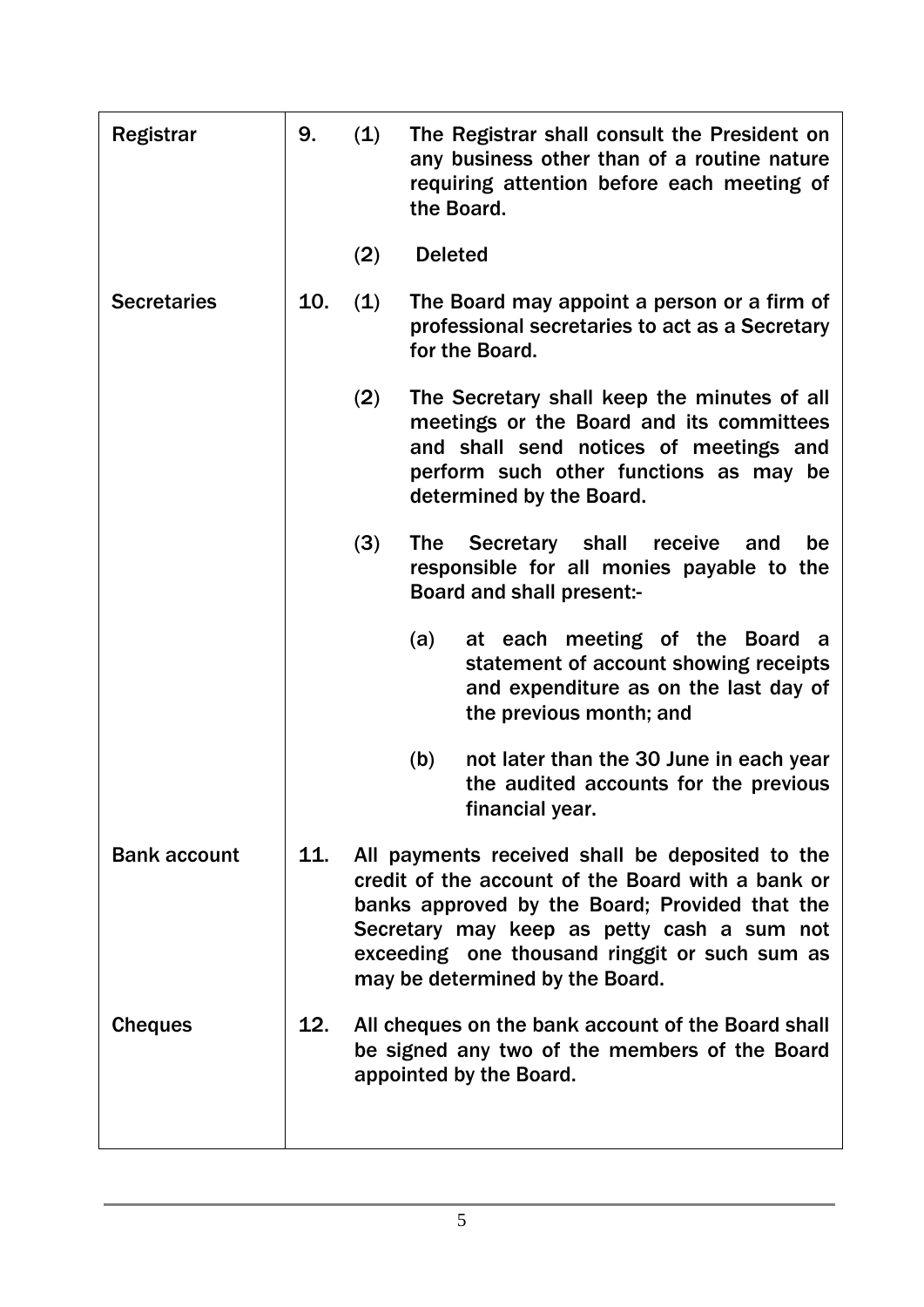| Payments to the<br><b>Board</b>        |     | 12A. All payments to the Board may be made by<br>money order, bank draft, cheque, credit card or<br>electronic banking.                                                                                                                                                                                                                   |  |  |
|----------------------------------------|-----|-------------------------------------------------------------------------------------------------------------------------------------------------------------------------------------------------------------------------------------------------------------------------------------------------------------------------------------------|--|--|
| <b>Accounts</b>                        | 13. | (1)<br>The Board shall cause to be kept and<br>maintained proper accounts and records<br>relating to:-                                                                                                                                                                                                                                    |  |  |
|                                        |     | the assets and liabilities of the<br>(a)<br>Board;                                                                                                                                                                                                                                                                                        |  |  |
|                                        |     | the sum of money received and<br>(b)<br>expended by or under the authority of<br>the Board.                                                                                                                                                                                                                                               |  |  |
|                                        |     | (2)<br>The books of accounts and records shall be<br>kept in the custody of the Secretary or at<br>such place as the Board may determine.                                                                                                                                                                                                 |  |  |
| <b>Expenses of the</b><br><b>Board</b> | 14. | <b>The</b><br>determine<br><b>Board</b><br>may<br>reasonable<br>remunerations and allowances to be paid to the<br>President, Registrar, Secretary or members of the<br>Board, or members of any committee, council or<br>panel appointed by the Board.                                                                                    |  |  |
| <b>Audit</b>                           | 15. | The accounts of the Board shall at least once every<br>year be audited by a firm of professional auditors<br>to be appointed by the Board,                                                                                                                                                                                                |  |  |
| <b>Financial year</b>                  | 16. | The financial year of the Board shall end on the 31<br>December.                                                                                                                                                                                                                                                                          |  |  |
| <b>Stakeholder</b>                     |     | 16A. Pursuant to section 4(ea) of the Act, the Board<br>may act as stakeholder in respect of a contract<br>for consulting quantity surveying services subject<br>to the guidelines as may be determined by the<br>Board, where such guidelines may include therein<br>the payment of a fee to the Board when it acts as<br>a stakeholder. |  |  |
|                                        |     |                                                                                                                                                                                                                                                                                                                                           |  |  |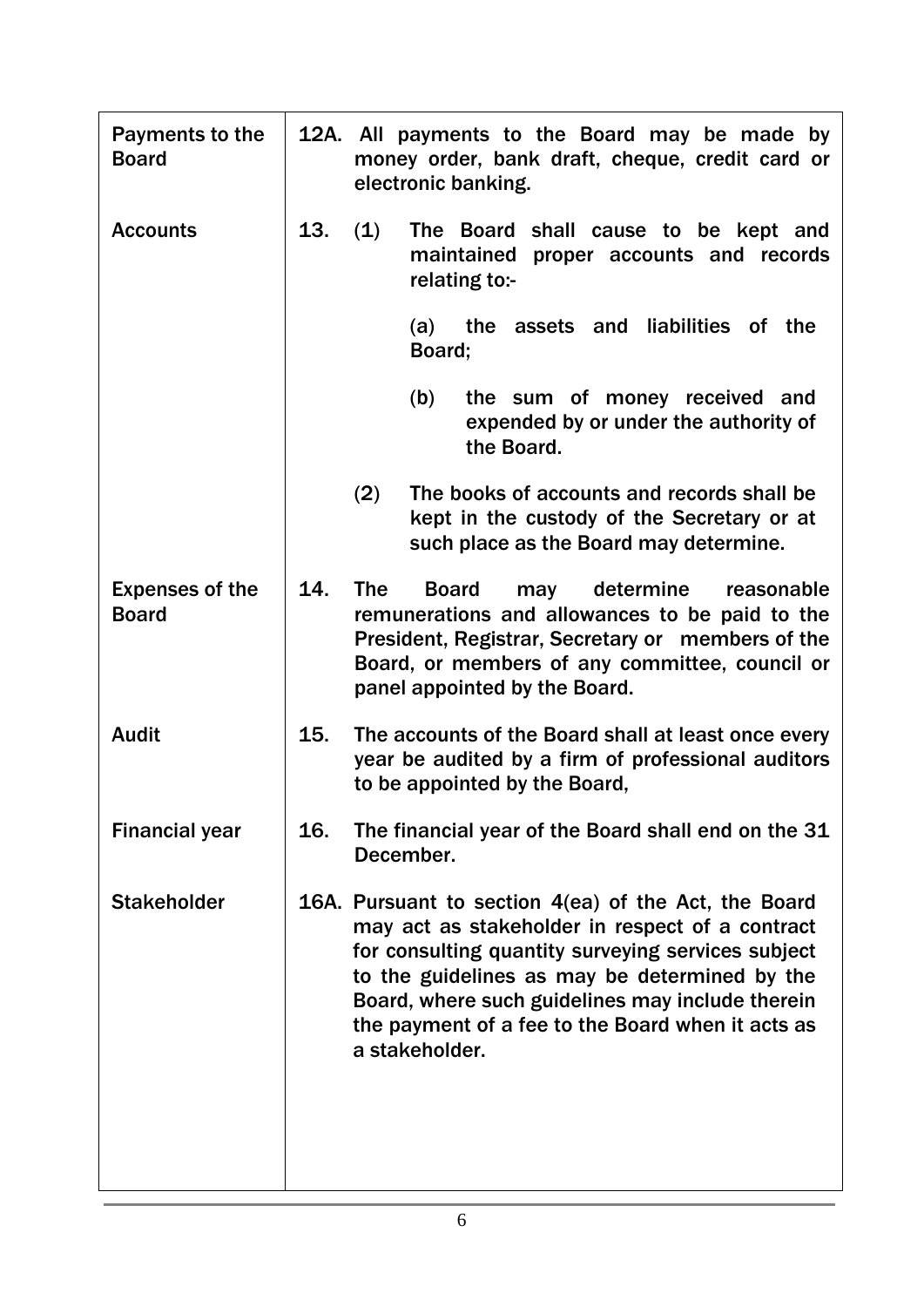|                                | <b>PART III</b>                                                                                                                                                                                                                                                 |
|--------------------------------|-----------------------------------------------------------------------------------------------------------------------------------------------------------------------------------------------------------------------------------------------------------------|
|                                | <b>REGISTRATION</b>                                                                                                                                                                                                                                             |
| <b>Forms of</b><br>application | A person desirous to be registered as-<br>17.                                                                                                                                                                                                                   |
|                                | (a) a Provisional Quantity Surveyor<br>under<br>subsection 10(1) of the Act;                                                                                                                                                                                    |
|                                | a Professional Quantity Surveyor under<br>(b)<br>subsection 10(2) of the Act;                                                                                                                                                                                   |
|                                | a Consultant Quantity Surveyor<br>(c)<br>under<br>subsection 10(3) of the Act; or                                                                                                                                                                               |
|                                | a Quantity Surveying Technologist under<br>(d)<br>section 10A of the Act;                                                                                                                                                                                       |
|                                | may make an application to the Board in<br>accordance with these Rules                                                                                                                                                                                          |
|                                | 17A. An applicant for registration under rule 17 shall be<br>physically present in Malaysia not less than one<br>hundred and eighty-three days in the twelve<br>months period prior to the application.                                                         |
|                                | 17B. An applicant for registration under rule 17 and a<br>person registered under subsections $10(1)$ , $10(2)$<br>or 10(3) or section 10A of the Act shall have a<br>permanent address in Malaysia.                                                            |
| Decision of<br><b>Board</b>    | Every application for registration shall be decided<br>18.<br>upon by the Board within three months from the<br>date of receipt of the application by the Board,<br>provided that such application is in full<br>compliance with the requirements of the Board. |
|                                | (1)<br><b>Deleted</b>                                                                                                                                                                                                                                           |
|                                | <b>Deleted</b><br>(2)                                                                                                                                                                                                                                           |
|                                | (3)<br><b>Deleted</b>                                                                                                                                                                                                                                           |
|                                | (4)<br><b>Deleted</b>                                                                                                                                                                                                                                           |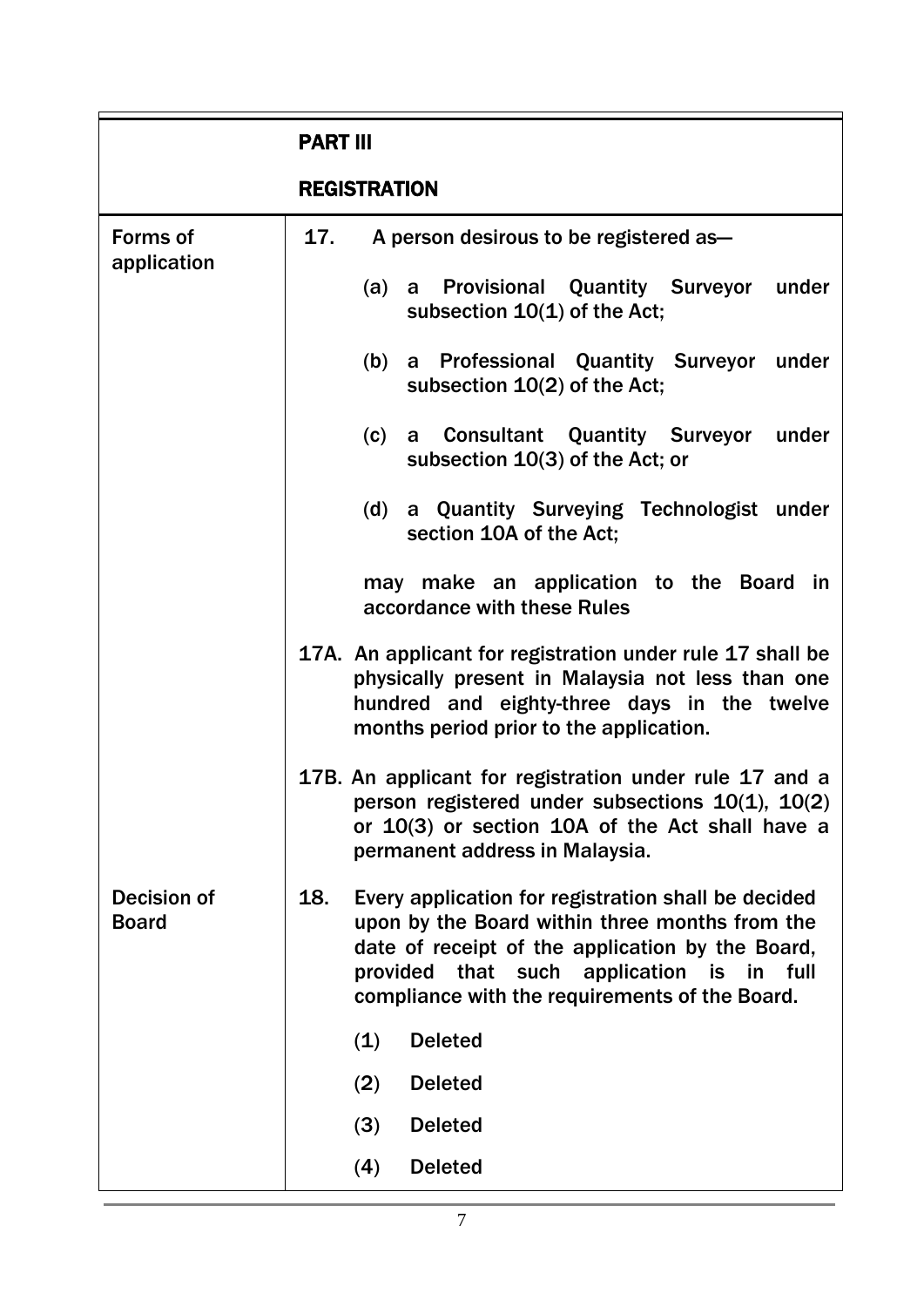| <b>Applicant to be</b><br>notified    | 19. | Every applicant shall be notified of the decision of<br>the Board by the Registrar within one month of the<br>date of the decision.                                                                                                                                                                                                                                                       |  |  |
|---------------------------------------|-----|-------------------------------------------------------------------------------------------------------------------------------------------------------------------------------------------------------------------------------------------------------------------------------------------------------------------------------------------------------------------------------------------|--|--|
|                                       |     | (2)<br><b>Deleted</b>                                                                                                                                                                                                                                                                                                                                                                     |  |  |
| <b>Fees for</b><br>registration       | 20. | Every application for registration as a Consultant<br>Quantity Surveyor, Professional Quantity Surveyor,<br>Provisional Quantity Surveyor, Provisional Quantity<br>Surveyor and Quantity Surveying Technologist<br>under rule 17 shall be accompanied with -<br>the processing fee as prescribed in Part Two<br>(a)<br>First Schedule,<br>of the<br>which<br>is<br>not                    |  |  |
|                                       |     | refundable; and                                                                                                                                                                                                                                                                                                                                                                           |  |  |
|                                       |     | the registration fee as prescribed in Part Two<br>(b)<br>of the First Schedule, which<br>shall<br>be<br>refunded<br>to<br>the<br>applicant<br>who<br>is<br>unsuccessful in his application.                                                                                                                                                                                               |  |  |
| <b>Certificate of</b><br>registration | 21. | application for registration<br>Upon<br>being<br>an<br>approved by the Board, the Registrar shall issue a<br>certificate of registration in Form CQS-B, PQS-B,<br>ProvQS-B or QST-B, as the case may be, and the<br>certificate of registration shall be sealed with the<br>common seal of the Board in accordance with<br>subparagraph (3) of paragraph 3 of the Schedule<br>to the Act. |  |  |
|                                       |     |                                                                                                                                                                                                                                                                                                                                                                                           |  |  |
|                                       |     |                                                                                                                                                                                                                                                                                                                                                                                           |  |  |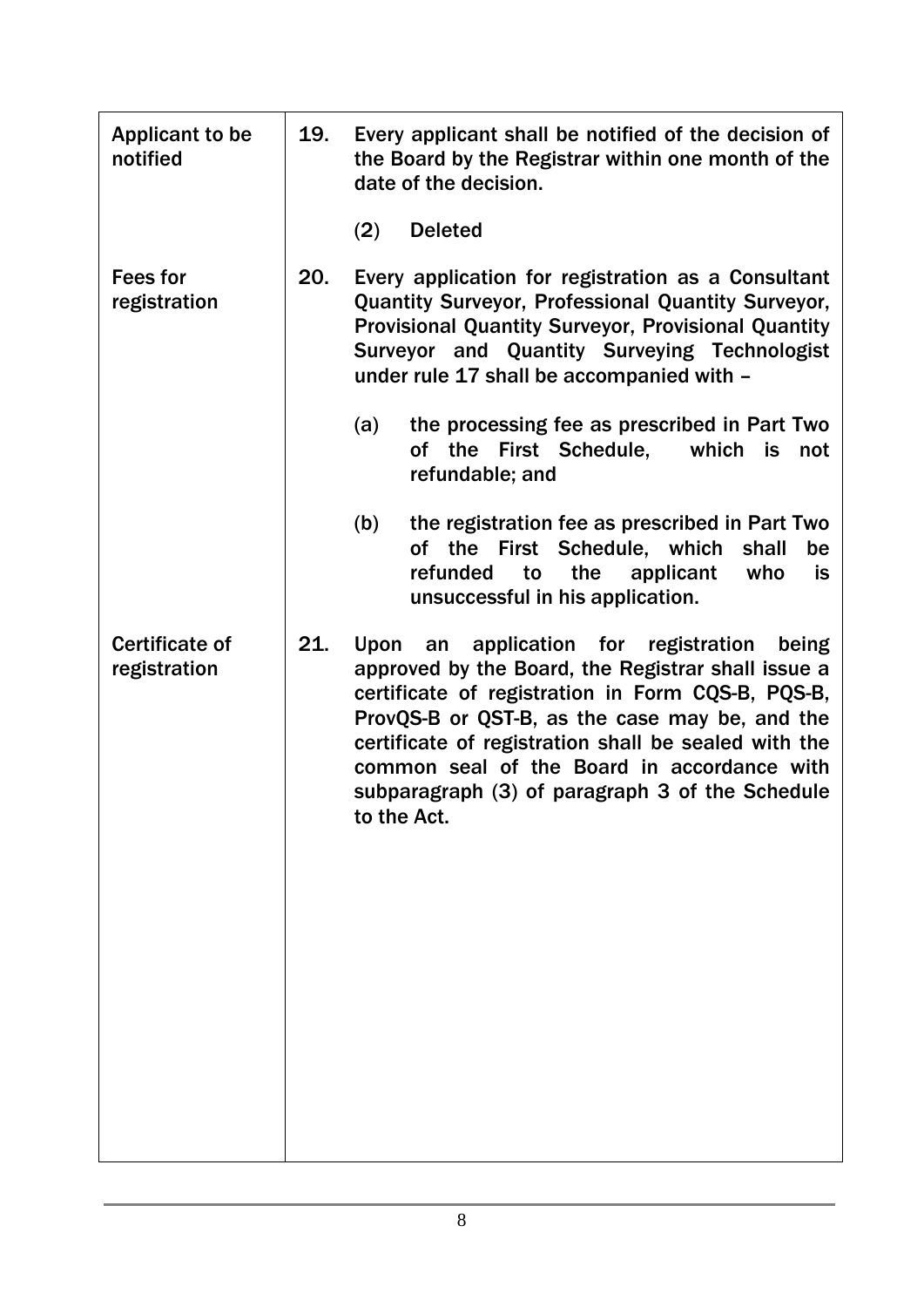| <b>Application for</b><br>renewal       | 22. | (1) | Every<br><b>Surveyor</b><br>(a)<br>(b) | <b>Consultant Quantity</b><br>Surveyor,<br>Professional Quantity Surveyor, Provisional<br><b>Quantity Surveyor, Provisional</b><br>Quantity<br>and<br>Quantity<br><b>Surveying</b><br>Technologist desirous of renewing<br>his<br>registration under section $13(2)$ of the Act<br>shall, on or before 31 January of the year<br>following the year of expiration of<br>his<br>registration, submit an application<br>for<br>renewal in the prescribed form, and<br>the<br>application shall be accompanied with-<br>the renewal fee as prescribed in Part<br>Two of the First Schedule; and<br>the<br>credit<br><b>of</b><br>points<br>record<br>a<br>accumulated in the year immediately<br>preceding the<br>year of renewal of |
|-----------------------------------------|-----|-----|----------------------------------------|-----------------------------------------------------------------------------------------------------------------------------------------------------------------------------------------------------------------------------------------------------------------------------------------------------------------------------------------------------------------------------------------------------------------------------------------------------------------------------------------------------------------------------------------------------------------------------------------------------------------------------------------------------------------------------------------------------------------------------------|
|                                         |     |     |                                        | registration.                                                                                                                                                                                                                                                                                                                                                                                                                                                                                                                                                                                                                                                                                                                     |
|                                         |     | (2) | the                                    | Subject to rule 22A, the application for<br>renewal may be rejected by the Board<br>if the applicant does not accumulate<br>requisite credit<br>points<br>as<br>determined by the Board in the year<br>immediately preceding the year of<br>renewal of registration.                                                                                                                                                                                                                                                                                                                                                                                                                                                              |
| <b>Accumulation of</b><br>credit points |     |     | <b>Consultant</b>                      | 22A. Unless otherwise exempted by the Board, every<br><b>Quantity Surveyor,</b><br>Professional<br>Quantity Surveyor, Provisional Quantity Surveyor,<br>Provisional Quantity Surveyor and Quantity<br>Surveying Technologist desirous of renewing his<br>registration with the Board shall accumulate the<br>requisite credit points as determined by the Board,<br>through participation in the CPD Programme<br>during the year immediately preceding the year of<br>renewal of registration.                                                                                                                                                                                                                                   |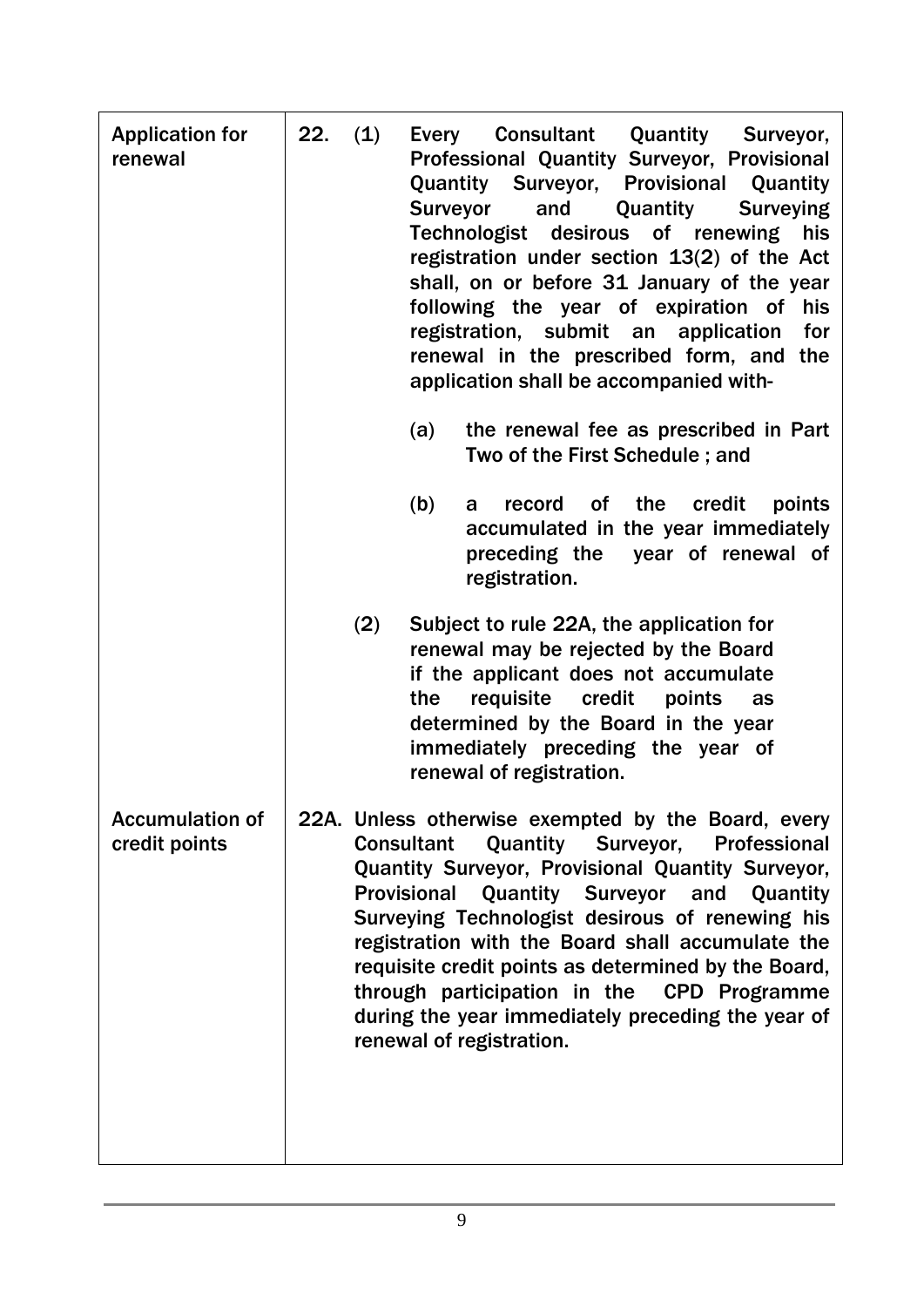|                                        |    | 22B. The Board may remove from the Register any<br>Quantity Surveyor, Professional<br><b>Consultant</b><br><b>Quantity Surveyor, Provisional Quantity Surveyor or</b><br><b>Quantity Surveying Technologist whose application</b><br>for renewal of registration is rejected by the Board<br>under subrule 22(2).            |
|----------------------------------------|----|------------------------------------------------------------------------------------------------------------------------------------------------------------------------------------------------------------------------------------------------------------------------------------------------------------------------------|
| <b>Renewal fee</b>                     | 23 | The fee for the renewal of registration of a<br><b>Quantity Surveyor,</b><br>Professional<br><b>Consultant</b><br>Quantity Surveyor, Provisional Quantity Surveyor,<br>Provisional Quantity Surveyor and Quantity<br>Surveying Technologist shall be as prescribed in<br>Part Two of the First Schedule.                     |
| <b>Renewal of</b><br>registration      |    | 23A. Upon the renewal of registration, the Registrar<br>shall issue to the applicant a certificate of<br>registration in the form as may be determined by<br>the Board.                                                                                                                                                      |
| Reinstatement<br>fees                  |    | 23B. The fees for the reinstatement of a Consultant<br>Quantity Surveyor, Professional Quantity Surveyor,<br>Provisional Quantity Surveyor, Provisional Quantity<br>Surveyor and Quantity Surveying Technologist<br>under section 17 (2) of the Act shall be -                                                               |
|                                        |    | the total amount of arrears of yearly renewal<br>(a)<br>fees payable if registration is renewed;                                                                                                                                                                                                                             |
|                                        |    | a re-registration fee of the same amount as<br>(b)<br>that under paragraph (a); and                                                                                                                                                                                                                                          |
|                                        |    | an administrative fee as prescribed in Part<br>(c)<br>Two of the First Schedule.                                                                                                                                                                                                                                             |
| <b>Certificate of</b><br>reinstatement |    | If the Board reinstates a person as a<br>23C.<br><b>Quantity Surveyor, Professional</b><br><b>Consultant</b><br><b>Quantity Surveyor, Provisional Quantity Surveyor or</b><br>Quantity Surveying Technologist, the Registrar<br>shall issue a certificate of reinstatement in the<br>form as may be determined by the Board. |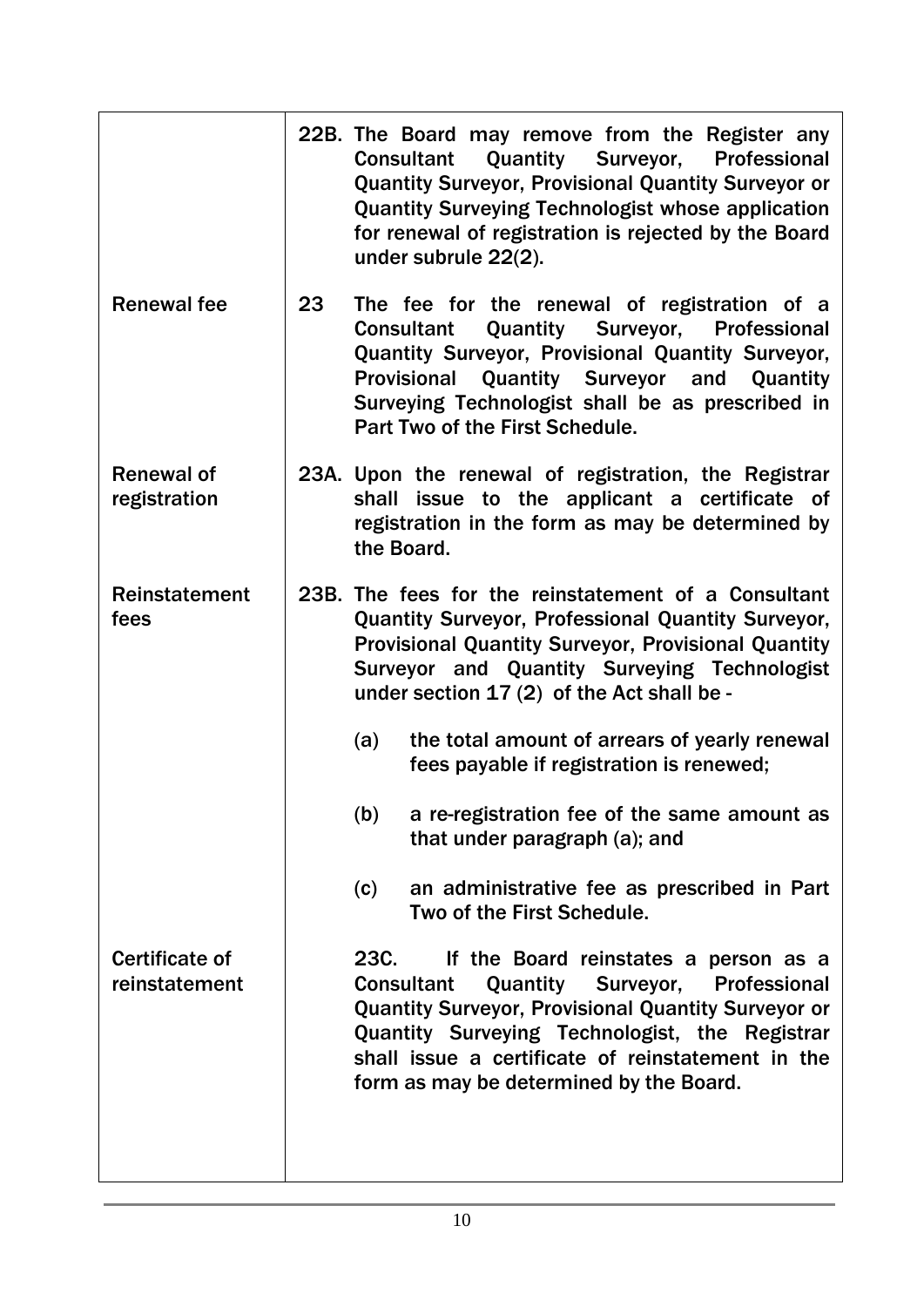| <b>Joint Test of</b><br>Professional<br>Competence<br><b>Panel</b> | 23D. (1) | The Board may appoint a Joint Test of<br><b>Professional Competence Panel comprising</b><br>of such members as it may determine to<br>conduct examinations for admission to the<br>quantity surveying profession.                                                                |
|--------------------------------------------------------------------|----------|----------------------------------------------------------------------------------------------------------------------------------------------------------------------------------------------------------------------------------------------------------------------------------|
|                                                                    | (2)      | <b>functions</b><br><b>Joint</b><br><b>The</b><br><b>of</b><br>the<br><b>Test</b><br>Οf<br>Professional Competence Panel shall be in<br>accordance<br>with<br>the<br>guidelines<br>as<br>determined by the Board.                                                                |
| <b>Practical</b><br>experience                                     | 24.      | (1)<br>An applicant for registration as a<br><b>Professional Quantity Surveyor or Consultant</b><br>Quantity Surveyor under subsections 10(2)<br>or (3) of the Act respectively shall-                                                                                           |
|                                                                    |          | (a) obtain the practical experience referred<br>to in paragraphs $10(1)(b)$ and $10(3)(c)$ of<br>the Act in accordance with the Guidelines<br>to Registration of Quantity Surveyors and<br><b>Consulting Quantity Surveying Practice;</b><br>and                                 |
|                                                                    |          | (b) pass the test of professional competence<br>or other tests or professional assessment<br>conducted or sanctioned by the Board.                                                                                                                                               |
|                                                                    | (2)      | application<br>for<br>registration<br>under<br>An<br>subsections $10(2)$ and (3) of the Act shall be<br>submitted together with documentary proof<br>that the requirements of paragraphs $(1)(a)$<br>and (b) have been complied with.                                            |
|                                                                    | (3)      | An applicant for registration as a Quantity<br>Surveying Technologist under subsection<br>10A(2) of the Act shall comply with the<br>requirements specified in the Guidelines to<br>the Registration of Quantity Surveyors and<br><b>Consulting Quantity Surveying Practice.</b> |
|                                                                    |          |                                                                                                                                                                                                                                                                                  |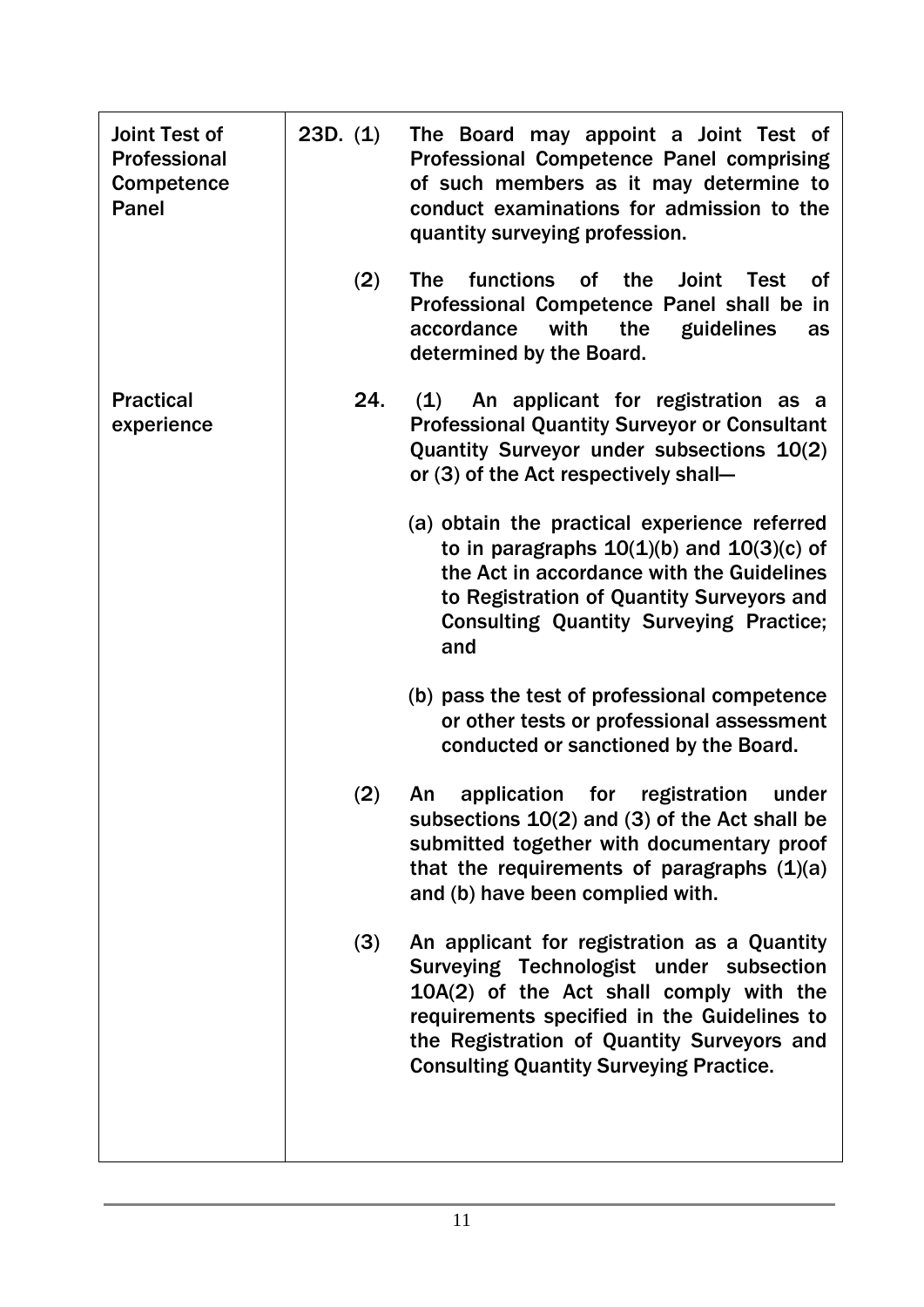| Quantity<br><b>Surveying</b><br><b>Accreditation</b><br>Council | 24A (1) |     | relevant | The Board may appoint a Quantity Surveying<br>Accreditation Council for the purpose of<br>accrediting qualifications offered by the<br>of higher learning<br>institutions<br>or other<br>institutions<br>for<br>the<br>quantity<br>surveying profession.                                               |
|-----------------------------------------------------------------|---------|-----|----------|--------------------------------------------------------------------------------------------------------------------------------------------------------------------------------------------------------------------------------------------------------------------------------------------------------|
|                                                                 |         | (2) |          | The Quantity Surveying Accreditation Council<br>shall comprise of the following members:                                                                                                                                                                                                               |
|                                                                 |         |     | (a)      | Chairman<br>who<br>shall<br>be<br>a<br>a<br>Professional<br><b>Quantity Surveyor</b><br>or<br><b>Consultant Quantity Surveyor and a</b><br>member of the Board;                                                                                                                                        |
|                                                                 |         |     | (b)      | a Deputy Chairman who shall be a<br>Professional Quantity Surveyor<br>or<br><b>Consultant Quantity Surveyor;</b>                                                                                                                                                                                       |
|                                                                 |         |     | (c)      | two members of the Board who shall<br>be Professional Quantity Surveyor or<br><b>Consultant Quantity Surveyor;</b>                                                                                                                                                                                     |
|                                                                 |         |     | (d)      | two representatives from the Royal<br>Institution of Surveyors, Malaysia who<br>shall be Professional Quantity Surveyor<br>or Consultant Quantity Surveyor;                                                                                                                                            |
|                                                                 |         |     | (e)      | representatives from<br>public<br>two<br>universities or institutions of higher<br>learning conducting quantity surveying<br>programme accredited by the Board<br>who shall be Professional Quantity<br><b>Consultant</b><br>Quantity<br><b>Surveyor</b><br>or<br><b>Surveyor and faculty members;</b> |
|                                                                 |         |     | (f)      | one representative from the Malaysia<br><b>Qualification Agency;</b>                                                                                                                                                                                                                                   |
|                                                                 |         |     | (g)      | one representative from the Ministry of<br>Education;                                                                                                                                                                                                                                                  |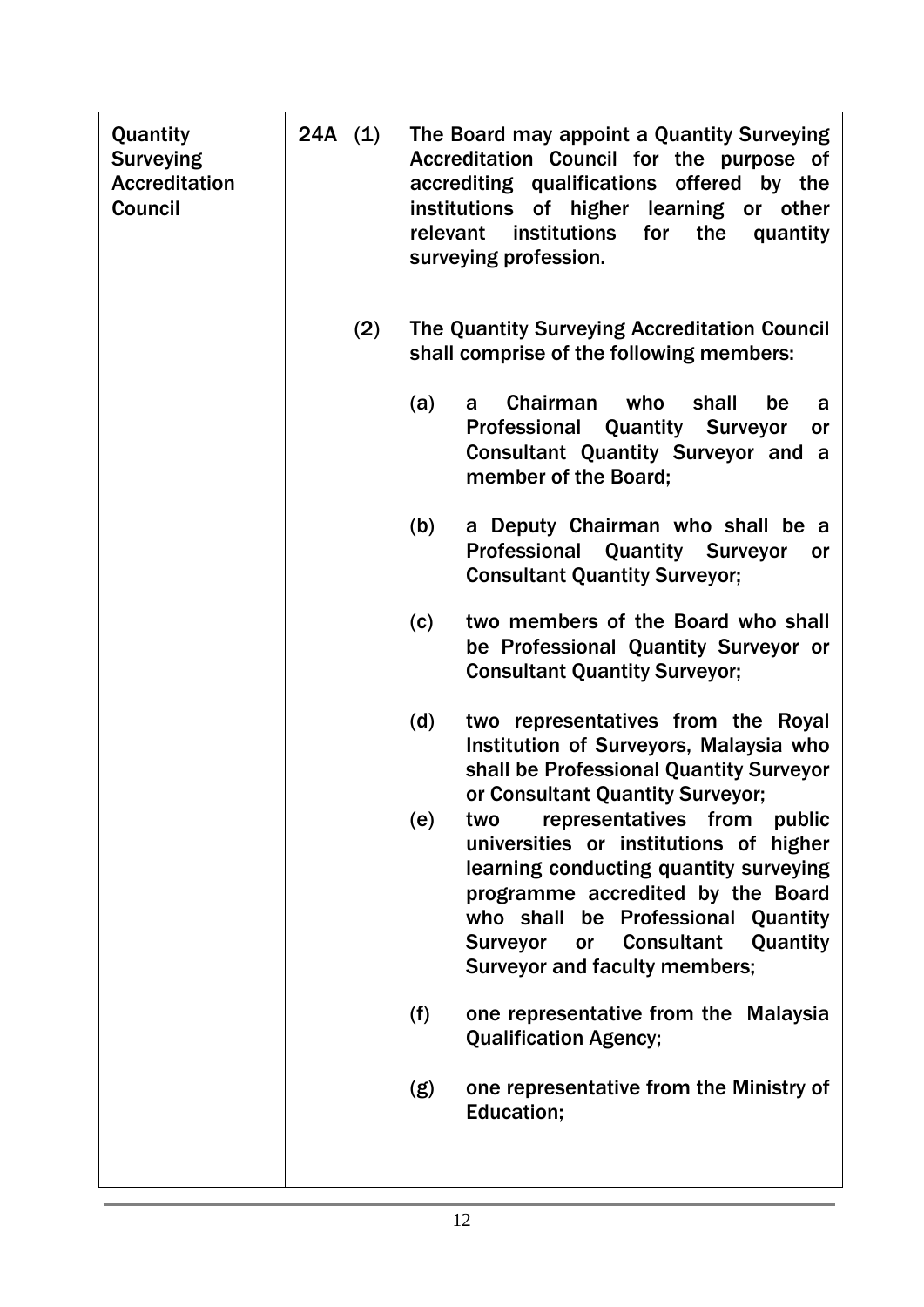|                                                               |            |     | (h)    | one representative from the Public<br><b>Services Department; and</b>                                                                                             |
|---------------------------------------------------------------|------------|-----|--------|-------------------------------------------------------------------------------------------------------------------------------------------------------------------|
|                                                               | (3)<br>(4) |     | (i)    | any other persons as the<br><b>Board</b><br>fit<br>considers<br>and<br>be<br>proper<br>to<br>members of the Quantity Surveying<br><b>Accreditation Council.</b>   |
|                                                               |            |     | Board. | The Board may appoint members of the<br><b>Quantity Surveying Accreditation Council for</b><br>such term as may be determined by the                              |
|                                                               |            |     | Board. | The functions of the Quantity Surveying<br>Accreditation Council shall be in accordance<br>with the guidelines as determined by the                               |
| Quantity<br><b>Surveying</b><br>Examination<br><b>Council</b> | 24B. (1)   |     |        | The Board may appoint a Quantity Surveying<br>Examination Council for the purpose<br>of<br>conducting examinations<br>as<br>may<br>be<br>determined by the Board. |
|                                                               |            | (2) |        | The Quantity Surveying Examination Council<br>shall comprise the following members:                                                                               |
|                                                               |            |     | (a)    | a Chairman who shall be a Professional<br><b>Quantity Surveyor or Consultant Quantity</b><br>Surveyor and who is a member of the<br>Board;                        |
|                                                               |            |     | (b)    | four Professional Quantity Surveyors or<br><b>Consultant Quantity Surveyors from the</b><br>public services department;                                           |
|                                                               |            |     | (c)    | four Professional Quantity Surveyors or<br><b>Consultant Quantity Surveyors</b><br>from<br><b>Consulting Quantity Surveying Practices;</b><br>and                 |
|                                                               |            |     | (d)    | <b>Board</b><br>other<br>persons<br>the<br>any<br>as<br>considers fit and proper.                                                                                 |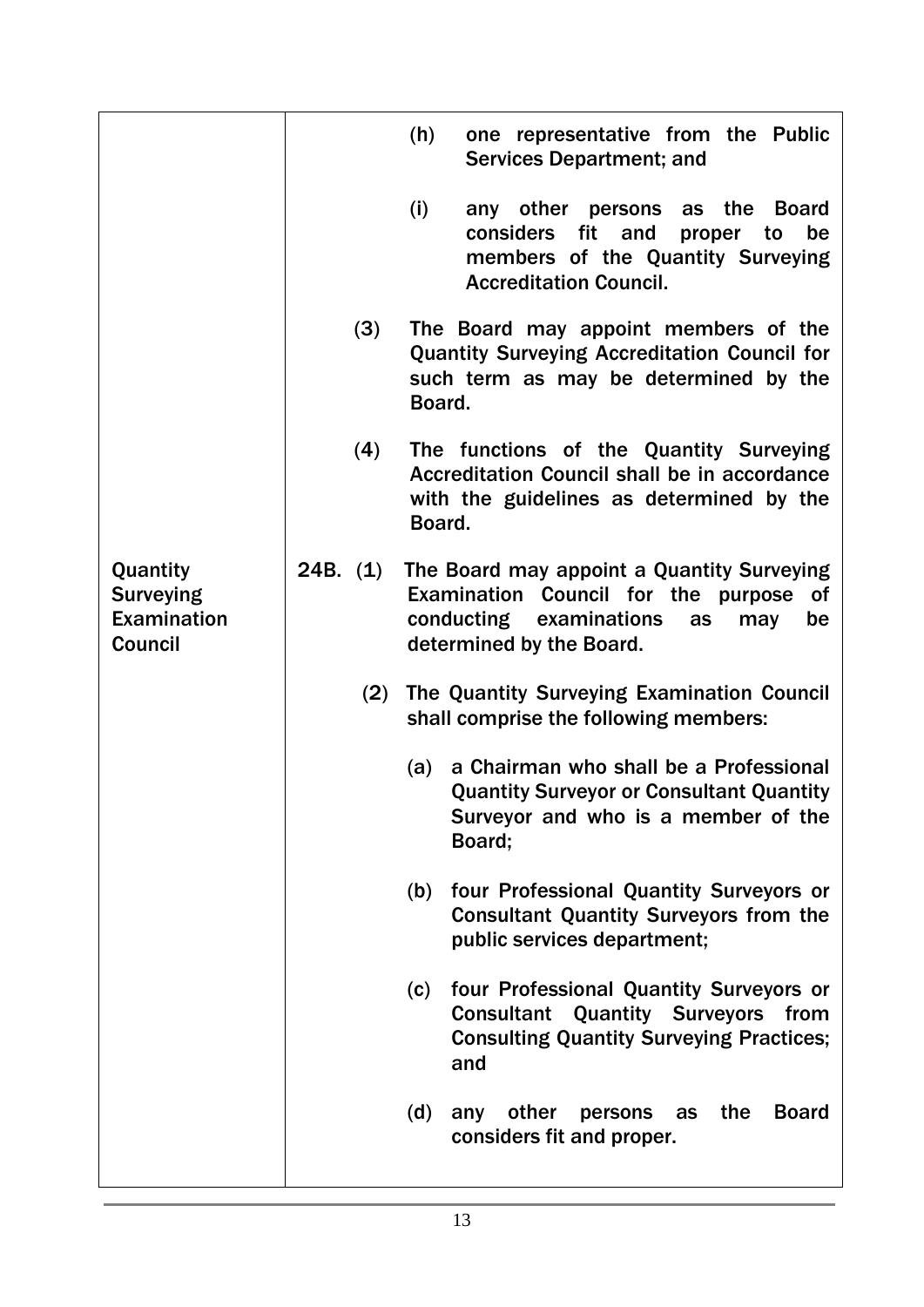|                                                                |                | (3)<br>(4) | The Board may appoint members of the<br><b>Quantity Surveying Examination Council for</b><br>such term as may be determined by the<br>Board.<br>The functions of the Quantity Surveying<br>Examination Council shall be in accordance<br>with the guidelines as may be determined by<br>the Board. |
|----------------------------------------------------------------|----------------|------------|----------------------------------------------------------------------------------------------------------------------------------------------------------------------------------------------------------------------------------------------------------------------------------------------------|
|                                                                | <b>PART IV</b> |            |                                                                                                                                                                                                                                                                                                    |
|                                                                |                |            | <b>CODE OF PROFESSIONAL CONDUCT</b>                                                                                                                                                                                                                                                                |
| Definition of a<br>"registered<br>Quantity<br>Surveyor"        | 25.            |            | For the purposes of this Part, "registered Quantity<br>Surveyor" means Consultant Quantity Surveyor,<br><b>Quantity Surveyor, Provisional</b><br><b>Professional</b><br><b>Quantity Surveyor, Quantity Surveying Technologist</b><br>or Consulting Quantity Surveying Practice.                    |
| <b>Conduct of</b><br>registered<br>Quantity<br><b>Surveyor</b> | 26.            | (1)        | A registered Quantity Surveyor shall at all<br>times uphold the dignity, standing and<br>reputation<br>of the<br>quantity<br>surveying<br>profession.                                                                                                                                              |
|                                                                |                | (1A)       | A registered Quantity Surveyor shall at all<br>times exercise the standard of reasonable<br>care, skill and diligence normally expected<br>and accepted by the quantity surveying<br>profession.                                                                                                   |
|                                                                |                | (2)        | A registered Quantity Surveyor shall not<br>conduct himself in such manner or commit<br>any act which in the opinion of the Board is<br>undesirable or disgraceful.                                                                                                                                |
|                                                                |                | (3)        | A registered Quantity Surveyor shall not<br>conduct himself in such a manner or commit<br>any act that has or will put the Board in<br>disrepute or by his conduct or act question or<br>injure the integrity or reputation of the<br>Board.                                                       |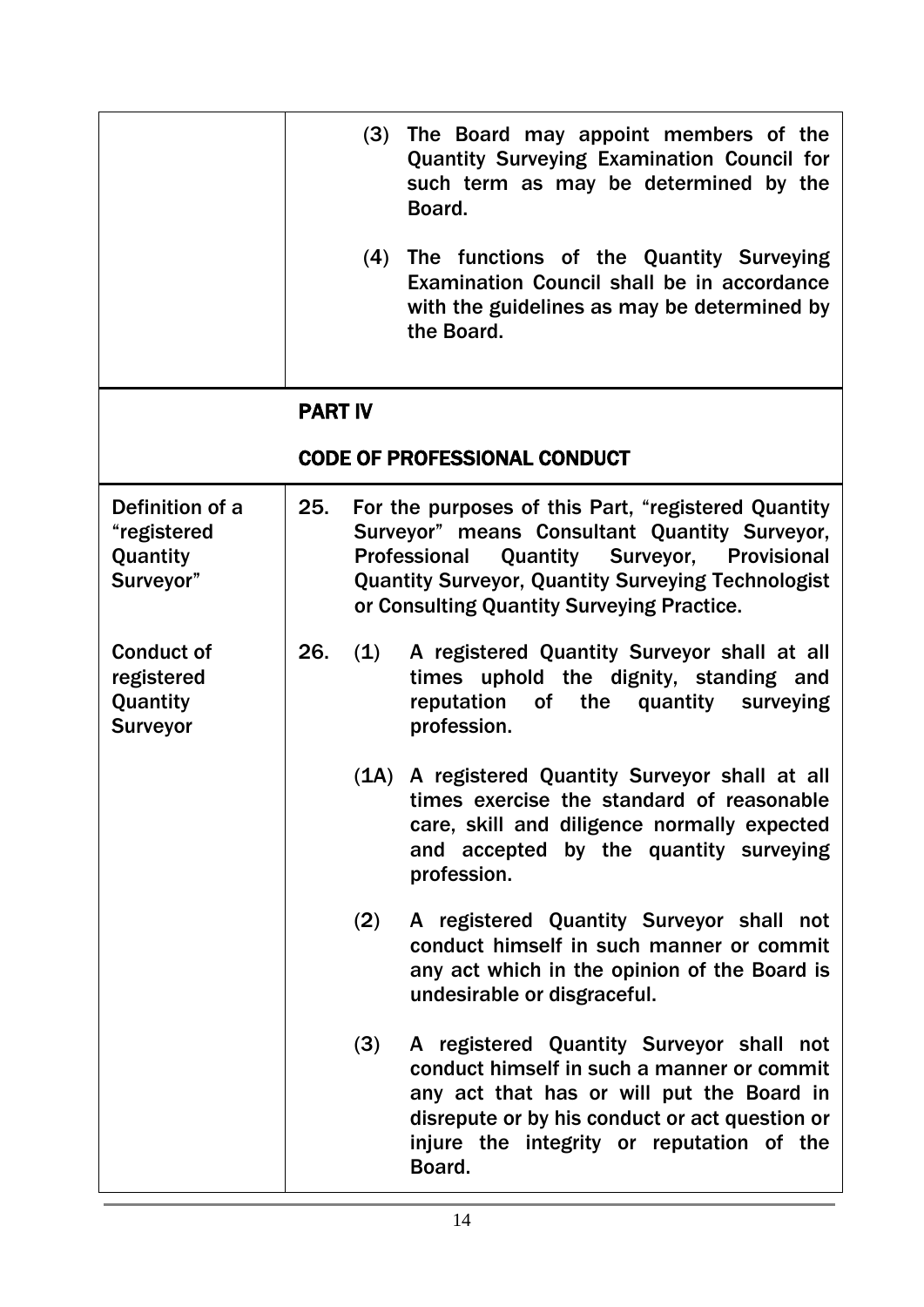|                        |     | (4) | Without prejudice to the generality of this<br>rule, a registered Quantity Surveyor shall in<br>the exercise of his duties observe and be<br>guided by the provisions of the Code of<br>Professional Conduct as set out in these<br>Rules or guidelines as determined by the<br>Board.              |
|------------------------|-----|-----|-----------------------------------------------------------------------------------------------------------------------------------------------------------------------------------------------------------------------------------------------------------------------------------------------------|
| <b>Public interest</b> |     |     | 26A. A registered Quantity Surveyor in carrying out his<br>responsibility to his employer, client or the quantity<br>surveying profession shall have full regard to the<br>public interest.                                                                                                         |
| Discharge of<br>duties | 27. | (1) | registered Quantity Surveyor<br>shall<br>A<br>discharge his duties to his employer or<br>client, as the case may be, with complete<br>honesty.                                                                                                                                                      |
|                        |     | (2) | Except with the permission of his employer<br>or client, as the case may be, a registered<br><b>Quantity Surveyor shall not accept nor allow</b><br>member of his staff to<br>any<br>accept<br>remuneration for services rendered other<br>than from his employer or client, as the case<br>may be. |
|                        |     | (3) | A registered Quantity Surveyor shall not offer<br>or accept commission which in the opinion<br>of the Board is an illicit commission.                                                                                                                                                               |
|                        |     | (4) | Except with the prior written approval of the<br>registered Quantity Surveyor<br>Board, a<br>practicing as a Consulting Quantity Surveying<br>Practice shall not be a director or substantial<br>shareholder<br>in<br>an agent for<br><b>or</b><br>any<br>construction firm or company.             |
|                        |     |     |                                                                                                                                                                                                                                                                                                     |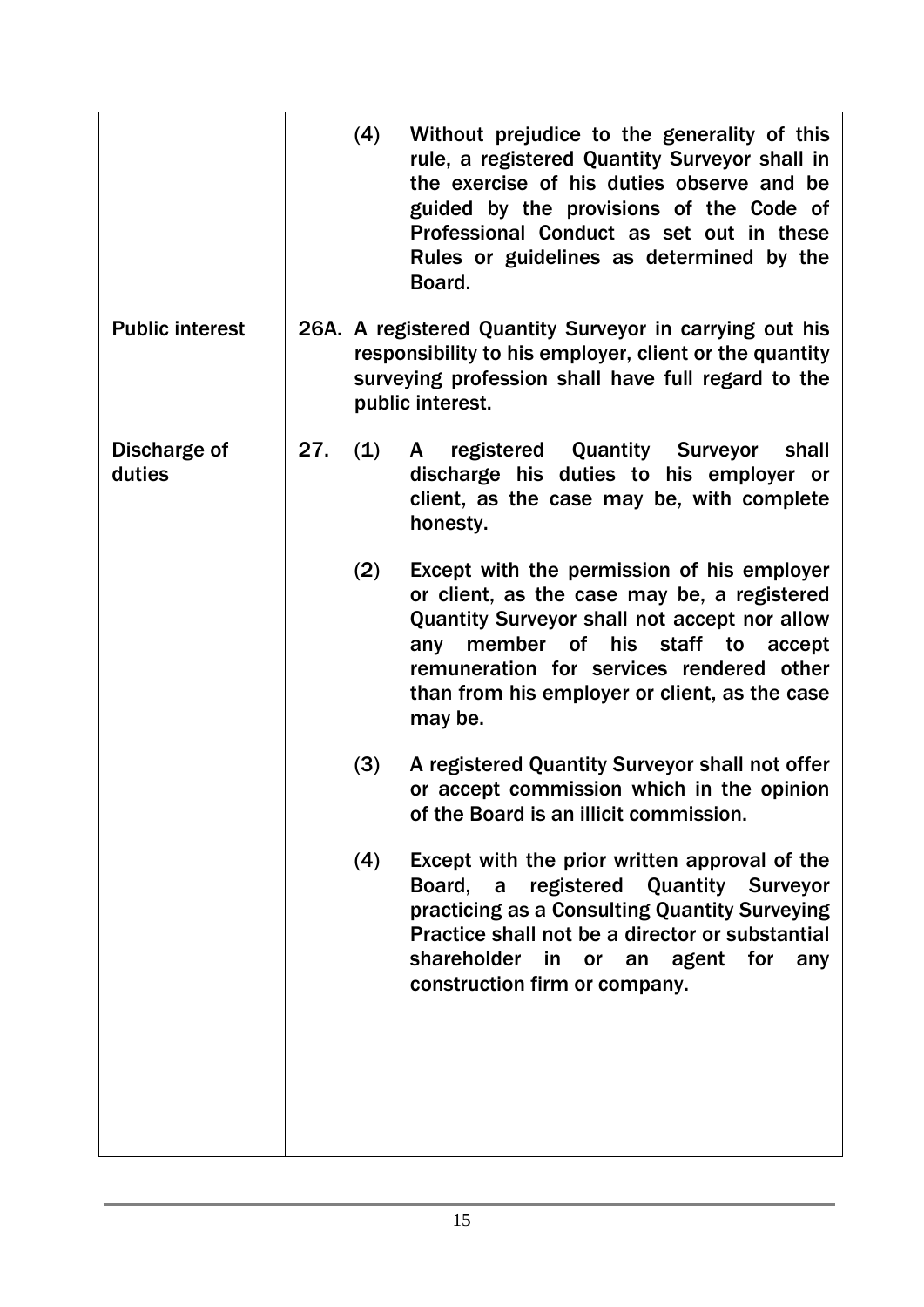|                                                                    |     | (5) | Where a registered Quantity Surveyor has<br>obtained the prior approval of the Board in<br>accordance with paragraph (4) he shall not,<br>whilst practising as a Consulting Quantity<br>Surveying Practice, at the same time without<br>disclosing the fact in writing to his client, be<br>a director or substantial shareholder in or<br>agent for any construction firm or company<br>with which he deals on behalf of his<br>employer or client.                     |
|--------------------------------------------------------------------|-----|-----|--------------------------------------------------------------------------------------------------------------------------------------------------------------------------------------------------------------------------------------------------------------------------------------------------------------------------------------------------------------------------------------------------------------------------------------------------------------------------|
| <b>Conditions of</b><br>engagement and<br>scale of charges         | 28. | (1) | <b>Before</b><br>accepting an<br>appointment,<br>a<br>registered Quantity Surveyor shall notify his<br>client in writing of the prevailing terms and<br>conditions contained in the Memorandum of<br>Agreement Between The Client And The<br><b>Consulting Quantity Surveying Practice For</b><br><b>Professional Quantity Surveying Services</b><br>referred<br>(hereinafter<br>the<br>to<br>as<br>"Memorandum<br>0f<br>Agreement")<br>as<br>determined by the Board.   |
|                                                                    |     | (2) | Within thirty days of the receipt of the<br>written confirmation of the appointment of<br>registered Quantity Surveyor as<br>the<br><b>a</b><br><b>Consulting Quantity Surveying Practice, the</b><br>registered Quantity Surveyor shall notify the<br>Board of such appointment by submitting to<br>the<br><b>Board</b><br>a copy of the<br>letter<br>Οf<br>appointment<br><b>Memorandum</b><br><b>of</b><br>or<br>Agreement duly signed between him and<br>his client. |
| Reputation, etc.<br>of a registered<br>person not to be<br>injured | 29. | A   | registered Quantity Surveyor<br>shall<br>not<br>maliciously injure or attempt to injure, whether<br>directly or indirectly, the professional reputation,<br>prospects or business of another<br>registered<br><b>Quantity Surveyor.</b>                                                                                                                                                                                                                                  |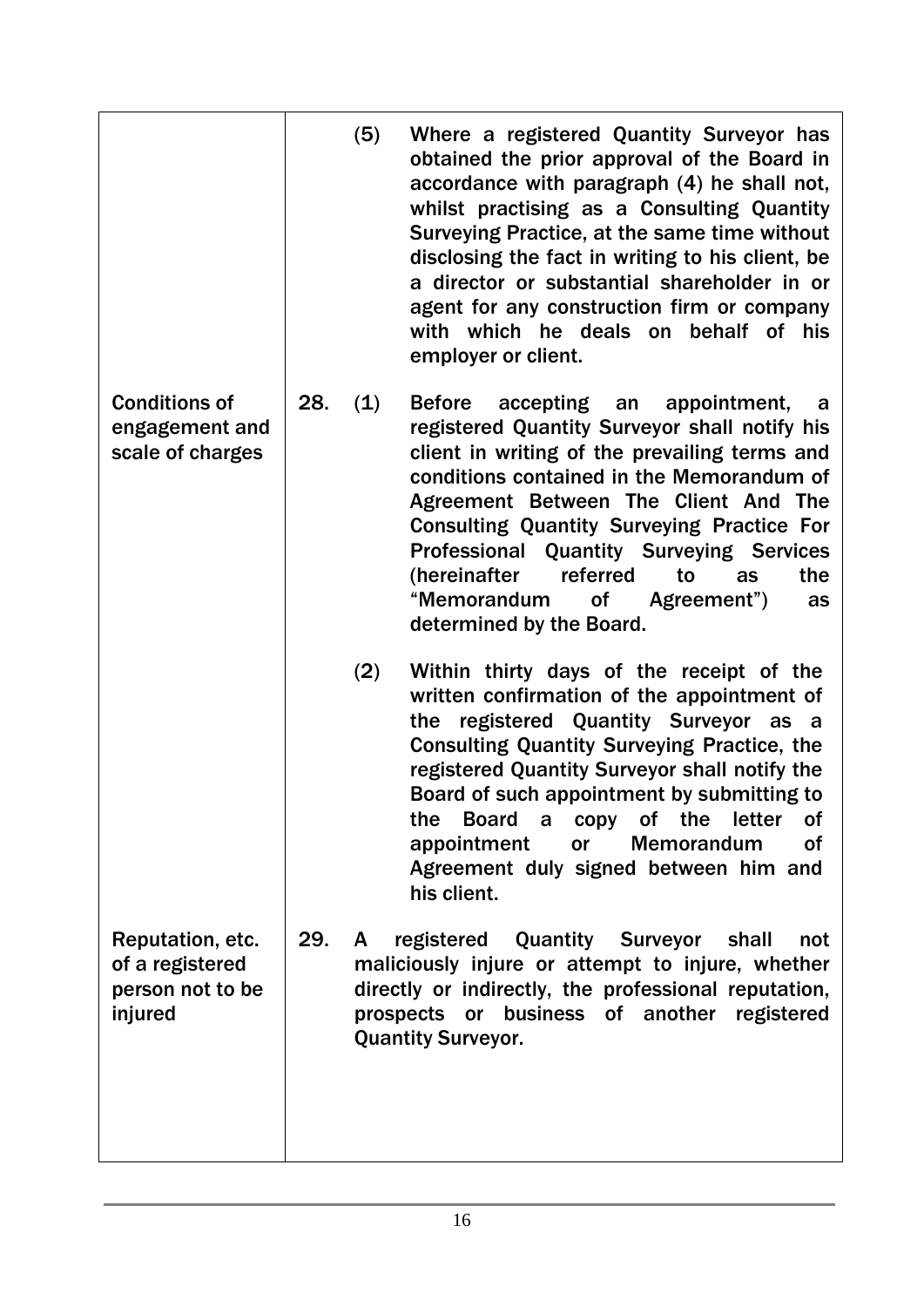| <b>Advertising and</b><br>30.<br>soliciting<br>prohibited          |     | A registered Quantity Surveyor shall not:                                                                                                                                                                                                                                                                                                                                  |  |  |  |  |
|--------------------------------------------------------------------|-----|----------------------------------------------------------------------------------------------------------------------------------------------------------------------------------------------------------------------------------------------------------------------------------------------------------------------------------------------------------------------------|--|--|--|--|
|                                                                    |     | canvass or solicit professional employment;<br>(a)                                                                                                                                                                                                                                                                                                                         |  |  |  |  |
|                                                                    |     | (b)<br>offer<br>remuneration<br>other<br>give<br><b>or</b><br><b>or</b><br>consideration for the introduction<br>of his<br>professional employment; or                                                                                                                                                                                                                     |  |  |  |  |
|                                                                    |     | (c)<br>advertise in connection with his profession in<br>any manner unless it is in accordance with<br>the guidelines as determined by the Board.                                                                                                                                                                                                                          |  |  |  |  |
|                                                                    | 31. | <b>Deleted</b>                                                                                                                                                                                                                                                                                                                                                             |  |  |  |  |
| <b>Fairness in</b><br>construing and<br>administering<br>contracts | 32. | A registered Quantity Surveyor shall at all times<br>and<br>administer<br>with<br>fairness<br>construe<br>the<br>provisions of a contract for the performance of<br>work for which the registered Quantity Surveyor is<br>appointed or employed, as the case may be, and in<br>all questions arising from the contract he shall act<br>in an impartial manner.             |  |  |  |  |
| <b>Restriction on</b>                                              | 33. | A registered Quantity Surveyor shall not-                                                                                                                                                                                                                                                                                                                                  |  |  |  |  |
| entering<br>professional<br>partnership                            |     | procure or assist in procuring, or knowingly<br>(a)<br>procure<br>by fraud<br>party to<br>or<br>be<br>a<br>misrepresentation, the approval of the Board<br>for a firm or body corporate to practise as<br><b>Consulting Quantity Surveying Practice;</b>                                                                                                                   |  |  |  |  |
|                                                                    |     | (b)<br>conceal or assist in concealing from the<br>existence of any fact<br><b>Board</b><br>the<br>or<br>circumstance which, if known, would entitle<br>the Board to withdraw the approval granted<br>under section 7A(3) of the Act from any firm<br>in which he is the sole proprietor or a<br>partner, or a body corporate in which he is a<br>director or shareholder; |  |  |  |  |
|                                                                    |     |                                                                                                                                                                                                                                                                                                                                                                            |  |  |  |  |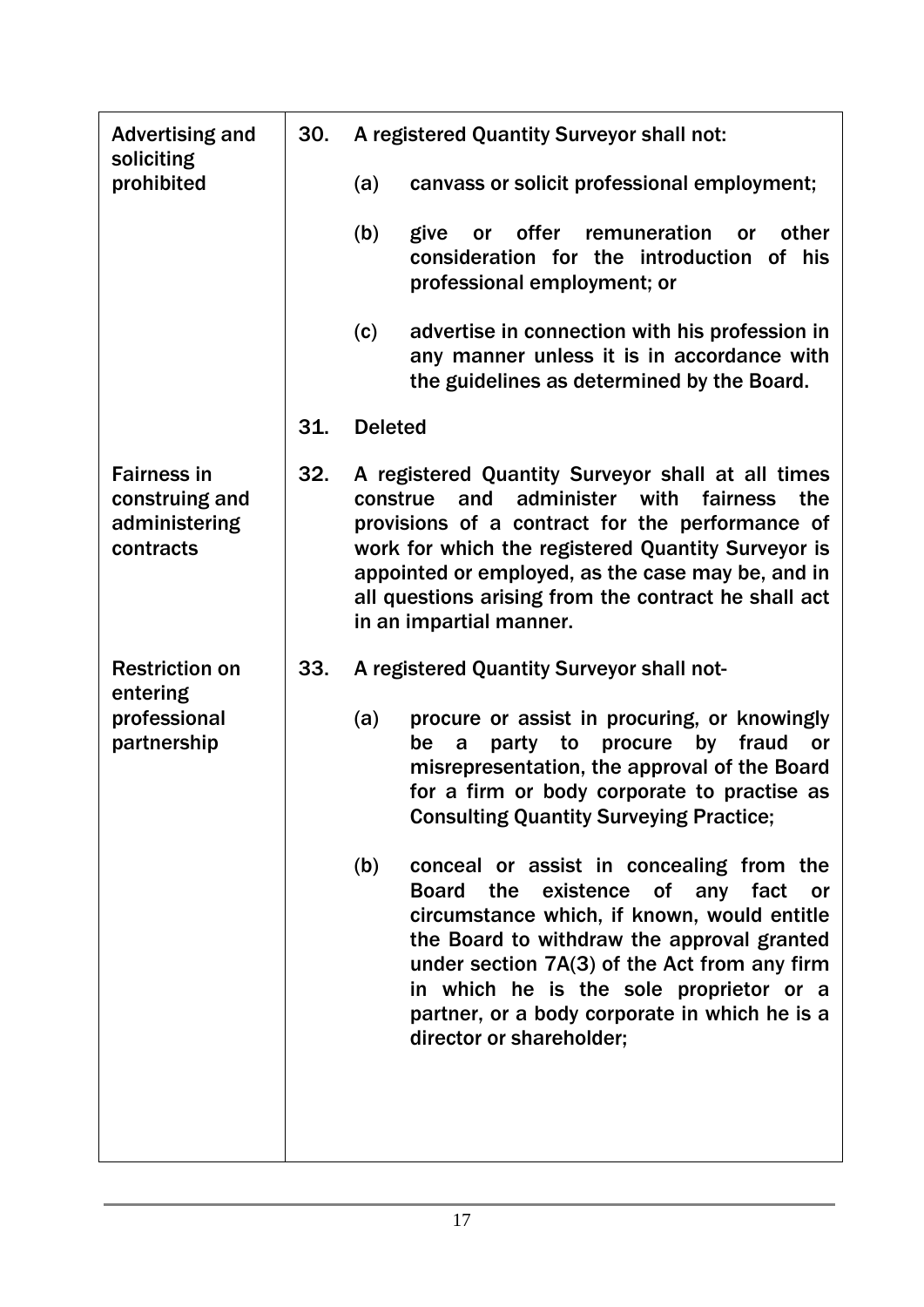|                                                                                                                                                                                 | (c)  | contravene or fail to perform, or assist in the<br>contravention of, or knowingly be a party to<br>the contravention of or failure to perform,<br>any of the restrictions or conditions imposed<br>by the Board when granting approval to a<br>firm or body corporate under section 7A(3) of<br>the Act; |
|---------------------------------------------------------------------------------------------------------------------------------------------------------------------------------|------|----------------------------------------------------------------------------------------------------------------------------------------------------------------------------------------------------------------------------------------------------------------------------------------------------------|
|                                                                                                                                                                                 | (d)  | cause or permit or suffer any firm in which<br>he is the sole proprietor or a partner, or body<br>corporate in which he is a director or<br>shareholder, to practise as Consulting<br>Quantity Surveying Practice prior to the<br>approval of the Board being obtained; and                              |
|                                                                                                                                                                                 | (e)  | cause or permit or suffer any firm in which<br>he is the sole proprietor or a partner, or body<br>corporate in which he is a<br>director or<br>shareholder, to practise as Consulting<br><b>Quantity Surveying Practice after the Board</b>                                                              |
| A registered<br>Quantity<br><b>Surveyor</b><br>practicing as<br><b>Consulting</b><br>Quantity<br><b>Surveying</b><br><b>Practice not to</b><br>intervene in or<br>take over the | 34.  | A registered Quantity Surveyor practising as a<br><b>Consulting Quantity Surveying Practice shall not</b><br>directly or indirectly-                                                                                                                                                                     |
|                                                                                                                                                                                 | (a)  | supplant or attempt to supplant another<br>registered Quantity Surveyor practising as a<br><b>Consulting Quantity Surveying Practice who</b><br>has already been appointed by an employer<br>or client and whose appointment has not<br>been terminated or discharged;                                   |
| practice of<br>another                                                                                                                                                          | (aa) | secure an appointment by undercutting or<br>reduction of fees or by any other means;                                                                                                                                                                                                                     |
|                                                                                                                                                                                 | (b)  | intervene or attempt to intervene in, quantity<br>surveying work of any kind which to his<br>knowledge has already been entrusted to<br>registered Quantity Surveyor<br>another<br>practising as Consulting Quantity Surveying<br>Practice; or                                                           |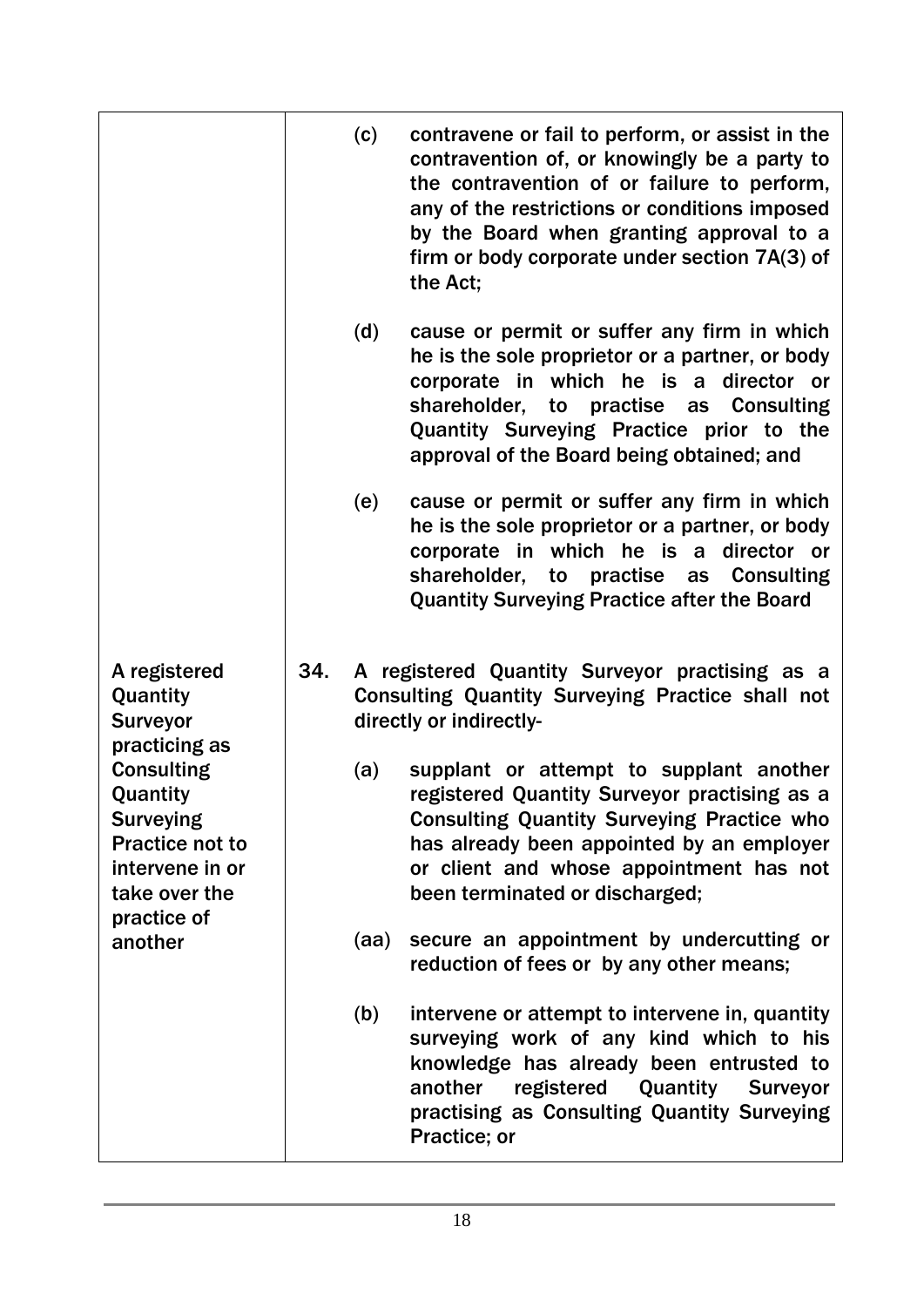|                                                        |          | (c) |      | take over the work of another registered<br><b>Quantity Surveyor practising as a Consulting</b><br>Quantity Surveying Practice acting for the<br>same employer or client, on the same<br>project, unless he has:-                                                                                                    |
|--------------------------------------------------------|----------|-----|------|----------------------------------------------------------------------------------------------------------------------------------------------------------------------------------------------------------------------------------------------------------------------------------------------------------------------|
|                                                        |          |     | (i)  | obtained the consent of that other<br>registered Quantity Surveyor; or                                                                                                                                                                                                                                               |
|                                                        |          |     | (ii) | been formally notified by the employer<br>or client that the engagement of that<br>other registered Quantity Surveyor has<br>been terminated or discharged<br>in<br>accordance with the provisions of any<br>contract entered into between that<br>other registered Quantity Surveyor and<br>the employer or client. |
| <b>Acting in dual</b><br>capacity                      | 35.      |     |      | A registered Quantity Surveyor practising as a<br>Consulting Quantity Surveying Practice shall not<br>act in a professional capacity for an employer or<br>client and a contractor on the same project except<br>on the specific instructions of the employer.                                                       |
| <b>Complaints</b><br>against<br>registered<br>Quantity | 35A. (1) |     |      | Any person may lodge a complaint against a<br>registered Quantity Surveyor, where such<br>complaint shall be made in writing by the<br>complainant.                                                                                                                                                                  |
| <b>Surveyor</b>                                        |          | (2) |      | The complaint shall contain the following<br>particulars:                                                                                                                                                                                                                                                            |
|                                                        |          |     | (a)  | the full name, identity card or passport<br>number<br>address<br>0f<br>the<br>and<br>complainant;                                                                                                                                                                                                                    |
|                                                        |          |     | (b)  | the facts of the complaint;                                                                                                                                                                                                                                                                                          |
|                                                        |          |     | (c)  | copies of any supporting documents in<br>relation to the complainant;                                                                                                                                                                                                                                                |
|                                                        |          |     | (d)  | the signature of the complainant; and                                                                                                                                                                                                                                                                                |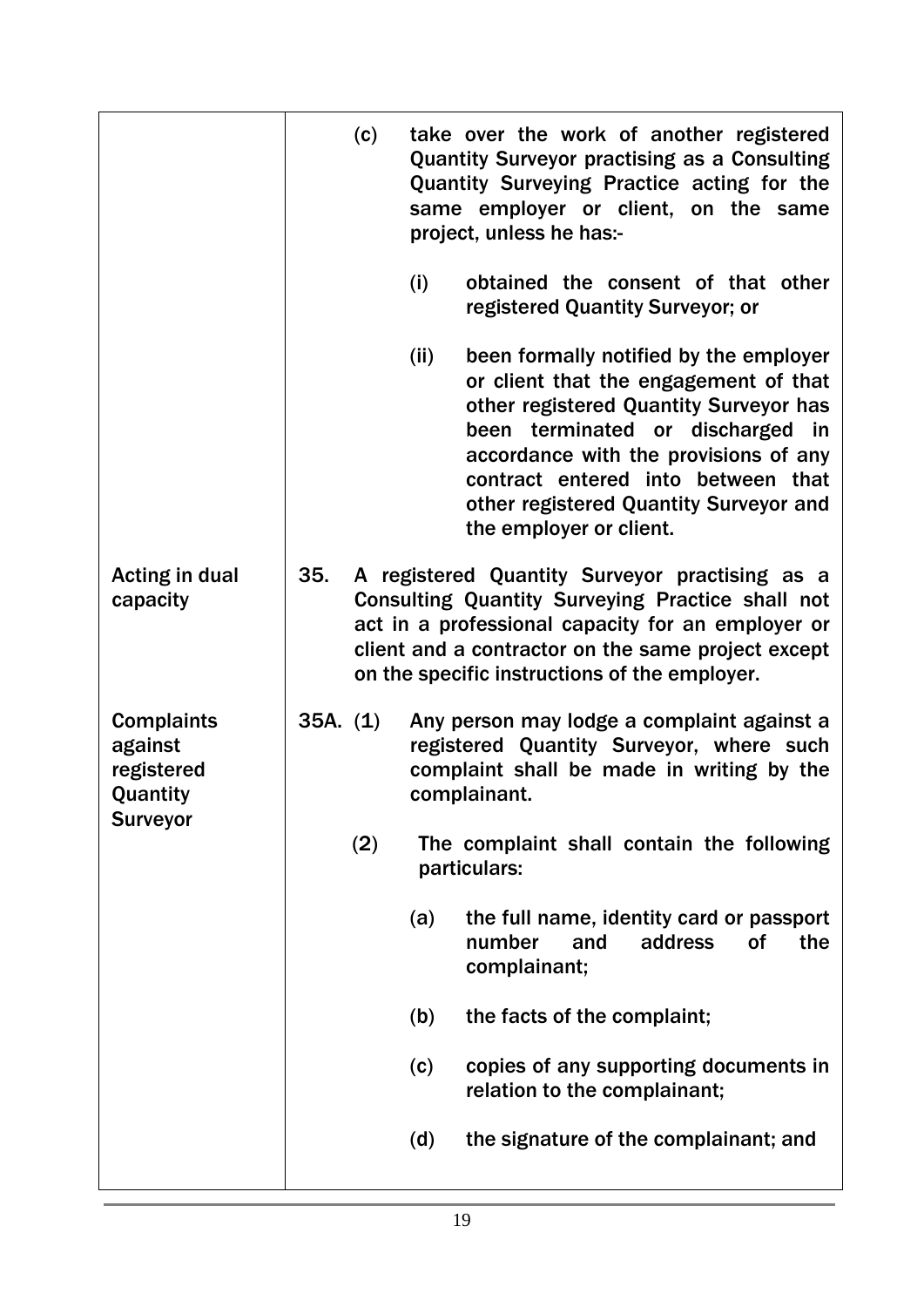|                                   |          | address<br>the<br>(e)<br>the<br><b>of</b><br>and<br>name<br>complainant's counsel, if any.                                                                                                                                                                                                                                         |
|-----------------------------------|----------|------------------------------------------------------------------------------------------------------------------------------------------------------------------------------------------------------------------------------------------------------------------------------------------------------------------------------------|
| Lodgement of<br>complaint         | 35B. (1) | complaint shall<br>be lodged<br>with<br>the<br>A<br>Registrar.                                                                                                                                                                                                                                                                     |
|                                   | (2)      | Upon receipt of the complaint, the Registrar<br>shall:-                                                                                                                                                                                                                                                                            |
|                                   |          | (a)<br>stamp the date of its receipt on the<br>document of complaint;                                                                                                                                                                                                                                                              |
|                                   |          | satisfy himself that the requirements<br>(b)<br>Οf<br>35A in<br>respect of the<br>rule<br>have been complied with;<br>complaint<br>and                                                                                                                                                                                             |
|                                   | (3)      | if so satisfied, register the complaint in<br>(c)<br>a register maintained by the Registrar.<br>complaint<br>made<br>Where<br>is<br>not<br>in<br>a<br>accordance with the requirements of rule<br>35A, the Registrar shall reject the complaint<br>and shall enter the fact of the rejection in<br>the register maintained by him. |
|                                   | (4)      | Upon the rejection of a complaint and if the<br>name and address of the complainant is<br>available, the Registrar shall inform the<br>complainant in writing of the rejection of the<br>complaint.                                                                                                                                |
|                                   | (5)      | Where the complaint has been entered in<br>the register maintained by the Registrar, the<br>Registrar shall forward the complaint to the<br>Board for its action.                                                                                                                                                                  |
| <b>Withdrawal of</b><br>complaint | 35C. (1) | A complainant may at any time withdraw his<br>complaint by a letter addressed to the<br>Registrar.                                                                                                                                                                                                                                 |
|                                   | (2)      | Upon receipt of the letter of withdrawal of<br>the complaint under paragraph $(1)$ , the                                                                                                                                                                                                                                           |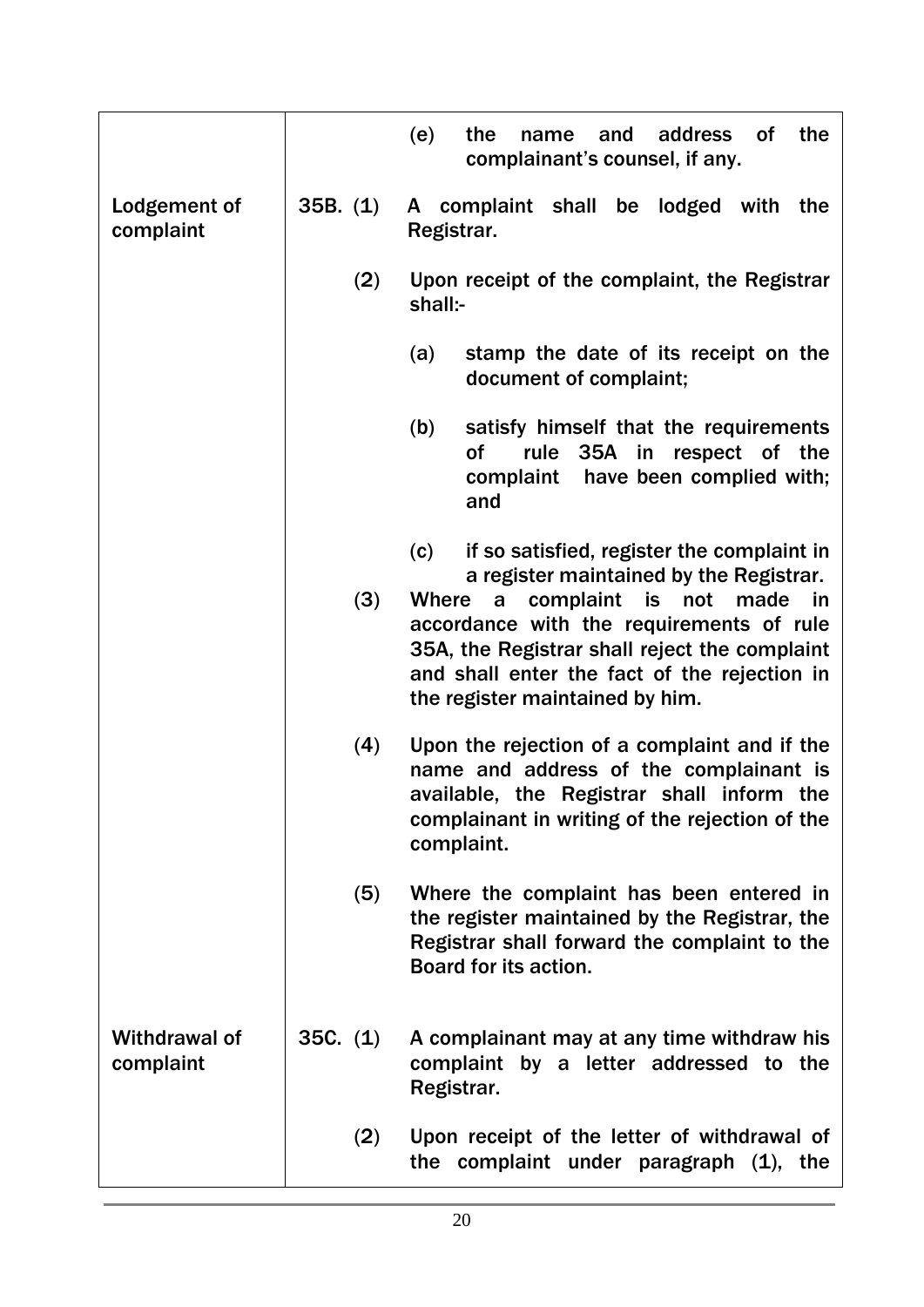|                                                       |          | Registrar shall immediately inform the<br>Board in writing of the withdrawal of the<br>complaint and shall enclose such letter for<br>the Board's attention.                                                                                                                                                                       |
|-------------------------------------------------------|----------|------------------------------------------------------------------------------------------------------------------------------------------------------------------------------------------------------------------------------------------------------------------------------------------------------------------------------------|
|                                                       | (3)      | The Registrar shall enter the fact of the<br>withdrawal<br>of<br>the<br>complaint<br>by<br>the<br>complainant in the register maintained by<br>him.                                                                                                                                                                                |
| Investigation by<br>Investigating<br><b>Committee</b> | 35D. (1) | The Board shall appoint an Investigating<br>Committee for the purposes of sections<br>7A(6) and 15(2) of the Act to investigate any<br>complaint lodged against any registered<br>Quantity Surveyor that has been forwarded<br>to the Board under rule 35B(5).                                                                     |
|                                                       | (2)      | The Investigating Committee shall meet at<br>the premises of the Board or at such other<br>place, and on such date and time as the<br>Chairman of the Investigating Committee<br>may determine.                                                                                                                                    |
|                                                       | (3)      | Where an investigation in respect of any<br>matter is to be held by the Investigating<br>Committee, the Investigating Committee<br>shall send a notice in respect of the<br>investigation to the complainant and to the<br>registered Quantity Surveyor by registered<br>post or prepaid post to his or its last known<br>address. |
|                                                       | (4)      | The notice under paragraph (3) shall specify<br>the date, time and place of the investigation<br>of the complaint by the Investigating<br>Committee.                                                                                                                                                                               |
|                                                       | (5)      | The Investigating Committee may adjourn<br>the investigation from time to time, and no<br>written notice of an adjournment is required<br>to be served upon any party when the<br>adjournment is made in the presence of that<br>party.                                                                                            |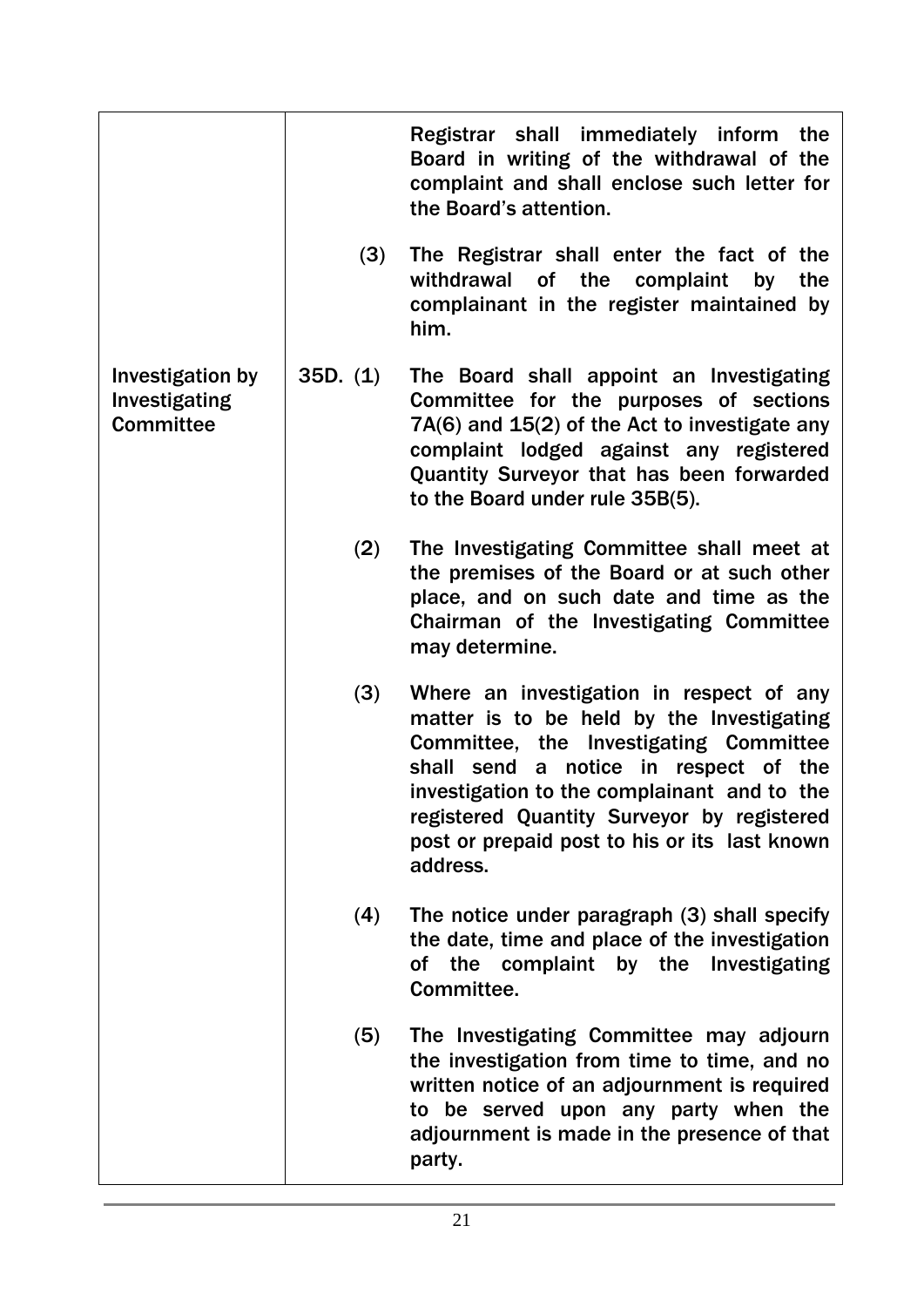|                                             | (6)      | may<br>a<br>before it. | Subject to the provisions of the Act and<br>these Rules, the Investigating Committee<br>regulate its<br>own investigation<br>procedures in such manner as it deems fit,<br>and the Investigating Committee shall make<br>record of the proceedings conducted                                                                                                                                                                     |
|---------------------------------------------|----------|------------------------|----------------------------------------------------------------------------------------------------------------------------------------------------------------------------------------------------------------------------------------------------------------------------------------------------------------------------------------------------------------------------------------------------------------------------------|
|                                             | (7)      | where-                 | At the investigation before the Investigating<br><b>Committee, the registered Quantity Surveyor</b><br>shall be given an opportunity to be heard,                                                                                                                                                                                                                                                                                |
|                                             |          | (a)                    | in the case of a Consultant Quantity<br>Professional<br>Quantity<br>Surveyor,<br>Surveyor,<br>Quantity<br>Provisional<br><b>Surveyor, Provisional Quantity Surveyor</b><br>and Quantity Surveying Technologist,<br>in person;                                                                                                                                                                                                    |
|                                             |          | (b)                    | in the case of a sole proprietorship, by<br>the sole proprietor; or                                                                                                                                                                                                                                                                                                                                                              |
|                                             |          | (c)                    | in the case of a partnership or body<br>corporate, by a partner, director or<br>representative appointed in writing.                                                                                                                                                                                                                                                                                                             |
| <b>Report and</b><br>recommendation         | 35E. (1) | the complaint-         | Where on the date fixed for investigation of                                                                                                                                                                                                                                                                                                                                                                                     |
| by the<br>Investigating<br><b>Committee</b> |          | (a)                    | the<br>complainant<br>both<br>the<br>and<br>registered Quantity Surveyor fail to<br>attend<br>before the<br>Investigating<br>Committee,<br>the<br>Investigating<br>Committee may, upon being satisfied<br>that the notice in respect of the<br>investigation has been duly served on<br>the complainant and the registered<br>Quantity Surveyor under rule 35D(3),<br>recommend to the Board that the<br>complaint be dismissed; |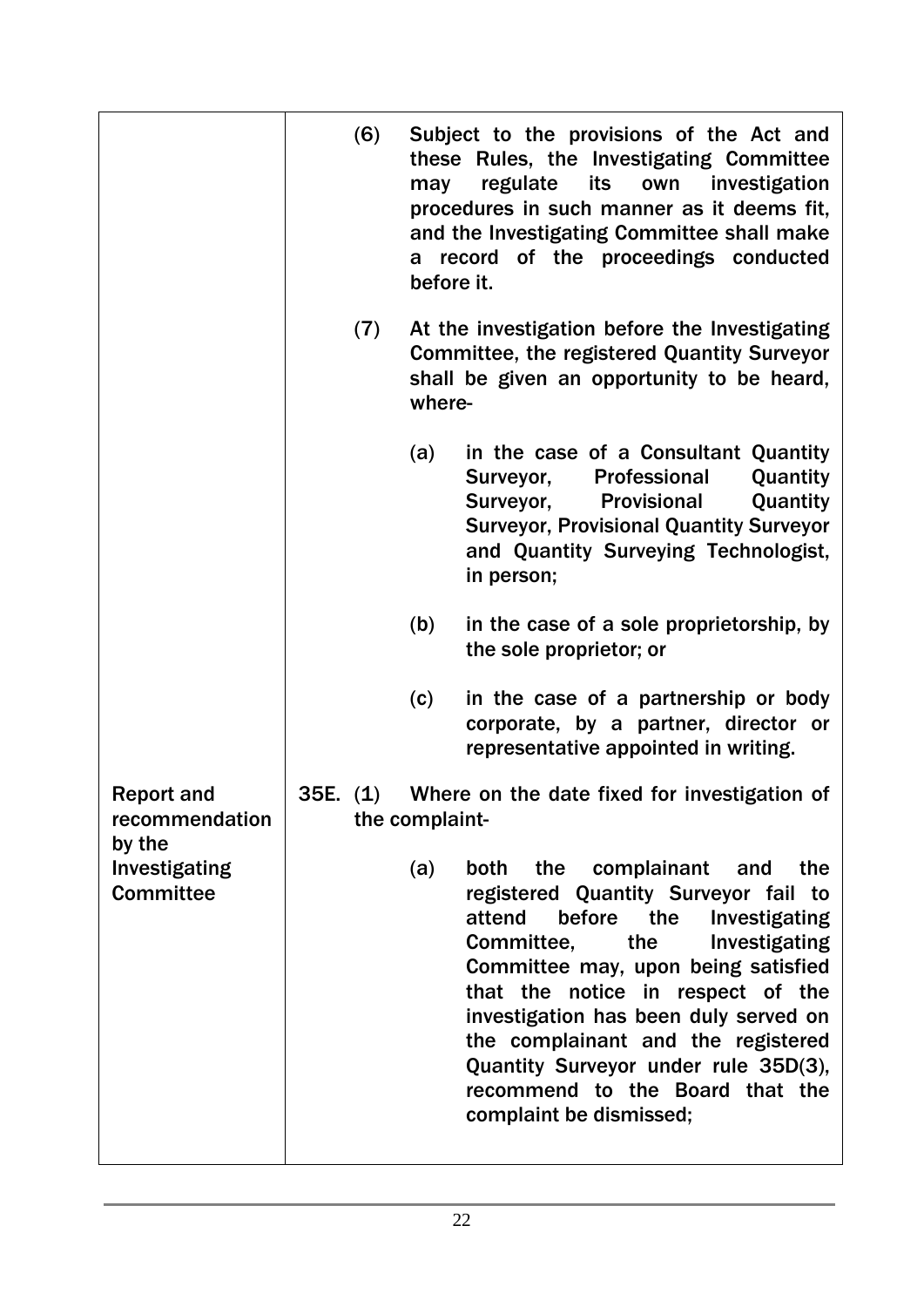|     | (b)   | the complainant fails to attend before<br>Investigating Committee,<br>the<br>the<br>Investigating Committee may, upon<br>being satisfied that the notice in<br>respect of the investigation has been<br>duly served on the complainant under<br>rule 35D(3)-<br>recommend to the Board that<br>(i)<br>the complaint be dismissed; or<br>(ii)<br>investigate the<br>proceed to<br>complaint in the absence of the<br>complainant without<br>further<br>notice to him, and make its<br>recommendations to the Board;<br>or |
|-----|-------|--------------------------------------------------------------------------------------------------------------------------------------------------------------------------------------------------------------------------------------------------------------------------------------------------------------------------------------------------------------------------------------------------------------------------------------------------------------------------------------------------------------------------|
|     | (c)   | the registered Quantity Surveyor fails<br>attend before the<br>Investigating<br>to<br>Committee,<br>the<br>Investigating<br>Committee may, upon being satisfied<br>that the notice in respect of the<br>investigation has been duly served on<br>the registered Quantity Surveyor under<br>rule 35D(3), proceed to investigate the<br>complaint in the absence of the<br>registered<br><b>Quantity Surveyor</b><br>and<br>without further notice to him or it, and<br>make its recommendations to the<br>Board.          |
| (2) | shall | The report of the Investigating Committee<br>the<br>facts<br>the<br>state<br>and<br>recommendations<br>the<br>of l<br>Investigating<br>Committee and shall be signed by the<br>Chairman of the Investigating Committee.                                                                                                                                                                                                                                                                                                  |
| (3) |       | The report of the Investigating Committee<br>together with the record of the investigation<br>proceedings shall be sent to the Board.                                                                                                                                                                                                                                                                                                                                                                                    |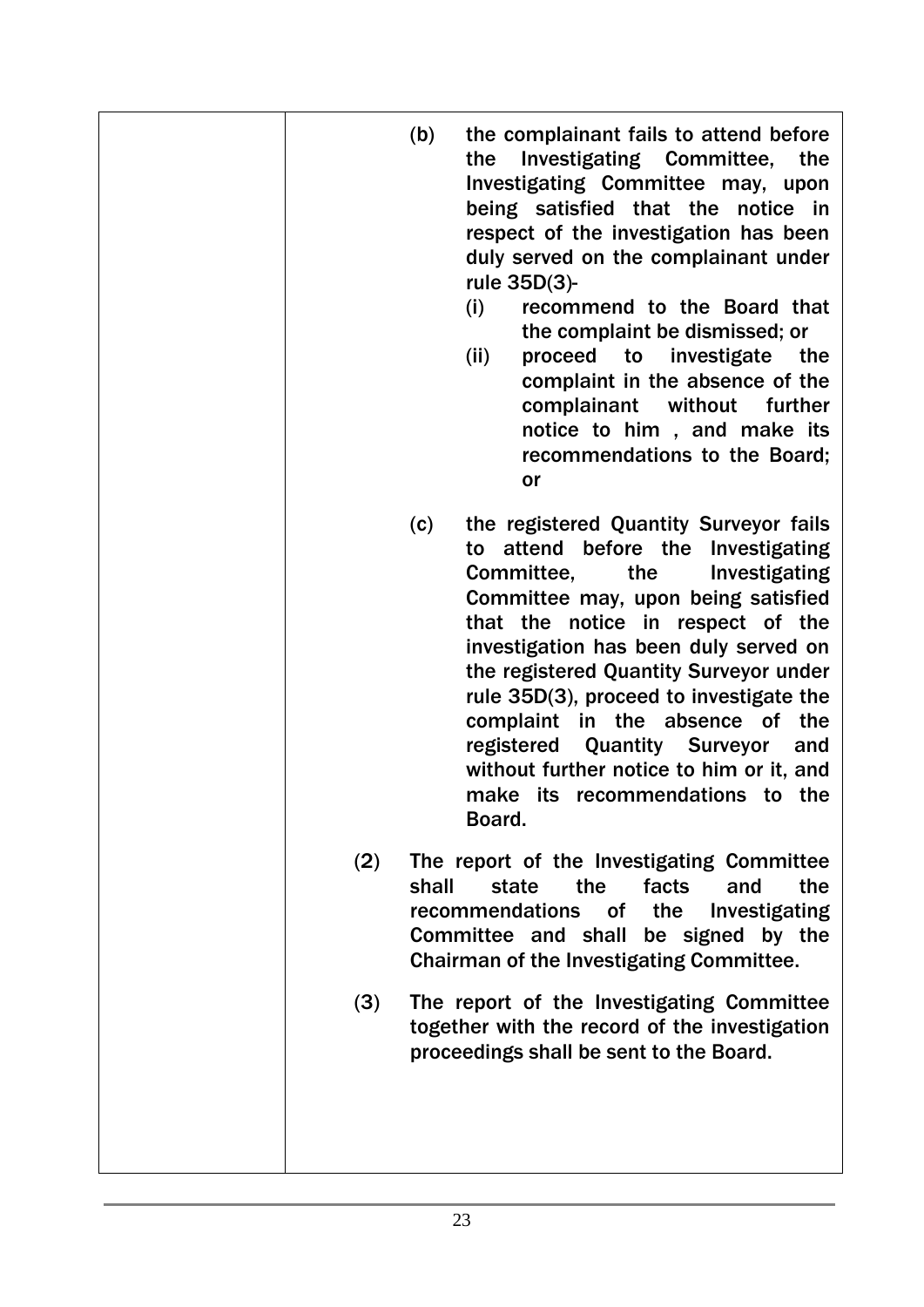|                                                                  |          | (4) | Where the Investigating Committee is not<br>unanimous on any question or matter to be<br>determined before it, the decision of the<br>majority of the members of the Investigating<br>Committee shall be deemed to be the<br>decision of the Investigating Committee.                                                                                                       |
|------------------------------------------------------------------|----------|-----|-----------------------------------------------------------------------------------------------------------------------------------------------------------------------------------------------------------------------------------------------------------------------------------------------------------------------------------------------------------------------------|
|                                                                  |          | (5) | Where on any question or matter to be<br>determined by the Investigating Committee<br>there is an equality of votes, the Chairman<br>shall have a casting vote.                                                                                                                                                                                                             |
| <b>Hearing Before</b><br><b>Disciplinary</b><br><b>Committee</b> | 35F. (1) |     | Subject to section $7A(6)$ or $15(2)$ of the Act,<br>the Board upon receipt of the report of the<br>Investigating<br><b>Committee</b><br>and<br>its<br>recommendations, shall, where it is satisfied<br>that there are grounds for the complaint<br>against the registered Quantity Surveyor,<br>appoint a Disciplinary Committee to conduct<br>a hearing of the complaint. |
|                                                                  |          | (2) | The Disciplinary Committee shall meet at<br>the premises of the Board or at such other<br>place, and on such date and time as the<br><b>Chairman of the Disciplinary Committee may</b><br>determine.                                                                                                                                                                        |
|                                                                  |          | (3) | Where a hearing is to be held by the<br>Disciplinary Committee, the Registrar shall<br>send a notice in respect of the complaint to<br>the complainant and the registered Quantity<br>Surveyor, and their respective counsels, if<br>any, by registered post or prepaid post to his<br>or its last known address.                                                           |
|                                                                  |          | (4) | The notice under paragraph (3) shall specify<br>the date, time and place of the hearing of<br>the complaint by the Disciplinary Committee.                                                                                                                                                                                                                                  |
|                                                                  |          |     |                                                                                                                                                                                                                                                                                                                                                                             |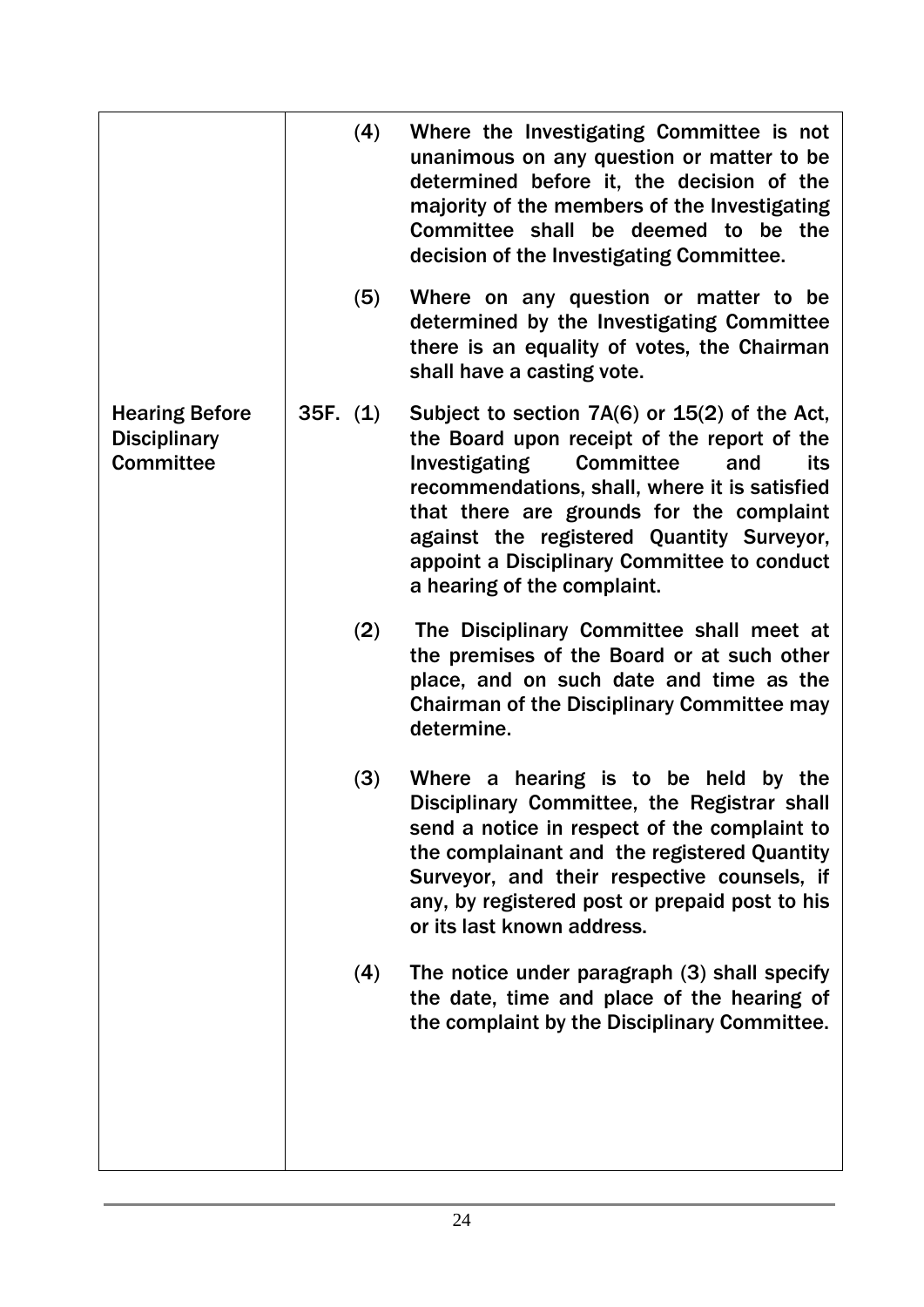| (5) | The Disciplinary Committee may adjourn the<br>hearing of the complaint from time to time,<br>and no written notice of an adjournment is<br>required to be served on any party when the<br>adjournment is made in the presence of that<br>party.                                                                                                                                              |
|-----|----------------------------------------------------------------------------------------------------------------------------------------------------------------------------------------------------------------------------------------------------------------------------------------------------------------------------------------------------------------------------------------------|
| (6) | Subject to the provisions of the Act and<br>these Rules, the Disciplinary Committee may<br>regulate its own procedures for the hearing<br>of the complaint in such manner as it deems<br>fit, and the Disciplinary Committee shall<br>make a record of the proceedings conducted<br>before it.                                                                                               |
| (7) | At the hearing before the Disciplinary<br><b>Committee, the registered Quantity Surveyor</b><br>shall be given an opportunity to be heard,<br>where-<br>in the case of a Consultant Quantity<br>(a)<br>Professional<br>Quantity<br>Surveyor,<br>Surveyor,<br>Provisional<br>Quantity<br><b>Surveyor, Provisional Quantity Surveyor</b><br>and Quantity Surveying Technologist,<br>in person; |
|     | in the case of a sole proprietorship, by<br>(b)<br>the sole proprietor; or-                                                                                                                                                                                                                                                                                                                  |
|     | in the case of a partnership or body<br>(c)<br>corporate, by the partner or director<br>who<br>at the<br>material<br>time<br>was<br>responsible for the act or thing which<br>forms the grounds of the complaint,<br>and the partner or director may be<br>assisted by a counsel.                                                                                                            |
| (8) | Where the Disciplinary Committee is not<br>unanimous on any question or matter to be<br>determined before it, the decision of the<br>majority of the members of the Disciplinary<br>Committee shall be deemed to be the<br>decision of the Disciplinary Committee.                                                                                                                           |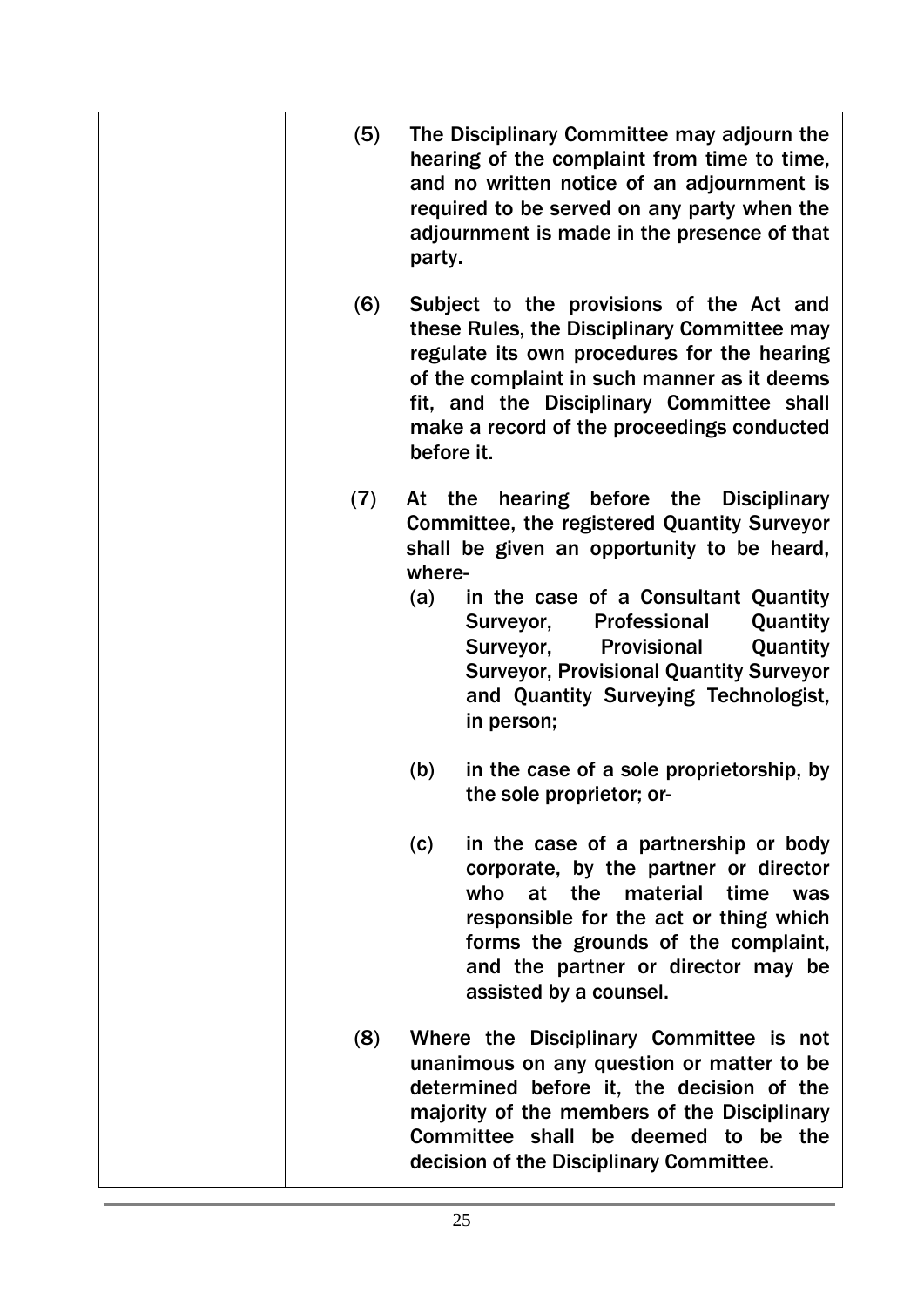|                                                  | (9)        | Where on any question or matter to be<br>determined by the Board there is an equality<br>of votes, the President shall have a casting<br>vote.                                                                                                                                                                                                                                                                                                                                                                                                                                                                                                   |
|--------------------------------------------------|------------|--------------------------------------------------------------------------------------------------------------------------------------------------------------------------------------------------------------------------------------------------------------------------------------------------------------------------------------------------------------------------------------------------------------------------------------------------------------------------------------------------------------------------------------------------------------------------------------------------------------------------------------------------|
| Order of the<br><b>Board</b>                     | 35G. (1)   | Where on the date fixed for the hearing of<br>registered Quantity<br>the complaint, the<br>Surveyor and/or the complainant fail to<br>attend the hearing before the Disciplinary<br>Committee, the Disciplinary Committee may,<br>upon being satisfied that the notice of the<br>hearing has been duly served<br>the<br>on<br><b>Quantity Surveyor</b><br>registered<br>the<br>or<br>complainant under rule 35F(3), proceed to<br>investigate the complaint in the absence of<br>the registered Quantity Surveyor and/or the<br>complainant, as the case may be, without<br>further notice to him or it and make its<br>determination and order. |
|                                                  | (2)        | The Registrar shall inform the complainant<br>and the registered Quantity Surveyor of the<br>order of the Disciplinary Committee in<br>respect of the complaint.                                                                                                                                                                                                                                                                                                                                                                                                                                                                                 |
| 35H<br><b>Dispute</b><br><b>Resolution Panel</b> | 35H<br>(1) | The Disciplinary Committee shall make a<br>report stating the facts and its determination<br>of a complaint and the report shall be signed<br>Chairman of the<br>the<br><b>Disciplinary</b><br>by<br><b>Committee</b><br>and the<br><b>of</b><br>members<br>the<br><b>Disciplinary Committee</b>                                                                                                                                                                                                                                                                                                                                                 |
|                                                  | (2)        | The Disciplinary Committee shall submit the<br>report to the Board together with the record<br>of the disciplinary proceedings within two<br>months from the date of conclusion of the<br>disciplinary proceedings.                                                                                                                                                                                                                                                                                                                                                                                                                              |
|                                                  | (3)        | The period prescribed in subrule (1B) may,<br>upon an application in writing made by the<br>Chairman of the Disciplinary Committee, be<br>extended by the President of the Board if<br>there exists reasonable ground to do so.                                                                                                                                                                                                                                                                                                                                                                                                                  |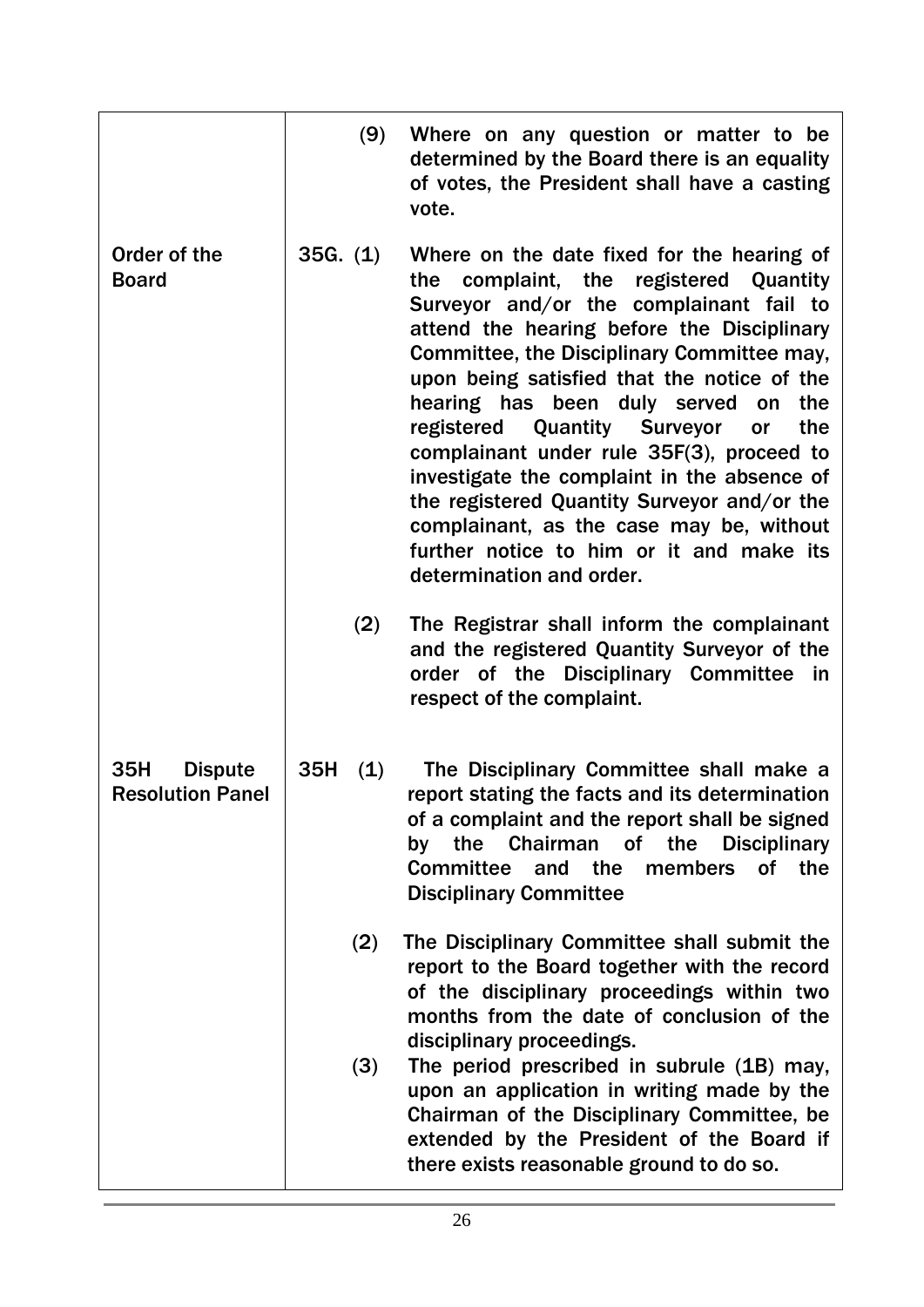|  |     | 35I. (1) The Dispute Resolution Panel appointed under<br>section 14B of the Act shall meet at the<br>premises of the Board or at such other place<br>on such date and time as the Chairman of the<br>Dispute Resolution Panel may determine.                                                                                                                                                                                                                                                                                               |
|--|-----|--------------------------------------------------------------------------------------------------------------------------------------------------------------------------------------------------------------------------------------------------------------------------------------------------------------------------------------------------------------------------------------------------------------------------------------------------------------------------------------------------------------------------------------------|
|  |     | (2) Upon receiving a complaint, if the Dispute<br>Resolution Panel decides to hold a hearing,<br>the Dispute Resolution Panel shall send a<br>notice of hearing specifying the date, time and<br>place of the hearing to the complainant and<br>the Consultant Quantity Surveyor, Professional<br><b>Quantity Surveyor, Provisional</b><br>Quantity<br>Surveyor, Quality Surveyor Technologist or<br>Consulting Quality Surveying Practice, as the<br>case may be, by registered post or prepaid<br>post to his or its last known address. |
|  |     | (3) The Dispute Resolution Panel may adjourn the<br>hearing from time to time, and no written<br>notice of an adjournment is required to be<br>given to any party when the adjournment is<br>made in the presence of the party.                                                                                                                                                                                                                                                                                                            |
|  | (4) | Subject to the provisions of the Act and these<br>Rules, the Dispute Resolution Panel may<br>regulate its own procedures for the hearing of<br>a complaint in such manner as it deems fit;<br>and the Panel shall make a record of the<br>proceedings conducted before it.                                                                                                                                                                                                                                                                 |
|  | (5) | The Dispute Resolution Panel shall keep<br>record of all its proceedings.                                                                                                                                                                                                                                                                                                                                                                                                                                                                  |
|  |     | (6) The Dispute Resolution Panel shall make a<br>report stating the facts and its determination<br>of a complaint and the report shall be signed<br>by the Chairman of the Dispute Resolution<br>Panel and the members of the Dispute<br><b>Resolution Panel.</b>                                                                                                                                                                                                                                                                          |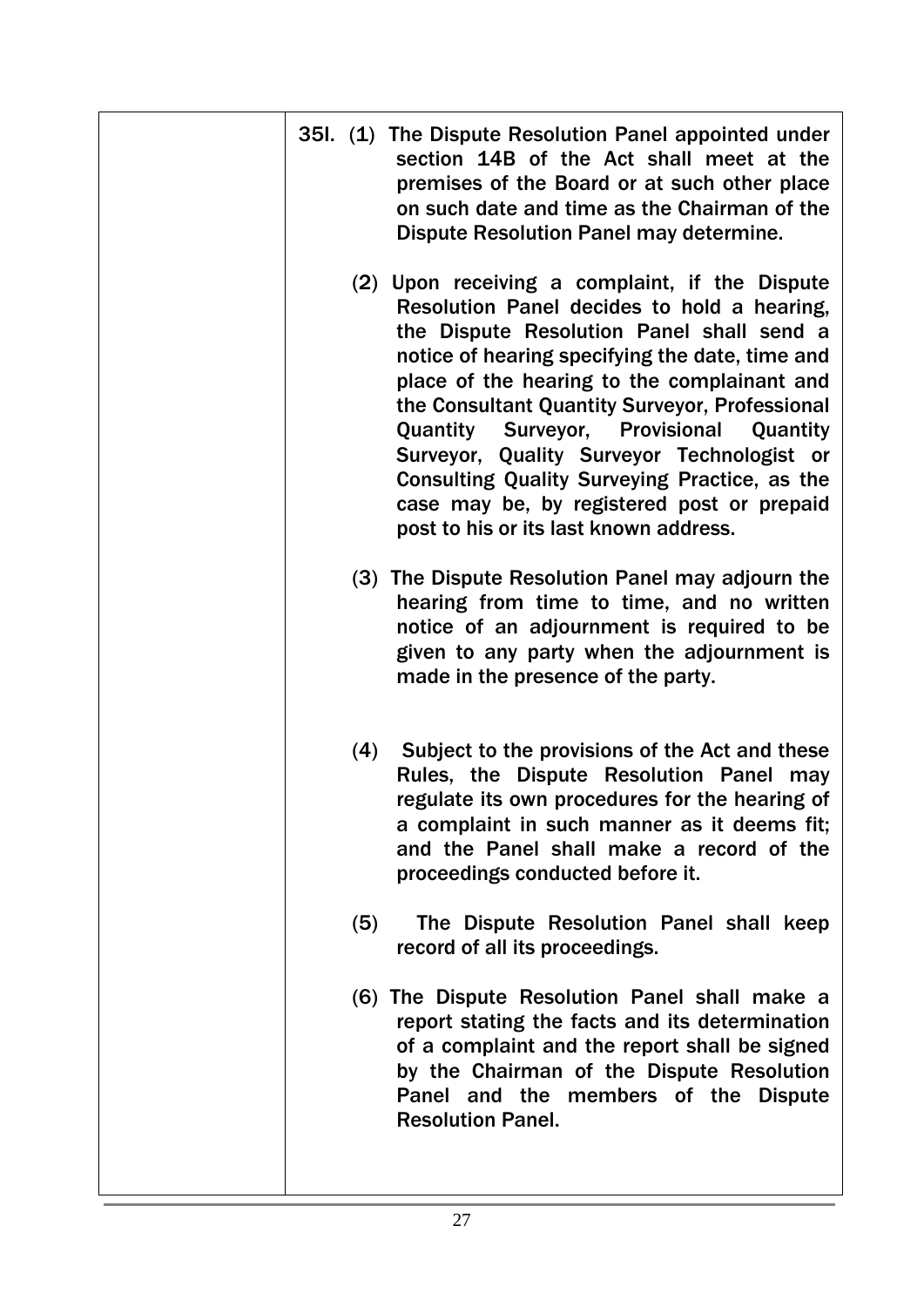|                                                                                                       |                                         | (7) The Dispute Resolution Panel shall submit the<br>report to the Board together with the record of<br>the dispute resolution proceedings within two<br>months from the date of conclusion of the<br>dispute resolution proceedings.                 |
|-------------------------------------------------------------------------------------------------------|-----------------------------------------|-------------------------------------------------------------------------------------------------------------------------------------------------------------------------------------------------------------------------------------------------------|
|                                                                                                       | (8)<br>an                               | The period prescribed in subrule (7) may, upon<br>application in writing made by the<br>Chairman of the Dispute Resolution Panel, be<br>extended by the President of the Board if<br>there exists reasonable ground to do so.                         |
|                                                                                                       | <b>PART V</b>                           |                                                                                                                                                                                                                                                       |
|                                                                                                       | <b>REGISTRATION</b><br><b>PRACTICES</b> | <b>CONSULTING QUANTITY SURVEYING</b>                                                                                                                                                                                                                  |
| <b>Application by</b><br>firm or body<br>corporate to<br>practice as<br><b>Consulting</b><br>Quantity | 36.<br>(1)                              | or body corporate desirous<br>A firm<br><b>of</b><br>practising as<br><b>Consulting Quantity</b><br>a<br><b>Surveying Practice shall make an application</b><br>for approval to practise under section 7A of<br>the Act to the Board in Form CQSP-A1. |
| <b>Surveying</b><br><b>Practice</b>                                                                   |                                         | (1A) A body corporate registered as a Consulting<br><b>Quantity Surveying Practice shall have-</b>                                                                                                                                                    |
|                                                                                                       | (a)                                     | a board of directors where at least two-<br>thirds of its members are Consultant<br><b>Quantity Surveyors;</b>                                                                                                                                        |
|                                                                                                       | (b)                                     | at least seventy percent of its share<br>equity are held by Consultant Quantity<br>Surveyors and the remaining share<br>equity may be held by-                                                                                                        |
|                                                                                                       |                                         | $(i)$ any person;<br>(ii) any body corporate; or<br>(iii) any person and body corporate; and                                                                                                                                                          |
|                                                                                                       | (c)                                     | a minimum paid up capital of fifty<br>thousand ringgit.                                                                                                                                                                                               |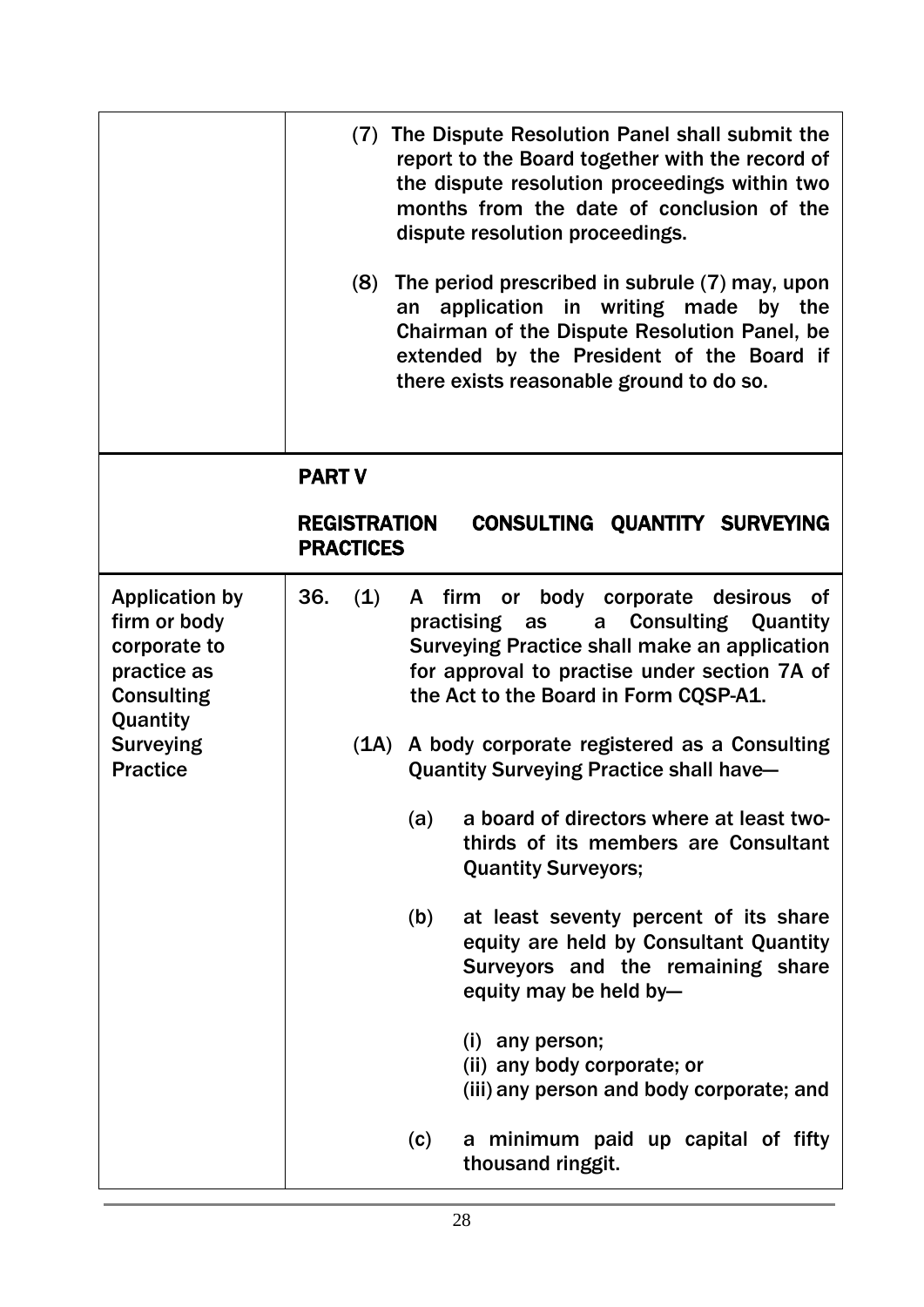|                                                                                                                                                    |          | (1B) A Consultant Quantity Surveyor who is<br>managing the day to day affairs of a body<br>corporate registered as a Consulting Quantity<br><b>Surveying Practice</b><br>must<br>possess<br>the<br>necessary expertise and shall be physically<br>present in Malaysia for not less than one<br>hundred and eighty three-days in any one<br>calendar year.                                                                       |
|----------------------------------------------------------------------------------------------------------------------------------------------------|----------|---------------------------------------------------------------------------------------------------------------------------------------------------------------------------------------------------------------------------------------------------------------------------------------------------------------------------------------------------------------------------------------------------------------------------------|
|                                                                                                                                                    | (3)      | Where a firm is desirous of practising as<br><b>Consulting Quantity Surveying Practice under</b><br>rule $36(1)$ , the sole proprietor or all the<br>partners, as the case may be, shall be<br><b>Consultant Quantity Surveyors and -</b>                                                                                                                                                                                       |
|                                                                                                                                                    |          | the sole proprietor; or<br>(a)                                                                                                                                                                                                                                                                                                                                                                                                  |
|                                                                                                                                                    |          | the majority of the partners, in terms<br>(b)<br>of number of partners and equity.                                                                                                                                                                                                                                                                                                                                              |
|                                                                                                                                                    |          | have a minimum of 5 years of<br>shall<br>experience to the satisfaction of the Board<br>after registration as Consultant Quantity<br>Surveyors under section 10(2) of the Act.                                                                                                                                                                                                                                                  |
| <b>Application by A</b><br>body corporate<br>providing a<br>combination of<br>services<br>comprising<br>consulting<br>Quantity<br><b>Surveying</b> | 36A. (1) | A body corporate providing a combination of<br>comprising consulting Quantity<br>services<br>Surveying services, professional engineering<br>services or architectural consultancy services<br>that is desirous of practising as a Consulting<br>Quantity Surveying Practice, may make an<br>application for approval to practise under<br>section 7B of the Act to the Board in the<br>form as may be determined by the Board. |
| services,<br><b>Professional</b><br><b>Engineering</b><br>services or<br><b>Architectural</b>                                                      | (2)      | The body corporate that applies for approval<br>to practise under paragraph (1) shall comply<br>with the following, namely:<br>all the requirements set out under<br>(a)                                                                                                                                                                                                                                                        |
| <b>Consultancy</b><br>services                                                                                                                     |          | section 7B of the Act; and                                                                                                                                                                                                                                                                                                                                                                                                      |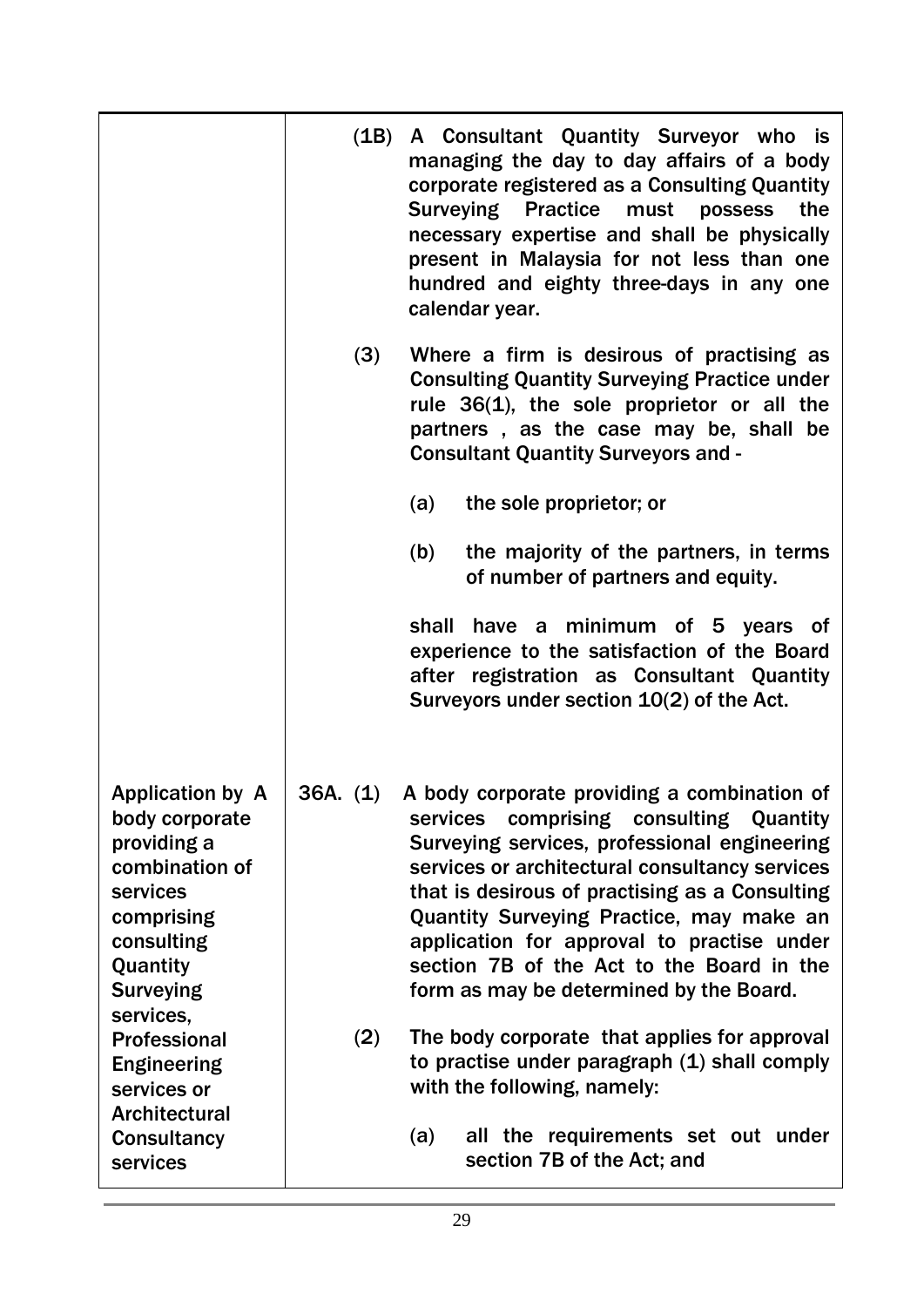|                                               |     | (b)         | the directors of the body corporate<br>responsible for the<br>provision<br>_of<br><b>Consulting Quantity Surveying Practice</b><br>shall be Consultant Quantity Surveyors.                                                                                                                                                                                                                                                                                                                                                                                                        |
|-----------------------------------------------|-----|-------------|-----------------------------------------------------------------------------------------------------------------------------------------------------------------------------------------------------------------------------------------------------------------------------------------------------------------------------------------------------------------------------------------------------------------------------------------------------------------------------------------------------------------------------------------------------------------------------------|
| Ownership                                     | 37. |             | Upon receipt of an application by a firm or body<br>corporate for approval to practise as a Consulting<br>Quantity Surveying Practice under rule 36 or 36A,<br>the Board shall satisfy itself-                                                                                                                                                                                                                                                                                                                                                                                    |
|                                               |     | (a)<br>and  | that the ownership of the firm or body<br>corporate satisfies the requirements of<br>section 7A(3) or 7B, respectively, of the Act;                                                                                                                                                                                                                                                                                                                                                                                                                                               |
|                                               |     | (b)<br>that | particulars<br>the<br>and<br>documents<br>submitted by the firm or body corporate<br>satisfy the requirements as may be decided<br>by the Board from time to time.                                                                                                                                                                                                                                                                                                                                                                                                                |
| Submission of<br>particulars and<br>documents | 38. |             | If the Board is not satisfied that an application for<br>approval to practise as a Consulting Quantity<br>Surveying Practice under rule 36 or 36A meets the<br>requirements of section 7A(3) or 7B, respectively<br>of the Act or satisfies the requirements as may be<br>decided by the Board from time to time the Board<br>shall return the application to the applicant with a<br>statement of the defects in the application, and<br>require that the application be resubmitted or the<br>applicant submit the necessary particulars or<br>documents as may be appropriate. |
| <b>Submission to</b><br>the Board             | 39. | (1)         | (deleted)                                                                                                                                                                                                                                                                                                                                                                                                                                                                                                                                                                         |
|                                               |     | (2)         | Where the<br>is satisfied<br><b>Board</b><br>that the<br>applicant complies with rule 37, the Board<br>shall decide upon an application for approval<br>to practise within ninety days after the<br>receipt of the application by the Board.                                                                                                                                                                                                                                                                                                                                      |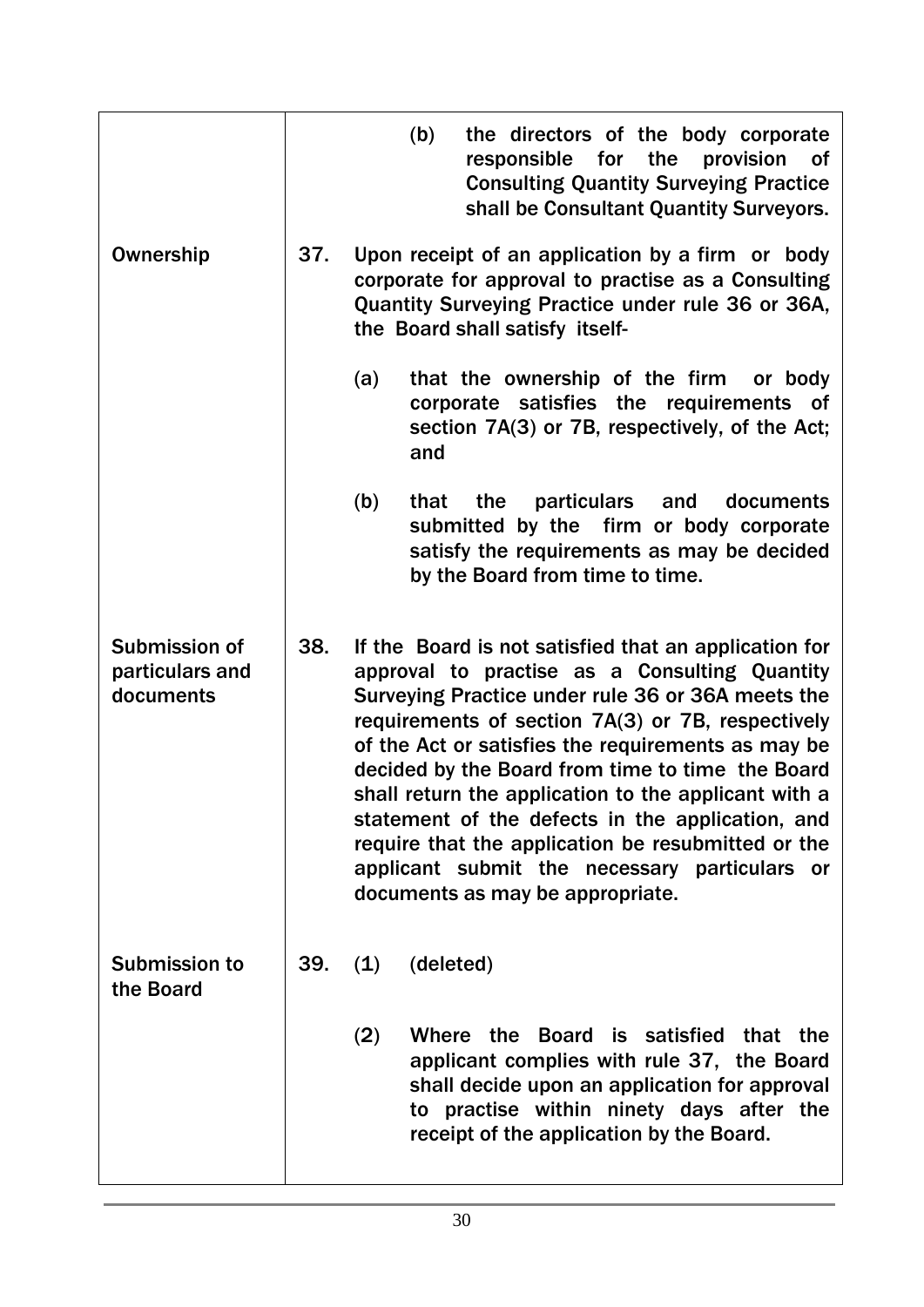|                                                               |     | (3) | (deleted)                                                                                                                                                                                                                                                                                           |
|---------------------------------------------------------------|-----|-----|-----------------------------------------------------------------------------------------------------------------------------------------------------------------------------------------------------------------------------------------------------------------------------------------------------|
|                                                               |     | (4) | (deleted)                                                                                                                                                                                                                                                                                           |
| <b>Notification on</b><br>decision by the<br><b>Registrar</b> | 40. | (1) | Every applicant for approval to practise as a<br><b>Consulting Quantity Surveying Practice shall</b><br>be notified of the decision, together with any<br>conditions or restrictions imposed by the<br>Board, by the Registrar within thirty days<br>from the date of the decision.                 |
| <b>Memorandum</b><br>and articles of                          | 41. | (1) | There shall be lodged with the Registrar a<br>copy of $-$                                                                                                                                                                                                                                           |
| association and<br>partnership<br>agreement                   |     |     | <b>Memorandum</b><br>and<br><b>Articles</b><br>(a)<br>the<br><b>of</b><br>Association, in the case of a body<br>corporate which has been incorporated<br>under the Companies Act 1965; and                                                                                                          |
|                                                               |     |     | the Partnership Agreement, in the<br>(b)<br>case of a partnership,                                                                                                                                                                                                                                  |
|                                                               |     |     | together with the application to practise as a<br>a Consulting Quantity Surveying Practice.                                                                                                                                                                                                         |
|                                                               |     | (2) | <b>The</b><br><b>Memorandum</b><br><b>of</b><br><b>Articles</b><br>and<br>Association or the Partnership Agreement,<br>as the case may be, mentioned in paragraph<br>$(1)(a)$ and $(1)(b)$ shall incorporate any terms,<br>conditions and restrictions imposed by the<br>Board pursuant to rule 40. |
| Fee                                                           | 42. | (1) | Every application by a firm or body corporate<br>under rule 36 or 36A shall be accompanied<br>with $-$                                                                                                                                                                                              |
|                                                               |     |     | the processing fee as prescribed in<br>(a)<br>Part Two of the First Schedule, which is<br>not refundable; and                                                                                                                                                                                       |
|                                                               |     |     |                                                                                                                                                                                                                                                                                                     |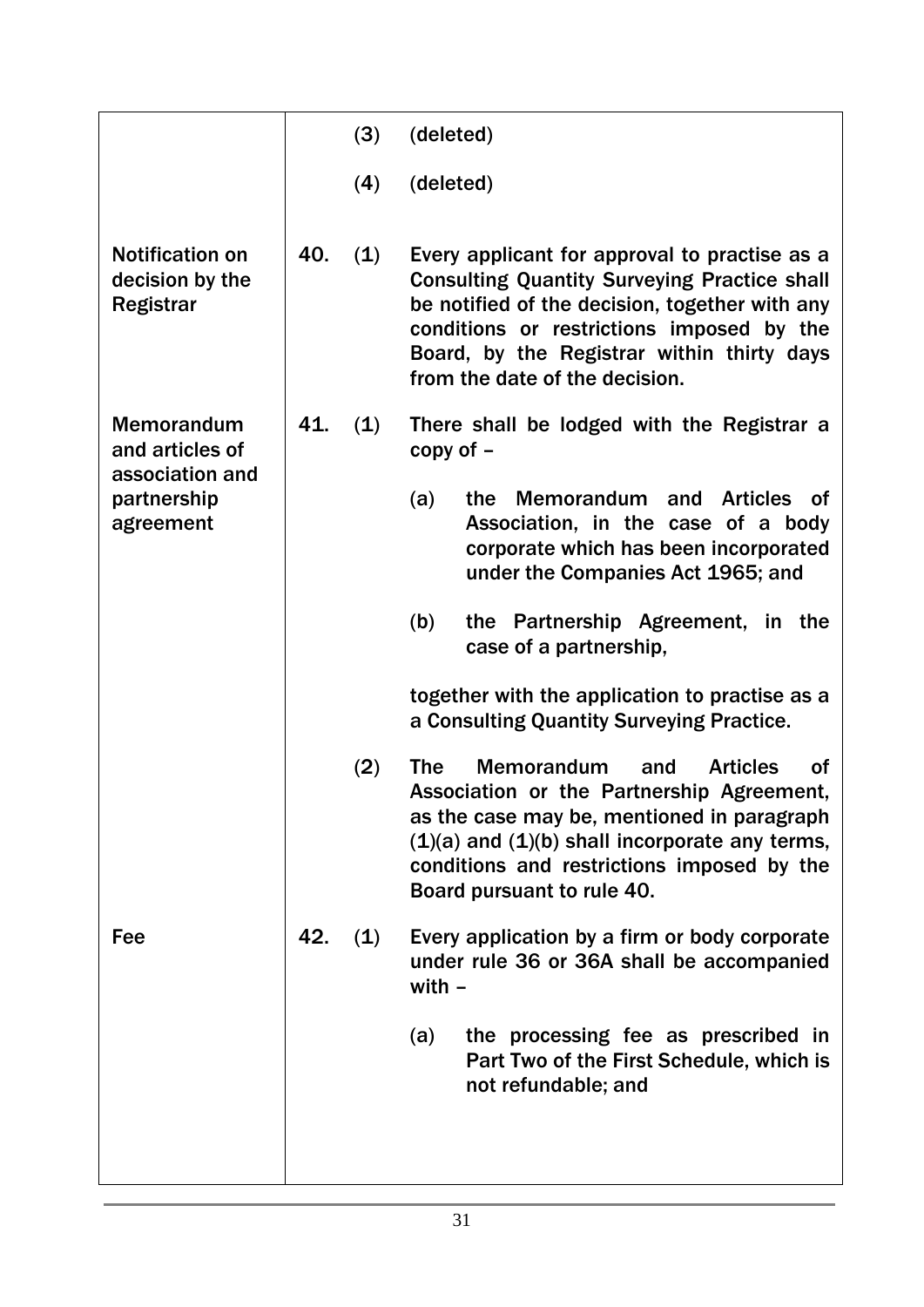|                                                                                                         |     |     | (b)<br>the registration fee as prescribed in<br>Part Two of the First Schedule, which<br>shall be refunded to the applicant who<br>is unsuccessful in its application.                                                                                                                                                                                                                                                                         |
|---------------------------------------------------------------------------------------------------------|-----|-----|------------------------------------------------------------------------------------------------------------------------------------------------------------------------------------------------------------------------------------------------------------------------------------------------------------------------------------------------------------------------------------------------------------------------------------------------|
| <b>Permit to</b><br>practice as<br><b>Consulting</b><br>Quantity<br><b>Surveying</b><br><b>Practice</b> | 43. | (1) | The permit to practise to be issued to a firm<br>or body corporate whose application for<br>approval to practise as a Consulting Quantity<br>Surveying Practice has been approved by the<br>Board under section 7A(12) of the Act shall<br>be in the form as may be determined by the<br>Board.                                                                                                                                                |
|                                                                                                         |     |     | (1A) The permit to practise to be issued to a body<br>providing<br>combination<br>corporate<br>0f<br>$\mathsf{a}$<br>services<br>comprising consulting<br>quantity<br>surveying services, professional engineering<br>services or architectural consultancy services<br>whose application for approval to practise<br>has been approved by the Board under<br>section 7B of the Act shall be in the form as<br>may be determined by the Board. |
|                                                                                                         |     | (2) | All permit to practise issued under section<br>$7A(12)$ of the Act shall be signed by the<br>Registrar and sealed with the common seal<br>the<br><b>Board</b><br>accordance<br>with<br>οf<br>in.<br>subparagraph (3) of paragraph 3 of the<br><b>Schedule to the Act.</b>                                                                                                                                                                      |
| <b>Application for</b><br>renewal                                                                       | 44. |     | A firm or body corporate practicing as Consulting<br>Quantity Surveying Practice under section 7A of<br>the Act or a body corporate practicing as<br><b>Consulting Quantity Surveying Practice under</b><br>section 7B of the Act may renew its permit to<br>practise by making an application to the Board.                                                                                                                                   |
| <b>Renewal fee</b>                                                                                      | 45. | (1) | The renewal fee for a firm or body corporate<br>practise as a Consulting Quantity<br>to<br>Surveying Practice under section 7A(15) of<br>the Act shall be as prescribed in Part Two of<br>the First Schedule.                                                                                                                                                                                                                                  |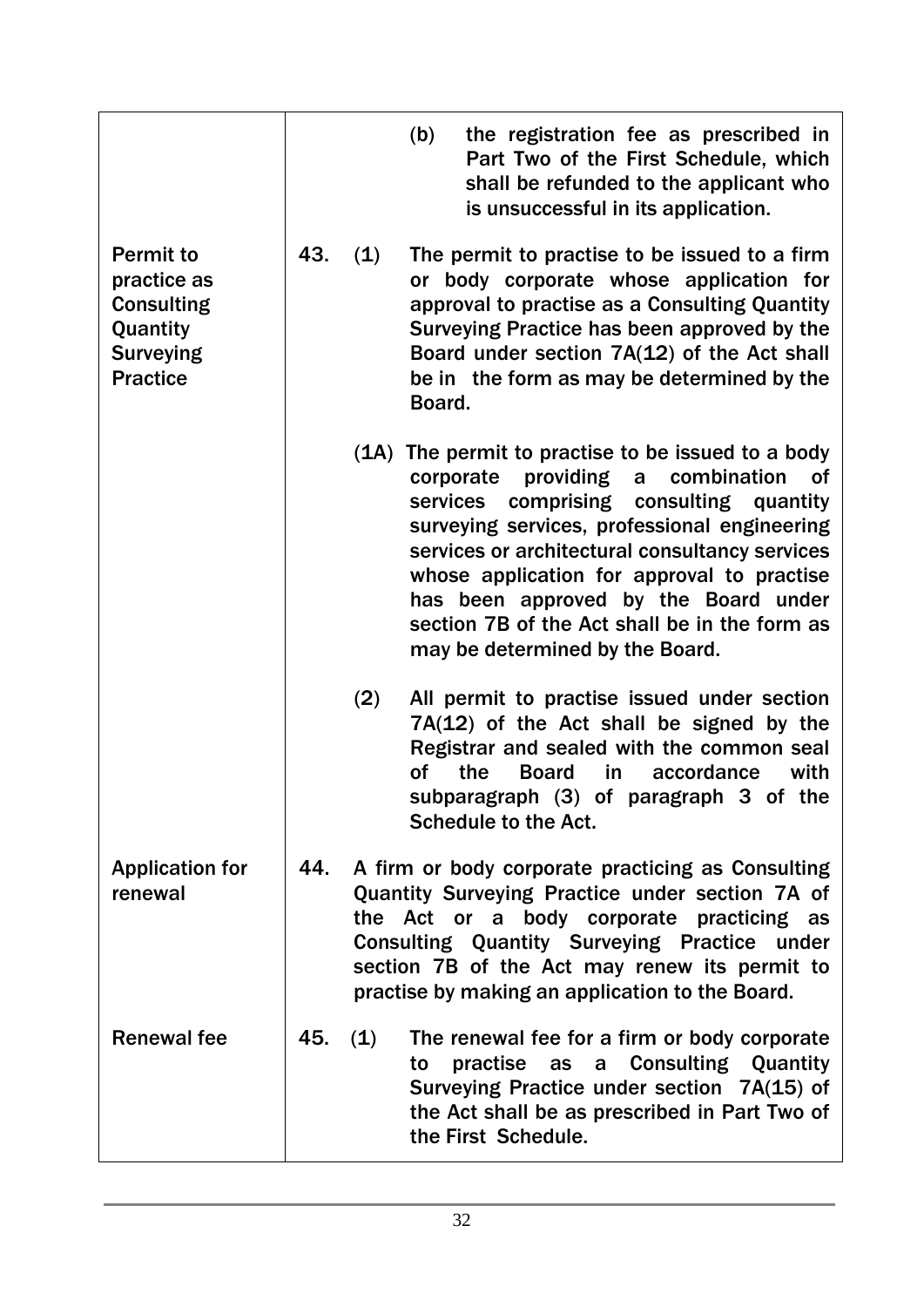| <b>Reinstatement</b><br>fee                                                                                    |         | 45A. The fees for the reinstatement of a firm or body<br>practising as consulting Quantity<br>corporate<br>Surveyors under section 17 of the Act shall be as<br>prescribed in Part Two of the First Schedule.                                                                                                                                                                                                                                                  |
|----------------------------------------------------------------------------------------------------------------|---------|----------------------------------------------------------------------------------------------------------------------------------------------------------------------------------------------------------------------------------------------------------------------------------------------------------------------------------------------------------------------------------------------------------------------------------------------------------------|
| <b>Renewal of</b><br>permit to<br>practice and<br>certificate of<br>reinstatement<br>for permit to<br>practise | 46. (1) | Upon the renewal of approval for a firm or<br>body corporate to practise as a Consulting<br>Quantity Surveying Practice, the Registrar<br>shall issue to the firm or body corporate a<br>permit to practice in the form as may be<br>determined by the Board.                                                                                                                                                                                                  |
|                                                                                                                | (2)     | Upon the renewal of approval for a body<br>providing<br>combination<br>corporate<br><b>of</b><br>a<br>comprising consulting Quantity<br>services<br>Surveying services, professional engineering<br>services or architectural consultancy services<br>practise as a Consulting Quantity<br>to<br>Surveying Practice, the Registrar shall issue<br>to the body corporate a permit to practise in<br>the form as may be determined by the<br>Board.              |
|                                                                                                                | (3)     | Upon the reinstatement of a firm or body<br>corporate to practise as<br>a Consulting<br>Quantity Surveying Practice, the Registrar<br>shall issue to the firm or body corporate a<br>permit of reinstatement to practise in in the<br>form as may be determined by the Board.                                                                                                                                                                                  |
|                                                                                                                | (4)     | Upon the reinstatement of a body corporate<br>combination<br>providing<br><b>of</b><br>services<br>$\mathsf{a}$<br>comprising consulting Quantity Surveying<br>services, professional engineering services or<br>architectural consultancy services to practise<br>as Consulting Quantity Surveying Practice,<br>the Registrar shall issue to the body<br>corporate a permit of reinstatement to<br>practise in the form as may be determined<br>by the Board. |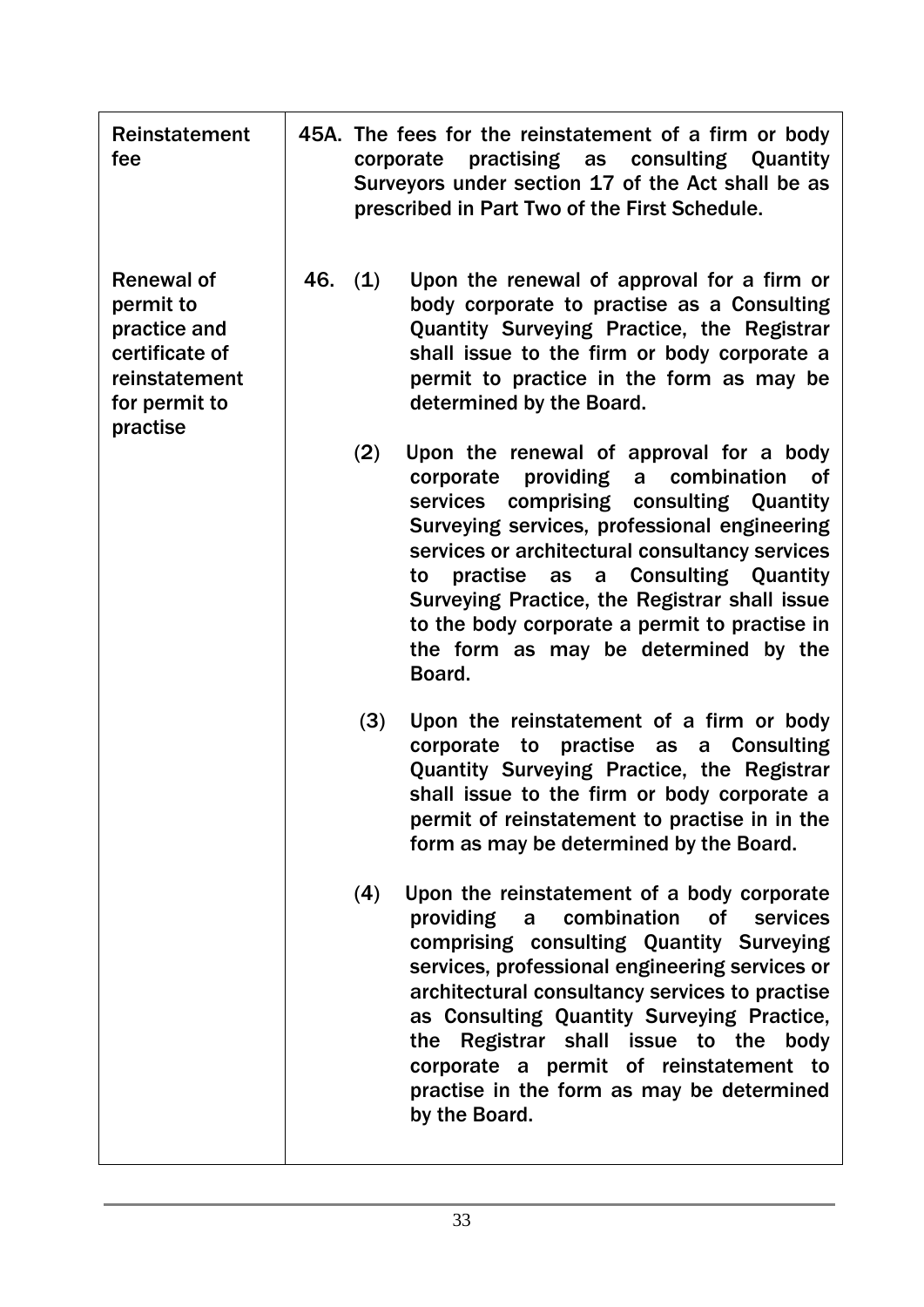| <b>Permit to</b><br>practise                                    | 47.            |     | Where the Board approves an application by a firm<br>or body corporate whose permit to practise as a<br><b>Consulting Quantity Surveying Practice has been</b><br>previously cancelled pursuant to section 7A(5)(dd)<br>of the Act, the application by the firm or body<br>corporate shall be deemed to be a new application<br>and the fee prescribed in rule 42 shall apply.                                                                                                                              |
|-----------------------------------------------------------------|----------------|-----|-------------------------------------------------------------------------------------------------------------------------------------------------------------------------------------------------------------------------------------------------------------------------------------------------------------------------------------------------------------------------------------------------------------------------------------------------------------------------------------------------------------|
| Change of name                                                  | 48.            | (1) | A firm or body corporate which has been<br>approved by the Board and desirous of<br>changing its name shall apply to the<br>Registrar in writing for approval of the Board<br>and, in the case of a body corporate, after<br>ascertaining from the<br><b>Registrar</b><br><b>of</b><br>Companies the acceptability of the proposed<br>name.                                                                                                                                                                 |
|                                                                 |                | (2) | Upon the approval by the Board of the<br>proposed change in name a fee of three<br>hundred ringgit shall be paid within one<br>month from the date of notification by the<br>Registrar of such approval.                                                                                                                                                                                                                                                                                                    |
|                                                                 | <b>PART VI</b> |     |                                                                                                                                                                                                                                                                                                                                                                                                                                                                                                             |
|                                                                 |                |     | <b>AUTHORISATION BY PRESIDENT</b>                                                                                                                                                                                                                                                                                                                                                                                                                                                                           |
| <b>Applications for</b><br>authorisation by<br><b>President</b> | 49.            | (1) | not a Professional<br>person who is<br>Any<br><b>Quantity or Consultant Quantity Surveyor, or</b><br>any firm or body corporate which is not<br>practising as consulting Quantity Surveyors,<br>is desirous of doing any act or thing that the<br>person, firm or body corporate would, but for<br>the authorisation under section 26A of the<br>Act, be prohibited or not entitled to do, shall<br>make an application for authorisation to the<br>Board in the form as may be determined by<br>the Board. |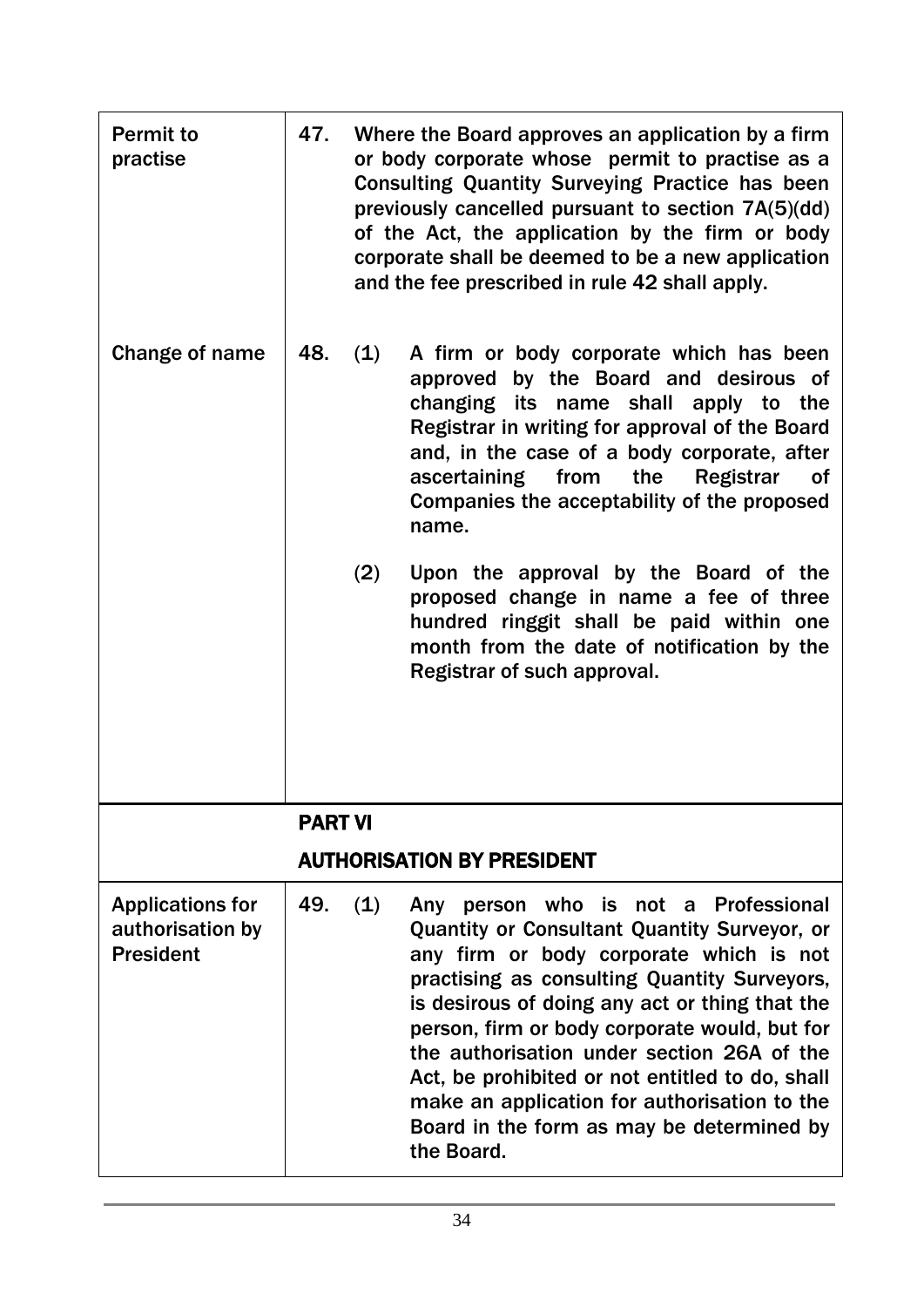|                     |     | (2) | (delete) |                                                                                                                                                                                                                                                                                                 |
|---------------------|-----|-----|----------|-------------------------------------------------------------------------------------------------------------------------------------------------------------------------------------------------------------------------------------------------------------------------------------------------|
|                     |     | (3) | the      | Subject to the requirements specified in rule<br>50 the President shall make a decision<br>within ninety days of the date of receipt of<br>application, provided<br>that<br>such<br>application is in full compliance with the<br>requirements of the Board.                                    |
| <b>Requirements</b> | 50. | (1) |          | The President may grant his authorisation to<br>the applicant under rule 49 subject to the<br>following conditions:                                                                                                                                                                             |
|                     |     |     | (a)      | the<br>that<br>applicant<br>possesses<br>qualification<br>in Quantity<br><b>Surveying</b><br>recognised by the Board;                                                                                                                                                                           |
|                     |     |     | (b)      | that the applicant has obtained ten<br>years post qualification experience to<br>the satisfaction of the Board as a<br><b>Quantity Surveyor;</b>                                                                                                                                                |
|                     |     |     | (c)      | that the applicant's employment in<br>Malaysia is, in the opinion of the<br>Board, necessary and that he shall be<br>fully sponsored by an organisation or a<br>firm that requires his services and<br>shall be fully supported by a letter of<br>sponsorship from the organisation or<br>firm; |
|                     |     |     | (ca)     | that where the applicant is a firm or<br>body corporate, its application shall be<br>fully supported by the client who<br>requires its services; and".                                                                                                                                          |
|                     |     |     | (d)      | in deciding to grant his authorisation<br>to the applicant, the President shall<br>have regard to any policy as the Board<br>may from time to time adopt.                                                                                                                                       |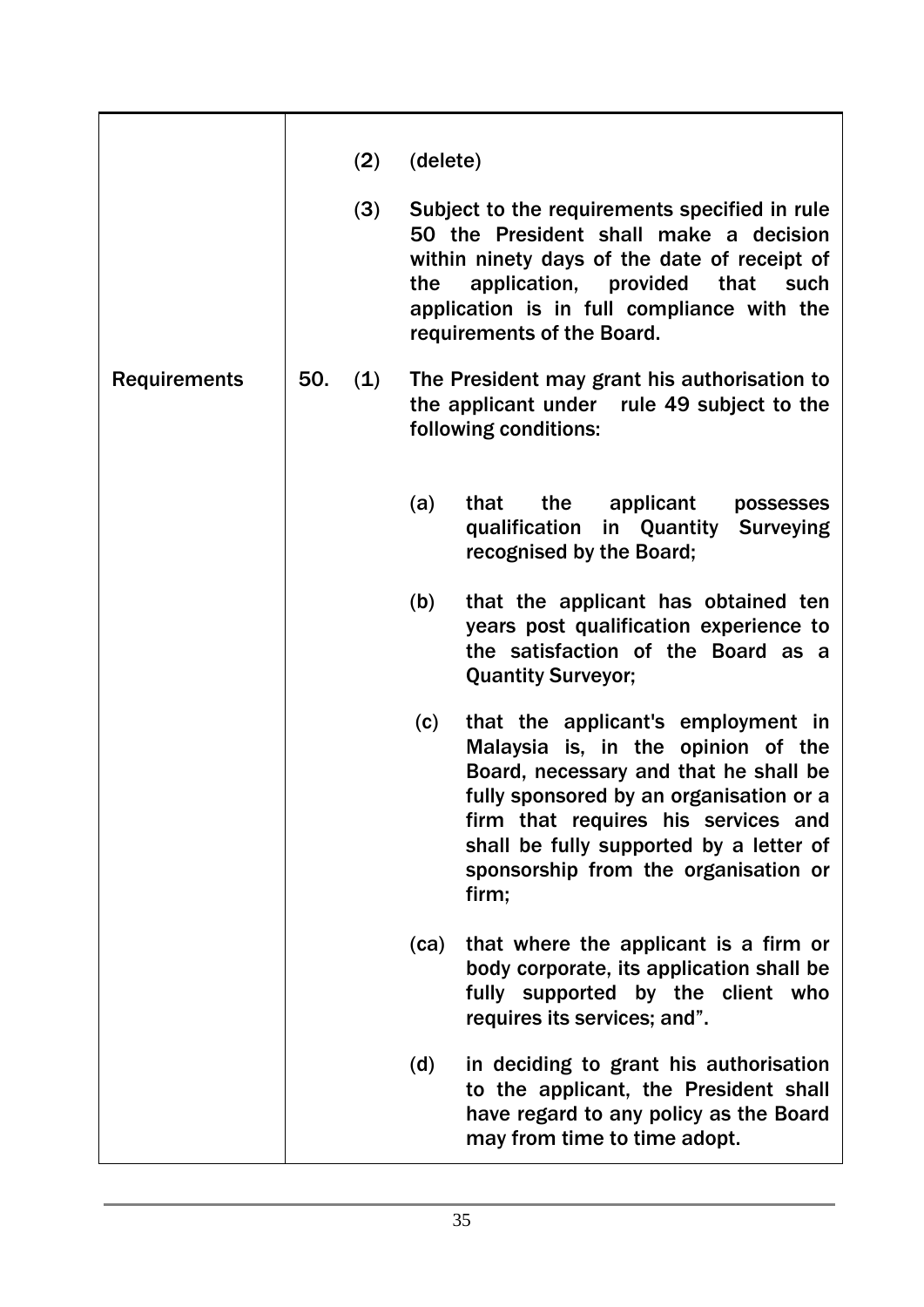| <b>Notification of</b><br>decision        | 51. | (1) | Every applicant shall be notified of the<br>decision of the President by the Registrar<br>within thirty days of the date of the decision.                                                                                                                                                                                                                                                                                                                                |
|-------------------------------------------|-----|-----|--------------------------------------------------------------------------------------------------------------------------------------------------------------------------------------------------------------------------------------------------------------------------------------------------------------------------------------------------------------------------------------------------------------------------------------------------------------------------|
|                                           |     | (2) | The notification under paragraph (1) must<br>state the date of the decision.                                                                                                                                                                                                                                                                                                                                                                                             |
| Letter of<br><b>Autorisation</b>          | 52. | (1) | Any authorisation granted by the President<br>under rule 50 shall be substantially in a<br>Letter of Authorisation in the form as may be<br>determined by the Board together with the<br>conditions or restrictions (if any) as he thinks<br>fit to impose.                                                                                                                                                                                                              |
|                                           |     | (2) | The Letter of Authorisation shall, subject to<br>paragraph (5), be valid for one calendar year<br>only.                                                                                                                                                                                                                                                                                                                                                                  |
|                                           |     | (3) | (deleted).                                                                                                                                                                                                                                                                                                                                                                                                                                                               |
|                                           |     | (4) | <b>The</b><br>authorised<br>person, firm<br>body<br>or<br>corporate shall be permitted or entitled to do<br>or act as if he is a Professional Quantity<br>Surveyor or Consultant Quantity Surveyor, or<br>it is a firm or body corporate practicing as a<br><b>Consulting Quantity Surveying Practice, and</b><br>shall be subject to the Act, rules made<br>thereunder and the conditions or restrictions<br>specified in the authorisation granted under<br>this rule. |
|                                           |     | (5) | authorised person, firm<br><b>The</b><br>body<br>or<br>corporate shall not act or do things as<br>permitted for more than a total period of<br>180 days in any one calendar year.                                                                                                                                                                                                                                                                                        |
| Fee for Letter of<br><b>Authorisation</b> | 53. | (1) | Every application for an authorisation under<br>rule 49 shall be accompanied with -                                                                                                                                                                                                                                                                                                                                                                                      |
|                                           |     |     | (a)<br>the processing fee as prescribed in<br>Part Two of the First Schedule, which is<br>not refundable; and                                                                                                                                                                                                                                                                                                                                                            |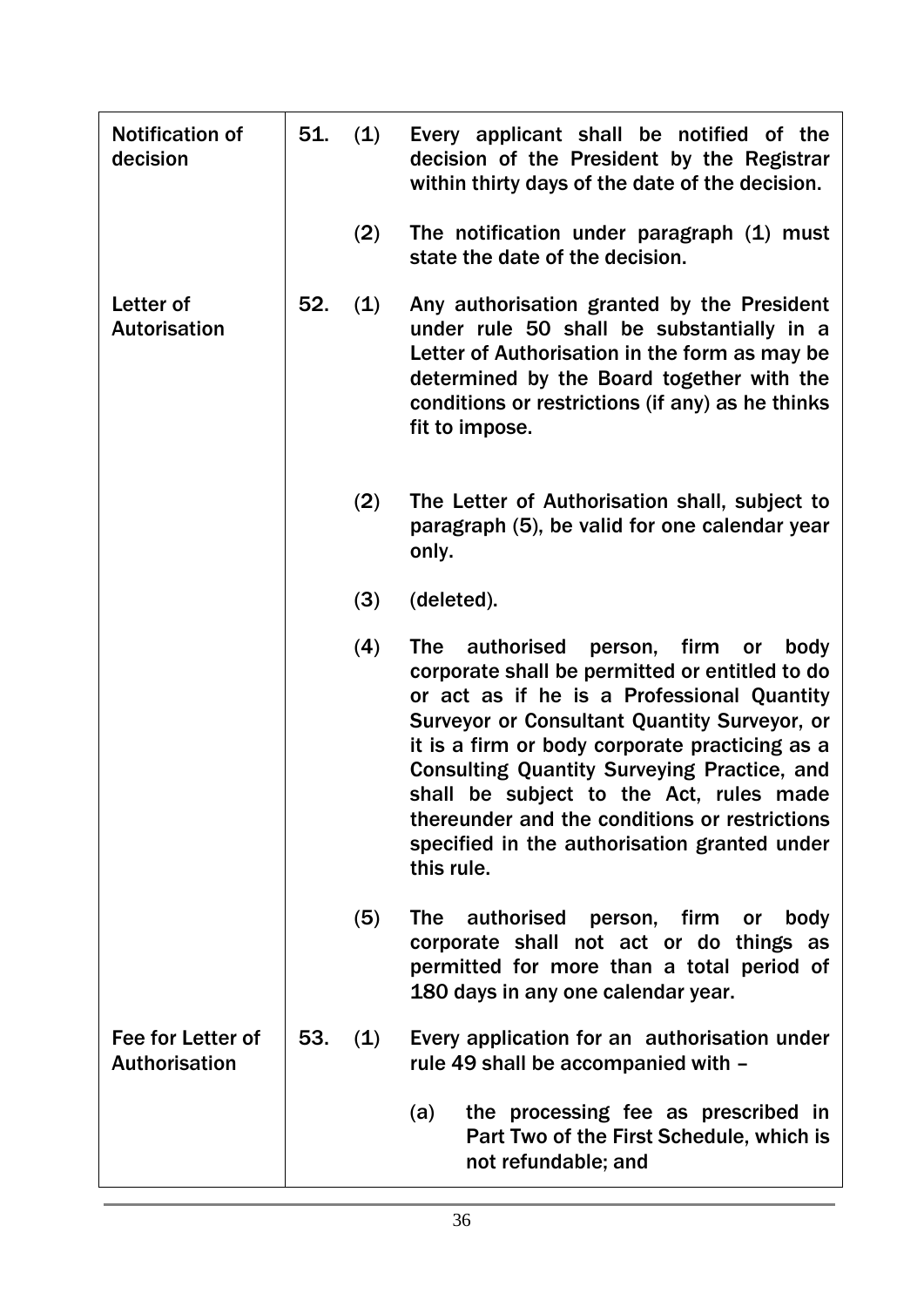| the registration fee as prescribed in<br>(b)<br>Part Two of the First Schedule, which<br>shall be refunded to the applicant who<br>is<br>in in<br>his<br>unsuccessful<br>its<br>0r<br>application."; and                        |
|---------------------------------------------------------------------------------------------------------------------------------------------------------------------------------------------------------------------------------|
| Upon or before expiry of the Letter of<br>(2)<br>Authorisation, the authorised person may<br>apply for a new Letter of Authorisation and if<br>approved, shall pay the fees as prescribed in<br>Part Two of the First Schedule. |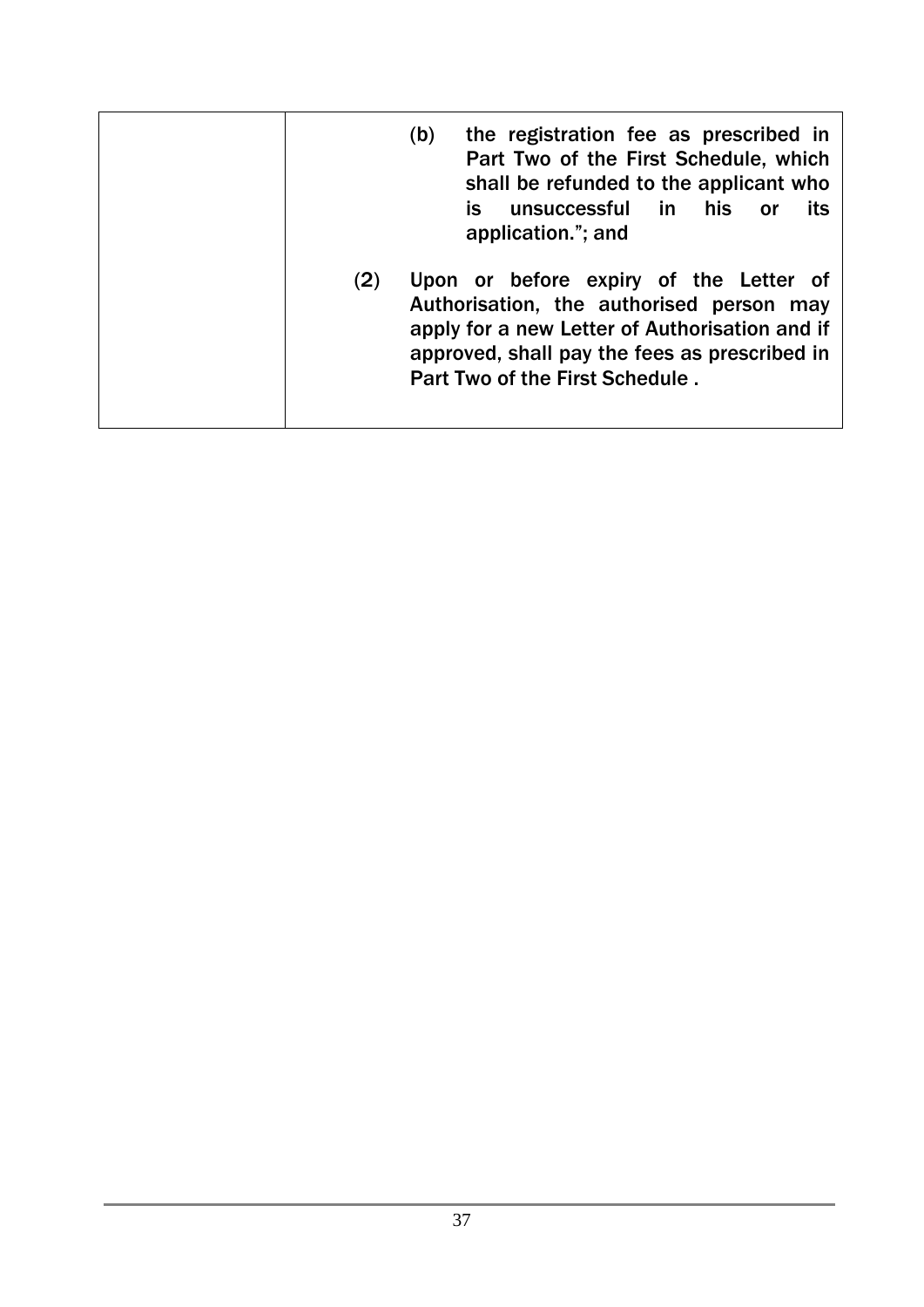### FIRST SCHEDULE : Part I



FORM CQS-B QUANTITY SURVEYORS ACT 1967 QUANTITY SURVEYORS RULES 1973 *(Rule 21)*

Certificate No :

#### BOARD OF QUANTITY SURVEYORS MALAYSIA

#### CERTIFICATE OF REGISTRATION AS A CONSULTANT QUANTITY SURVEYOR

THIS IS TO CERTIFY THAT

Name : ……………………………………………………………………….…………………………………………………………………..…….

I.C / Passport No : …………………………………..……… Registration No : …………………………………………………………

having complied with the requirements of the Quantity Surveyors Act 1967 is registered as a Consultant

Quantity Surveyor under and subject to the provision of the Act

............................................... *(President)*

[Common Seal]

............................................... *(Registrar)*

| Date of Issue |  |
|---------------|--|
|---------------|--|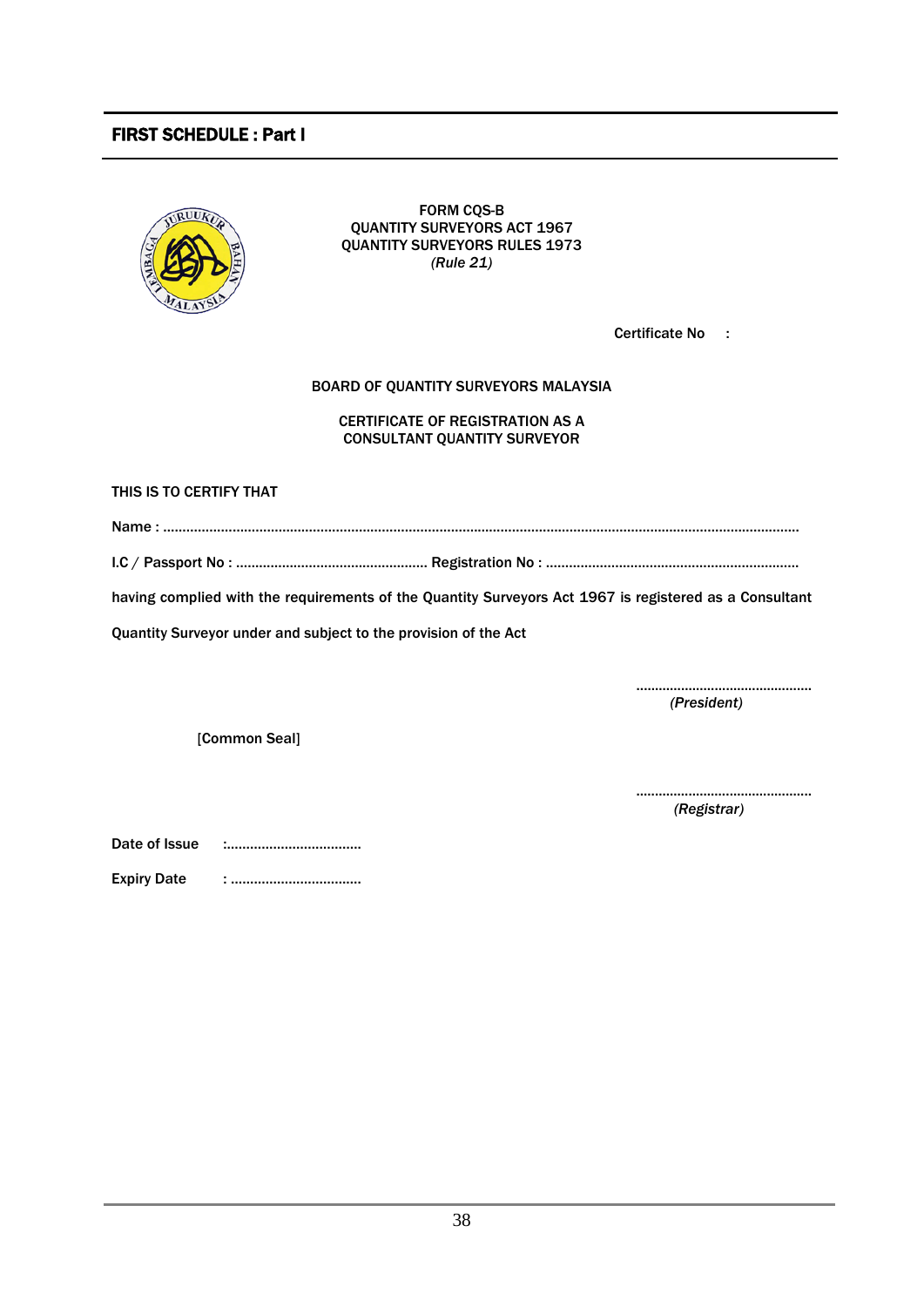

FORM PQS-B QUANTITY SURVEYORS ACT 1967 QUANTITY SURVEYORS RULES 1973 *(Rule 21)*

Certificate No :

#### BOARD OF QUANTITY SURVEYORS MALAYSIA

CERTIFICATE OF REGISTRATION AS A PROFESSIONAL QUANTITY SURVEYOR

THIS IS TO CERTIFY THAT

| . . |  |
|-----|--|
|     |  |

I.C / Passport No : …………………………….…………… Registration No : …………………………………………………….

having complied with the requirements of the Quantity Surveyors Act 1967 is registered as a Professional

Quantity Surveyor under and subject to the provision of the Act

............................................... *(President)*

[Common Seal]

............................................... *(Registrar)*

Date of Issue :……………………………..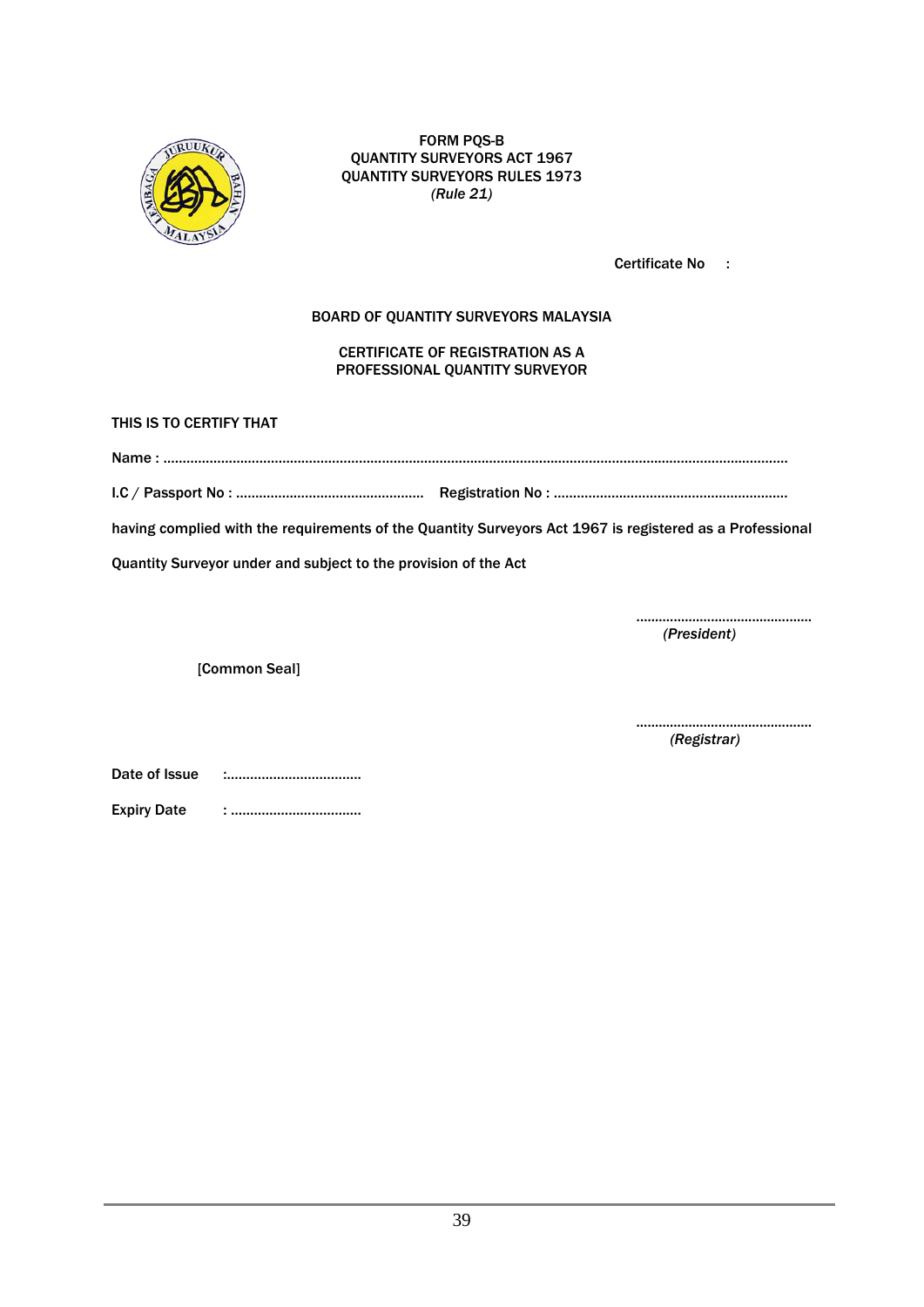

FORM ProvQS-B QUANTITY SURVEYORS ACT 1967 QUANTITY SURVEYORS RULES 1973 *(Rule 21)*

Certificate No :

#### BOARD OF QUANTITY SURVEYORS MALAYSIA

CERTIFICATE OF REGISTRATION AS A PROVISIONAL QUANTITY SURVEYOR

THIS IS TO CERTIFY THAT

Name : ……………………………………………………………………………………………………………………………………………..…….

I.C / Passport No : ………………………………………………………. Registration No : ……………………………………………..

having complied with the requirements of the Quantity Surveyors Act 1967 is registered as a Provisional

Quantity Surveyor under and subject to the provision of the Act

............................................... *(President)*

[Common Seal]

............................................ *(Registrar)*

Date of Issue :……………………………..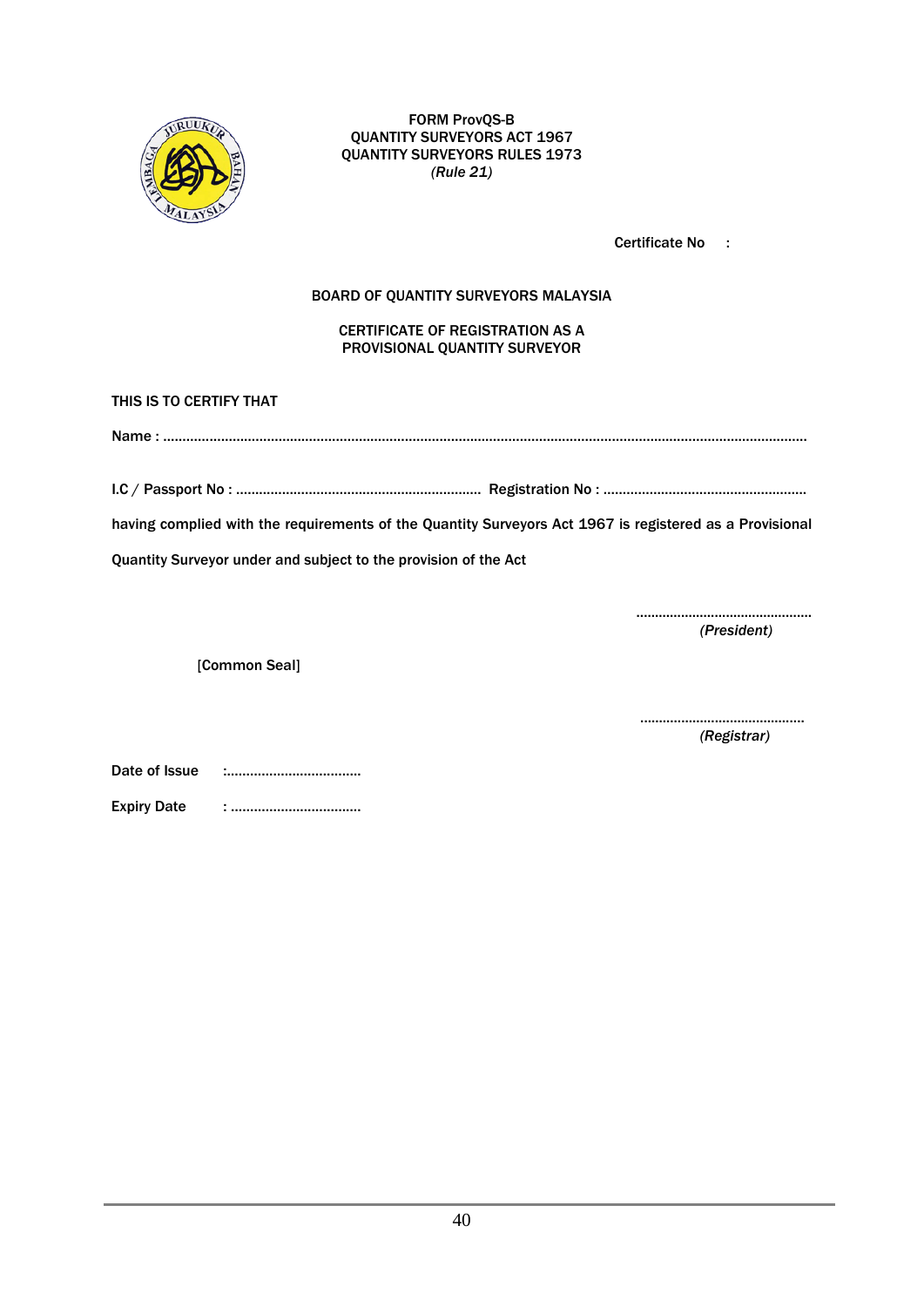

FORM QST-B QUANTITY SURVEYORS ACT 1967 QUANTITY SURVEYORS RULES 1973 *(Rule 21)*

Certificate No :

#### BOARD OF QUANTITY SURVEYORS MALAYSIA

#### CERTIFICATE OF REGISTRATION AS A QUANTITY SURVEYOR TECHNOLOGIST

THIS IS TO CERTIFY THAT

Name : ……………………………………………………………………………………………………………………………………………….

I.C / Passport No: ………………………………………………… Registration No : ………………………………………………..

having complied with the requirements of the Quantity Surveyors Act 1967 is registered as a Quantity

Surveyor Technologist under and subject to the provision of the Act

............................................... *(President)*

[Common Seal]

............................................... *(Registrar)*

Date of Issue :……………………………..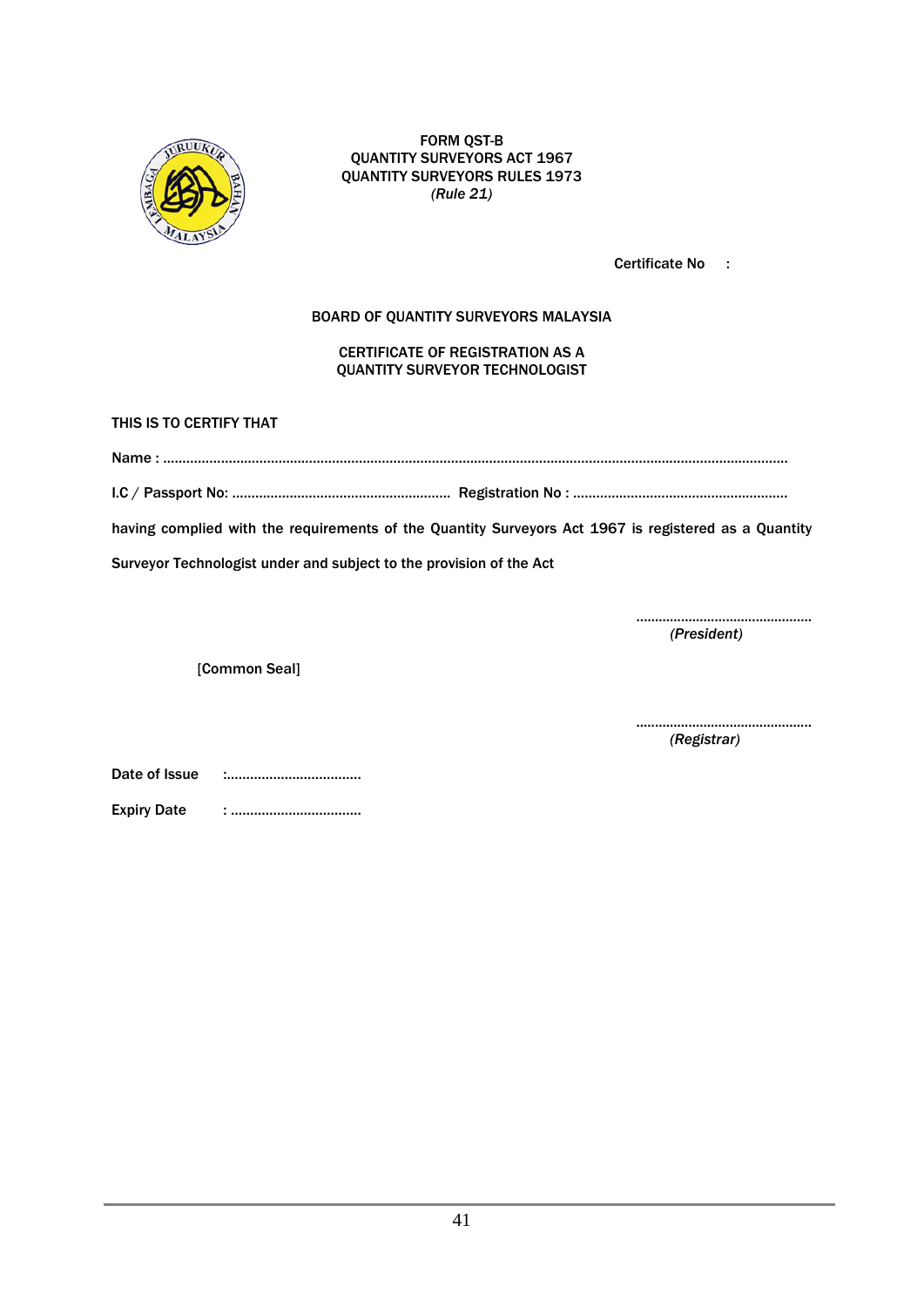### BOARD OF QUANTITY SURVEYORS MALAYSIA

#### FORM CQSP-A1

#### QUANTITY SURVEYORS ACT 1967 QUANTITY SURVEYORS RULES 1973 *(Rule 36)*

#### APPLICATION FORM FOR APPROVAL OF SOLE PROPRIETORSHIP / PARTNERSHIP / BODY CORPORATE TO PRACTISE AS CONSULTING QUANTITY SURVEYING PRACTICE PURSUANT TO SECTION 7A

| 1.  | Name of sole Proprietorship/<br>Partnership/Body corporate                               | ÷                                                                                                                                                                                                                                                                                                                                                       |  |  |  |  |  |
|-----|------------------------------------------------------------------------------------------|---------------------------------------------------------------------------------------------------------------------------------------------------------------------------------------------------------------------------------------------------------------------------------------------------------------------------------------------------------|--|--|--|--|--|
| 2.  | Date of commencement/ formation/<br>incorporation                                        | ÷                                                                                                                                                                                                                                                                                                                                                       |  |  |  |  |  |
| 3.  | <b>Registered Business Address</b>                                                       |                                                                                                                                                                                                                                                                                                                                                         |  |  |  |  |  |
| 4.  | <b>Name and Address</b><br><b>Company Secretary</b><br>(for body corporate only)         | ÷                                                                                                                                                                                                                                                                                                                                                       |  |  |  |  |  |
| 5.  | <b>Head Office Address</b>                                                               |                                                                                                                                                                                                                                                                                                                                                         |  |  |  |  |  |
|     |                                                                                          | Fax No.:<br>Telephone No.:<br>Email:                                                                                                                                                                                                                                                                                                                    |  |  |  |  |  |
| 6.  | <b>Branch Office Address</b>                                                             |                                                                                                                                                                                                                                                                                                                                                         |  |  |  |  |  |
|     |                                                                                          | <b>Office Phone No.:</b><br>Fax No.:<br><b>Hand Phone No.:</b><br>Email:<br><b>Branch Manager:</b><br><b>Registration No.:</b>                                                                                                                                                                                                                          |  |  |  |  |  |
| 7.  | <b>Authorised Capital</b>                                                                |                                                                                                                                                                                                                                                                                                                                                         |  |  |  |  |  |
| 8.  | Paid-up Capital                                                                          |                                                                                                                                                                                                                                                                                                                                                         |  |  |  |  |  |
| 9.  | <b>Accumulated Capital/Asset</b><br>(For sole proprietorship/partnership)                | ÷                                                                                                                                                                                                                                                                                                                                                       |  |  |  |  |  |
| 10. |                                                                                          | Particulars of sole proprietor/partners of the partnership/directors and shareholders :                                                                                                                                                                                                                                                                 |  |  |  |  |  |
|     | Name of sole<br>proprietor/partners/<br>directors/shareholder                            | Percentage<br>1.C<br><b>of</b><br>Registration<br>Passport<br>Date of<br>N <sub>O</sub><br><b>Shareholding</b><br>* No<br>Registration<br><b>Position</b>                                                                                                                                                                                               |  |  |  |  |  |
| 11. | Information of employees in the sole<br>proprietorship / partnership / body<br>corporate | (a) Number of Quantity Surveyors employed<br><b>Quantity Surveyor Technologist:</b><br>i.<br><b>Provisional Quantity Surveyor:</b><br>ii.<br><b>Professional Quantity Surveyor:</b><br>iii.<br><b>Consultant Quantity Surveyor:</b><br>iv.<br>(b) Number of sub-professional staff:<br>(c) Number of administrative and clerical staff:<br>(d) Others : |  |  |  |  |  |
|     | Note: * for foreign applicant only                                                       |                                                                                                                                                                                                                                                                                                                                                         |  |  |  |  |  |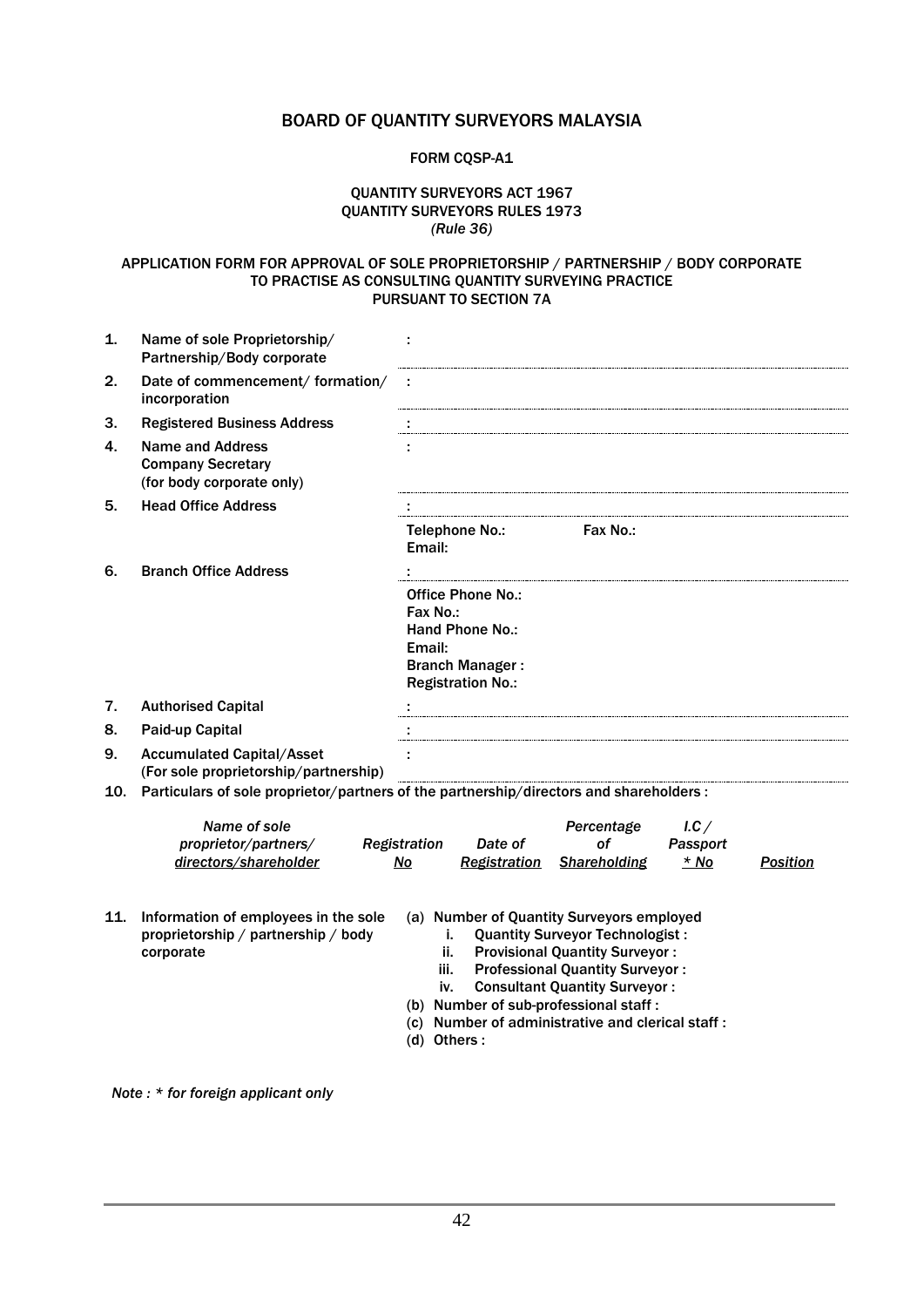DECLARATION TO BE COMPLETED AND SIGNED BY SOLE PROPRIETOR, PARTNER AND DIRECTOR IN THEIR INDIVIDUAL CAPACITY

To The Registrar

The Board of Quantity Surveyors Malaysia

- 1) \*I /We, the undersigned, apply for a permit for ……………………………………………….., a \*sole proprietorship/partnership/body corporate to practise as consulting Quantity Surveyors pursuant to section 7A of the Act
- 2) The relevant particulars of \*my/our registration with the Board of Quantity Surveyors Malaysia are as declared this application.
	- 3) …………………..……. is a \*sole proprietorship/partnership/body corporate which complies with the provisions of section 7A of the Act and the Quantity Surveyors (amendment) Rules 2015.
- 4) The copy of the \*Agreement of the Partnership/Memorandum and Articles of Association of the body corporate submitted with this application is a true and correct copy

5) Our current engagement / work commitment in other organization / institution are as follows:

*Name Organisation/Institution Designation*

6) \*I/We being the \*sole proprietor/partners/directors hereby declare and do undertake to abide by all the provisions of the Quantity Surveyors (amendment) Act 2014 and the Quantity Surveyors (amendment) Rules 2015, including the code of Professional Conduct and shall observe, perform and comply with any conditions or restrictions that may be imposed by the Board upon granting approval of this application.

| Name of * sole proprietor/ |
|----------------------------|
| partners / and directors   |

*Signature \*sole proprietor/ Partners/and directors*

#### Note:

- Documents to be submitted together with this application form are:
	- a) a certified copy of the \*degree/diploma and certificate of registration of the \*sole proprietor/partners/directors with the relevant professional body
	- b) statutory declaration by \*sole proprietor/partners/directors in accordance with the format provided by the Board
	- c) \*resignation letter/undertaking letter to resign from current employment (for \*sole proprietor and majority of partners or directors) or approval letter from \*employer/partner/director to set up a firm for partnership and body corporate
	- d) a copy of the \*Agreement of Partnership /Memorandum and Articles of Association duly certified.
	- e) a copy Form 49 and Form 24 (for body corporate) duly certified.
- The application shall be accompanied with a processing fee for the amount of RM100.00 and a registration fee for the amount of RM 2,000.00 in \*money order/bank draft/ cheque made payable to the "Lembaga Juruukur Bahan Malaysia".

#### PENALTY

Section 24 of the Quantity Surveyors Act 1967 : "Any person, firm or body corporate who procures or attempts to procure registration or approval or a certificate of registration or a permit to practise under this Act by knowingly making or producing or causing to be made or produced any false or fraudulent declaration, certificate, permit, application or representation whether in writing or otherwise shall be guilty of an offence under this Act and shall be liable on conviction to a fine not exceeding fifty thousand ringgit or to imprisonment for a term not exceeding three years or to both, and, in the case of a continuing offence, to a further fine of five hundred ringgit for each day during which the offence continues after conviction."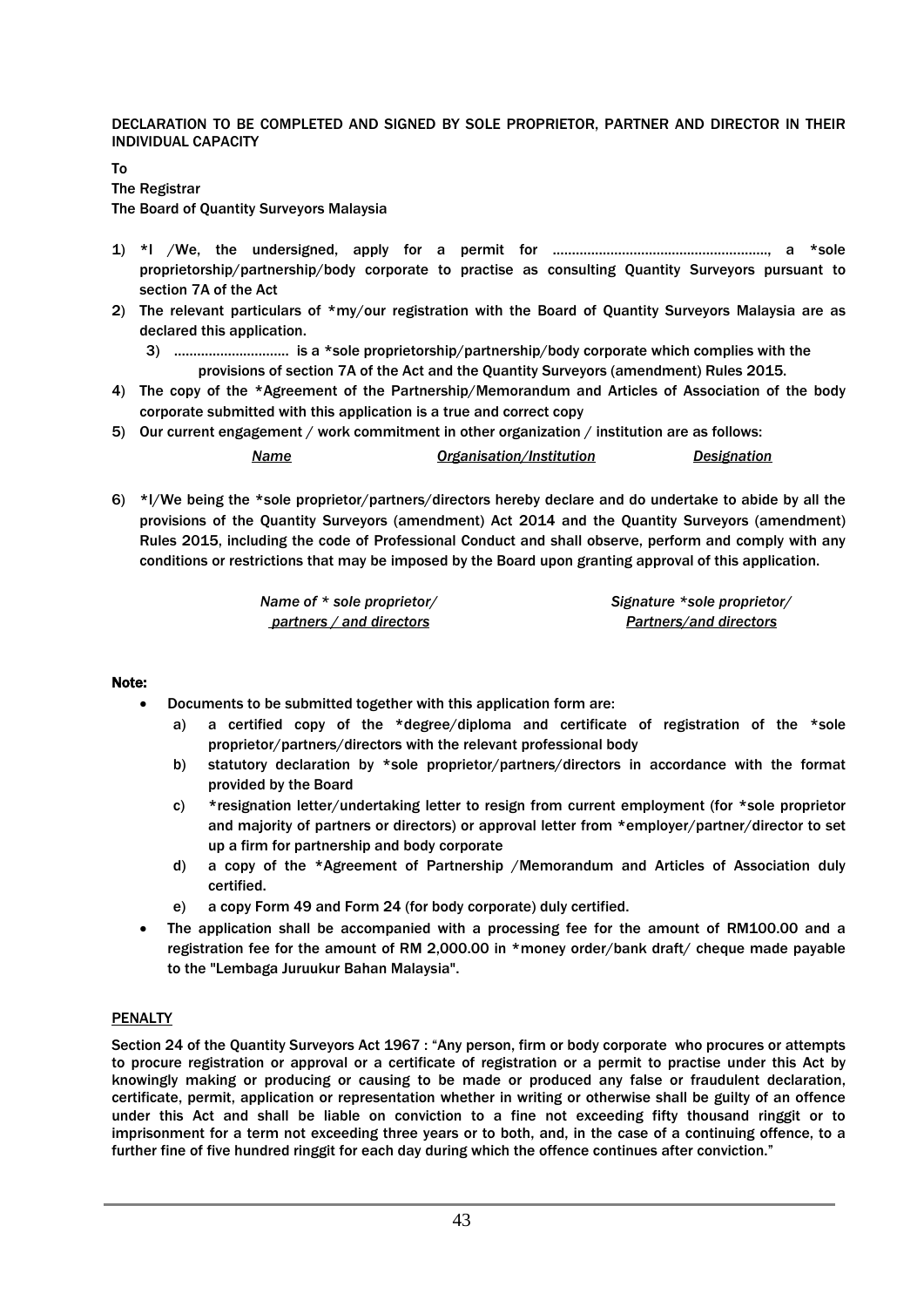### FIRST SCHEDULE : PART TWO

#### (Rule 20, 22, 23, 23B, 42, 45, 45A and 53)

#### FEES FOR PROCESSING, REGISTRATION, RENEWAL AND REINSTATEMENT OF REGISTRATION, AND LETTER OF AUTHORISATION

| <b>No</b>      | <b>Particulars of</b><br>Applicantion                                                                                                                                          | Processing<br>Fee<br>(subrules $20(1)$ .<br>$42(1)$ , and $53(1)$ ) | Registration<br>Fee<br>(subrules $20(1)$ ,<br>$42(1)$ , and $53(1)$ ) | <b>Renewal of</b><br><b>Registration Fee</b><br>(subrule $22(1)$ and<br>rules $23$ and $45$ ) | Date of Yearly<br><b>Renewal of</b><br>Registration                              | Reinstatement<br>Fee<br>(rules $23B$ and $45A$ )                                                                                                                    |
|----------------|--------------------------------------------------------------------------------------------------------------------------------------------------------------------------------|---------------------------------------------------------------------|-----------------------------------------------------------------------|-----------------------------------------------------------------------------------------------|----------------------------------------------------------------------------------|---------------------------------------------------------------------------------------------------------------------------------------------------------------------|
| 1              | <b>QS Technologist</b>                                                                                                                                                         | RM50.00                                                             | RM100.00                                                              | RM100.00                                                                                      | 31 January<br>of the year following<br>the year of expiration<br>of registration | Arrears of yearly<br>renewal fee $+$ re-<br>registration fee of<br>the same amount<br>as the arrears of<br>yearly renewal fee<br>+ administration<br>fee (RM50.00)  |
| $\mathbf 2$    | <b>Provisional Quantity</b><br>Surveyor                                                                                                                                        | RM50.00                                                             | RM100.00                                                              | RM100.00                                                                                      | 31 January<br>of the year following<br>the year of expiration<br>of registration | Arrears of yearly<br>renewal fee + re-<br>registration fee of<br>the same amount<br>as the arrears of<br>yearly renewal fee<br>+ administration<br>fee (RM50.00)    |
| 3              | <b>Professional Quantity</b><br>Surveyor                                                                                                                                       | RM100.00                                                            | RM300.00                                                              | RM300.00                                                                                      | 31 January<br>of the year following<br>the year of expiration<br>of registration | Arrears of yearly<br>renewal fee $+$ re-<br>registration fee of<br>the same amount<br>as the arrears of<br>yearly renewal fee<br>+ administration<br>fee (RM100.00) |
| 4              | <b>Consultant Quantity</b><br>Surveyor                                                                                                                                         | RM100.00                                                            | RM400.00                                                              | RM400.00                                                                                      | 31 January<br>of the year following<br>the year of expiration<br>of registration | Arrears of yearly<br>renewal fee $+$ re-<br>registration fee of<br>the same amount<br>as the arrears of<br>yearly renewal fee<br>+ administration<br>fee (RM100.00) |
| 5              | <b>Consulting Quantity</b><br><b>Surveying Practice</b>                                                                                                                        | RM100.00                                                            | RM2,000.00                                                            | RM2,000.00                                                                                    | 31 January<br>of the year following<br>the year of expiration<br>of registration | Arrears of yearly<br>renewal fee + re-<br>registration fee of<br>the same amount<br>as the arrears of<br>yearly renewal fee<br>+ administration<br>fee (RM100.00)   |
| 6              | <b>Combination of</b><br>services comprising<br>consulting Quantity<br>Surveying services,<br>professional<br>engineering services<br>and architectural<br>consulting services | RM100.00                                                            | RM2,000.00                                                            | RM2,000.00                                                                                    | 31 January<br>of the year following<br>the year of expiration<br>of registration | Arrears of yearly<br>renewal fee $+$ re-<br>registration fee of<br>the same amount<br>as the arrears of<br>yearly renewal fee<br>+ administration<br>fee (RM100.00) |
| $\overline{7}$ | Letter of<br>Authorisation                                                                                                                                                     | RM100.00                                                            | RM3,000.00                                                            | <b>Not Applicable</b>                                                                         | <b>Not Applicable</b>                                                            | <b>Not Applicable</b>                                                                                                                                               |